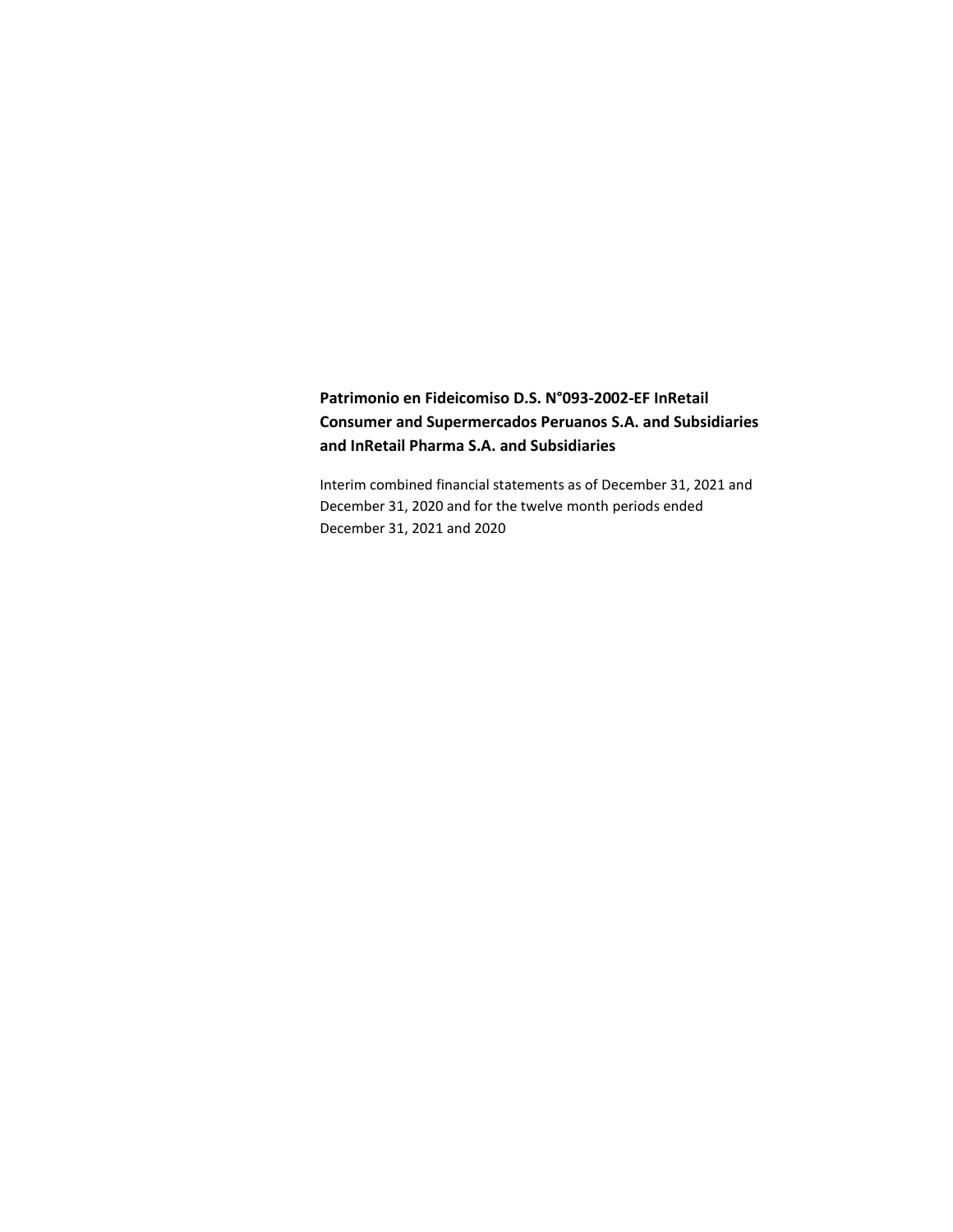# **Patrimonio en Fideicomiso N°093-2002-EF-InRetail Consumer and Supermercados Peruanos S.A. and Subsidiaries and InRetail Pharma S.A. and Subsidiaries**

## **Interim combined statements of financial position**

As of December 31, 2021 and December 31, 2020

|                                                 | Note           | 2021       | 2020       |                                                               | Note  | 2021       | 2020       |
|-------------------------------------------------|----------------|------------|------------|---------------------------------------------------------------|-------|------------|------------|
|                                                 |                | S/(000)    | S/(000)    |                                                               |       | S/(000)    | S/(000)    |
| Assets                                          |                |            |            | <b>Liabilities and equity</b>                                 |       |            |            |
| <b>Current assets</b>                           |                |            |            | <b>Current liabilities</b>                                    |       |            |            |
| Cash and short-term deposits                    | $\overline{4}$ | 717,812    | 907,048    | Trade payables                                                | 13    | 3,846,187  | 3,248,861  |
| Investment at fair value through profit or loss |                | 39,986     | 93,061     | Other payables                                                |       | 529,251    | 612,755    |
| Financial instruments at amortized cost         |                | ł,         | 24,624     | Accounts payable to related parties                           | 21(b) | 61,844     | 29,439     |
| Trade receivables, net                          | 5              | 590,087    | 589,256    | Interest-bearing loans and borrowings                         | 15    | 482,369    | 1,672,617  |
| Other receivables, net                          |                | 115,449    | 107,362    | Lease liability                                               | 14(c) | 263,494    | 229,726    |
| Accounts receivables from related parties       | 21(b)          | 65,515     | 46,848     | Current income tax, net                                       | 16(b) | 14,586     | 73,682     |
| Inventories, net                                | 6              | 2,617,744  | 2,158,521  | Deferred revenue                                              | 22    | 17,985     | 13,678     |
| Prepayments                                     | 8              | 15,740     | 12,916     | <b>Total current liabilities</b>                              |       | 5,215,716  | 5,880,758  |
| Taxes recoverable                               |                | 265,862    | 127,677    |                                                               |       |            |            |
| <b>Total current assets</b>                     |                | 4,428,195  | 4,067,313  | <b>Non-current liabilities</b>                                |       |            |            |
|                                                 |                |            |            | Other payables                                                |       | 2,231      | 2,317      |
|                                                 |                |            |            | Accounts payable to related parties                           | 21(b) | 91,391     | 90,548     |
|                                                 |                |            |            | Interest-bearing loans and borrowings                         | 15    | 5,008,705  | 3,147,970  |
|                                                 |                |            |            | Lease liability                                               | 14(c) | 1,445,500  | 1,417,144  |
|                                                 |                |            |            | Deferred revenue                                              | 22    | 30,299     | 25,141     |
|                                                 |                |            |            | Income tax related to Special Purpose Entities                |       | 3,582      |            |
| <b>Non-current assets</b>                       |                |            |            | Deferred income tax liabilities, net                          | 16(a) | 411,336    | 451,279    |
| Other receivables, net                          |                | 98,317     | 62,481     | Reserves for employee retirement pension funds                |       | 27,111     | 21,131     |
| Taxes recoverable                               |                | ٠          | 3,713      | <b>Total non-current liabilities</b>                          |       | 7,020,155  | 5,155,530  |
| Derivative financial instruments                | 9              | 224,801    | 112,273    | <b>Total liabilities</b>                                      |       | 12,235,871 | 11,036,288 |
| Investment at fair value through equity         | $\overline{7}$ | 52,956     | 54,061     |                                                               |       |            |            |
| Property, furniture and equipment, net          | 10             | 4,128,817  | 3,841,856  | Equity                                                        |       |            |            |
| Right of- use- assets, net                      | 14(b)          | 1,495,475  | 1,545,805  | Capital stock                                                 | 17    | 369,551    | 369,551    |
| Investment properties                           | 11             | 241,632    | 282,245    | Capital premium                                               |       | 181,507    | 181,507    |
| Intangible assets, net                          | 12             | 3,951,915  | 3,912,701  | Treasury shares                                               |       | (9)        | (9)        |
| Deferred income tax assets, net                 | 16(a)          | 117,489    | 88,003     | Additional paid in capital                                    |       | 706,427    | 706,427    |
| Other assets                                    |                | 2,463      | 7,949      | Other reserve                                                 |       | 821,498    | 821,498    |
| <b>Total non-current assets</b>                 |                | 10,313,865 | 9,911,087  | Unrealized results from foreign currency translation          |       | 3,561      | 1,840      |
|                                                 |                |            |            | Unrealized results on derivative financial instrument         |       | (108, 902) | (40, 610)  |
|                                                 |                |            |            | Unrealized results on investment at fair value through equity |       | 12,180     | 12,858     |
|                                                 |                |            |            | Unrealized results from actuarial reserve for retirement      |       | 643        | 927        |
|                                                 |                |            |            | Legal Reserve                                                 |       | 91,569     | 70,173     |
|                                                 |                |            |            | Retained earnings                                             |       | 373,313    | 712,014    |
|                                                 |                |            |            | <b>Total equity</b>                                           |       | 2,451,338  | 2,836,176  |
|                                                 |                |            |            | Non-controlling interests                                     |       | 54,851     | 105,936    |
| <b>Total assets</b>                             |                | 14,742,060 | 13,978,400 | <b>Total liabilities and equity</b>                           |       | 14,742,060 | 13,978,400 |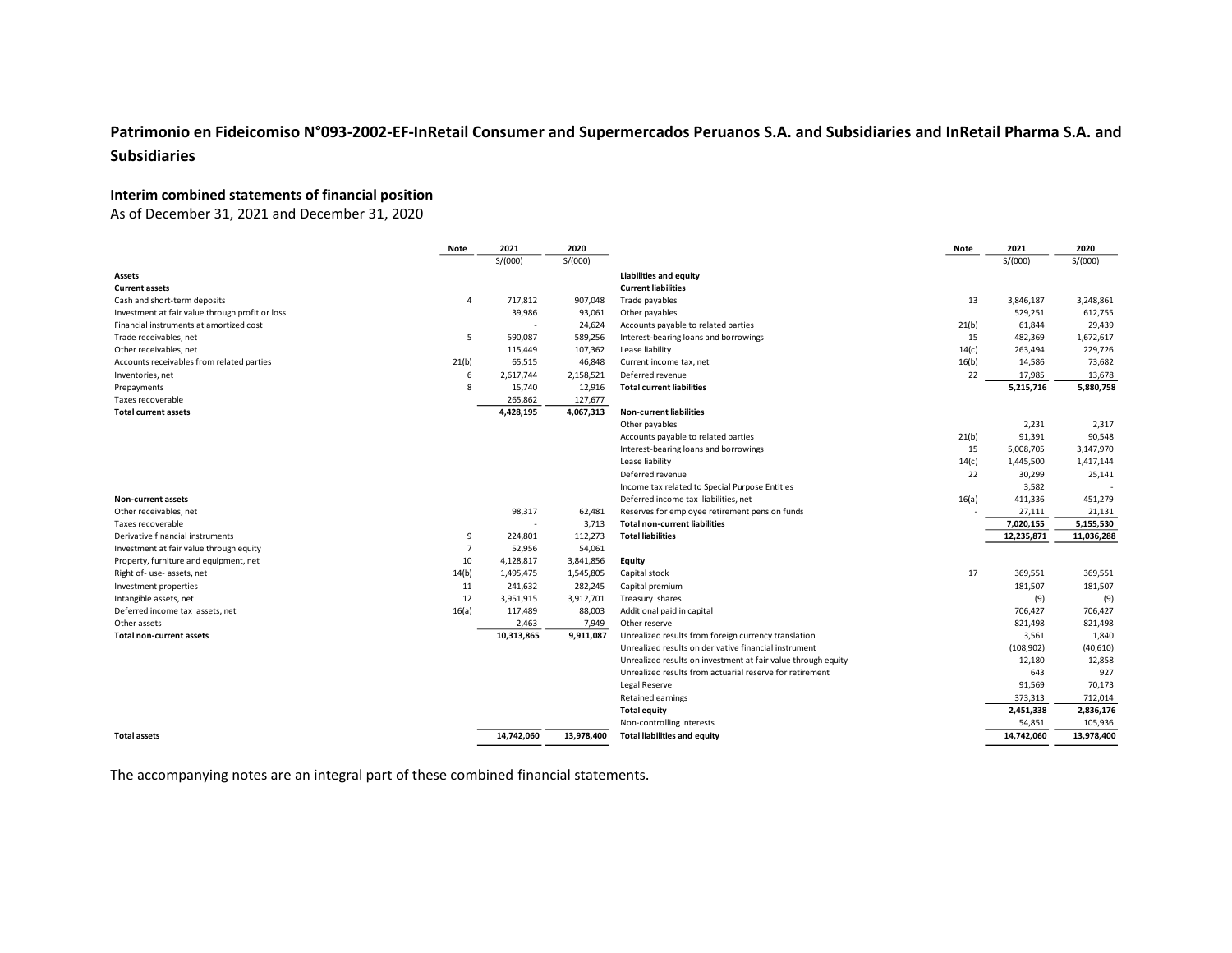# **Patrimonio en Fideicomiso D.S. N°093-2002-EF- InRetail Consumer and Supermercados Peruanos S.A. and Subsidiaries and InRetail Pharma S.A. and Subsidiaries**

### **Interim combined income statements**

For the twelve -month periods ended December 31, 2021 and 2020

|                                                          | <b>Note</b> | 2021         | 2020         |
|----------------------------------------------------------|-------------|--------------|--------------|
|                                                          |             | S/(000)      | S/(000)      |
| Net sales of goods                                       |             | 17,033,214   | 13,727,509   |
| Rental income                                            |             | 161,975      | 135,463      |
| Rendering of services                                    |             | 238,950      | 201,381      |
| Revenue                                                  |             | 17,434,139   | 14,064,353   |
| Cost of sales                                            | 19          | (12,730,963) | (10,086,246) |
| <b>Gross profit</b>                                      |             | 4,703,176    | 3,978,107    |
| Loss from joint venture                                  | 21          |              | (2, 195)     |
| Loss on valuation at fair value of investment properties | 11          | (3, 294)     | (15, 458)    |
| Selling expenses                                         | 19          | (2,922,797)  | (2,463,595)  |
| Administrative expenses                                  | 19          | (537,895)    | (449, 485)   |
| Other operating income (expenses), net                   |             | 4,377        | (240)        |
| <b>Operating profit</b>                                  |             | 1,243,567    | 1,047,134    |
| Financial income                                         | 20          | 11,859       | 8,550        |
| Financial expenses                                       | 20          | (561, 915)   | (335, 300)   |
| Exchange difference, net                                 |             | (150, 661)   | (120, 564)   |
| Profit before income tax                                 |             | 542,850      | 599,820      |
| Income tax expense                                       | 16          | (217,584)    | (203, 831)   |
| Net profit                                               |             | 325,266      | 395,989      |
| <b>Attributable to:</b>                                  |             |              |              |
| Owners of the parent                                     |             | 296,507      | 359,288      |
| Non-controlling interests                                |             | 28,759       | 36,701       |
| Net profit                                               |             | 325,266      | 395,989      |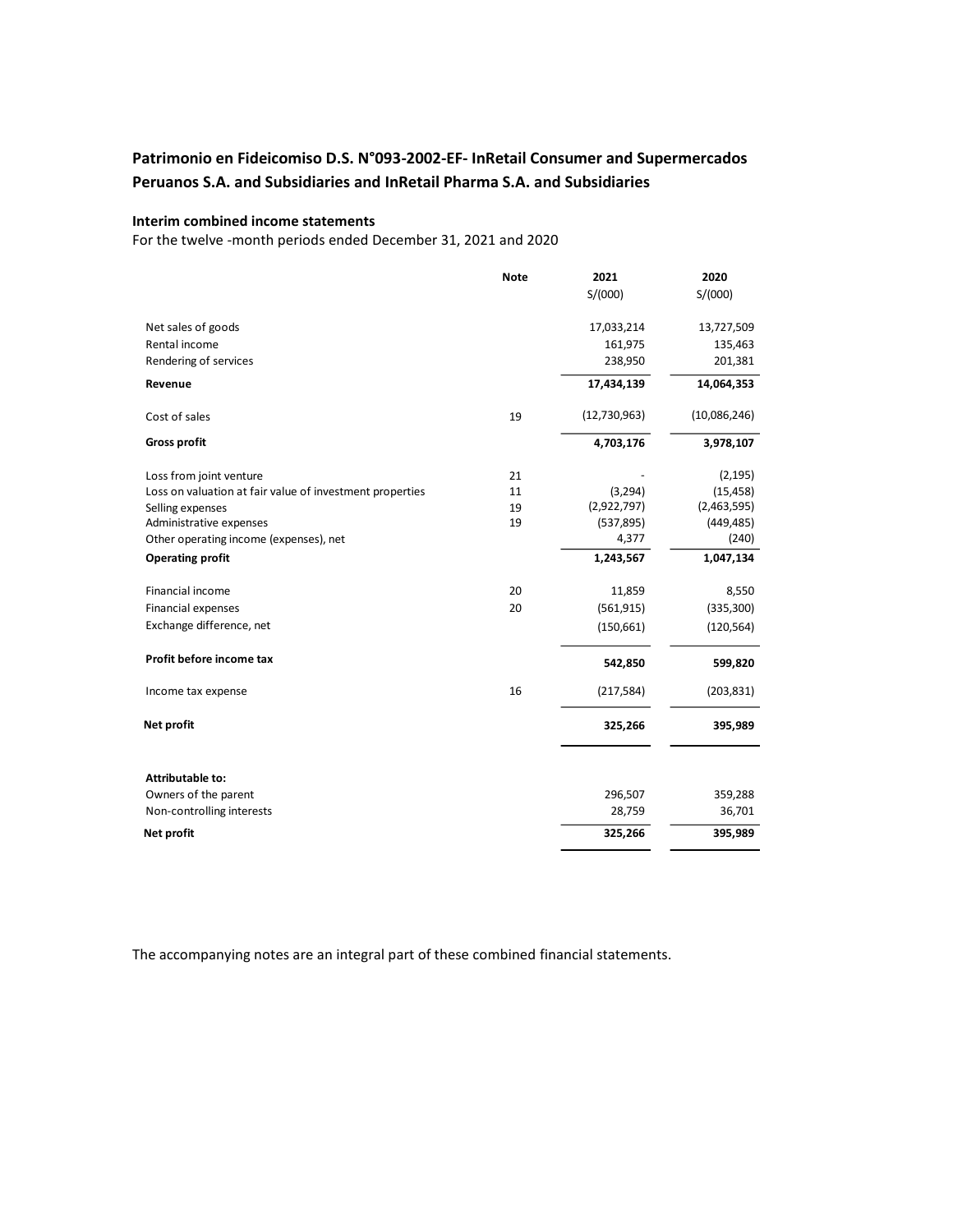# **Patrimonio en Fideicomiso D.S. N°093-2002-EF- InRetail Consumer and Supermercados Peruanos S.A. and Subsidiaries and InRetail Pharma S.A. and Subsidiaries**

## **Interim combined statements of comprehensive income**

For the twelve -month periods ended December 31, 2021 and 2020

|                                                                                               | 2021      | 2020      |
|-----------------------------------------------------------------------------------------------|-----------|-----------|
|                                                                                               | S/(000)   | S/(000)   |
| Net profit                                                                                    | 325,266   | 395,989   |
| Other comprehensive income                                                                    |           |           |
| Unrealized (loss) gain on available-for-sale investments                                      | (1, 105)  | 8,627     |
| Income tax effect                                                                             | 326       | (2, 545)  |
| Total other comprehensive income of available for sale investment                             | (779)     | 6,082     |
| Unrealized loss in derivative financial instrument                                            | (96, 011) | (61, 412) |
| Transfer of realized gain on derivative financial instrument to profit or loss for the period |           |           |
| Income tax effect                                                                             | 26,691    | 18,117    |
| Total other comprehensive income derivative financial instruments                             | (69, 320) | (43, 295) |
| Unrealized gain results from foreign currency translation                                     | 1,809     | 1,674     |
| Total other income result from foreign currency translation                                   | 1,809     | 1,674     |
| Unrealized (loss) gain from actuarial reserve for retirement                                  | (326)     | 588       |
| Total other comprehensive income from actuarial reserve retirement                            | (326)     | 588       |
| Other comprehensive income for the period, net of income tax effects                          | (68, 616) | (34, 951) |
| Total comprehensive income for the period                                                     | 256,650   | 361,038   |
| <b>Attributable to:</b>                                                                       |           |           |
| Owners of the parent                                                                          | 228,827   | 328,875   |
| Non-controlling interests                                                                     | 27,823    | 32,163    |
| Total comprehensive income for the period                                                     | 256,650   | 361,038   |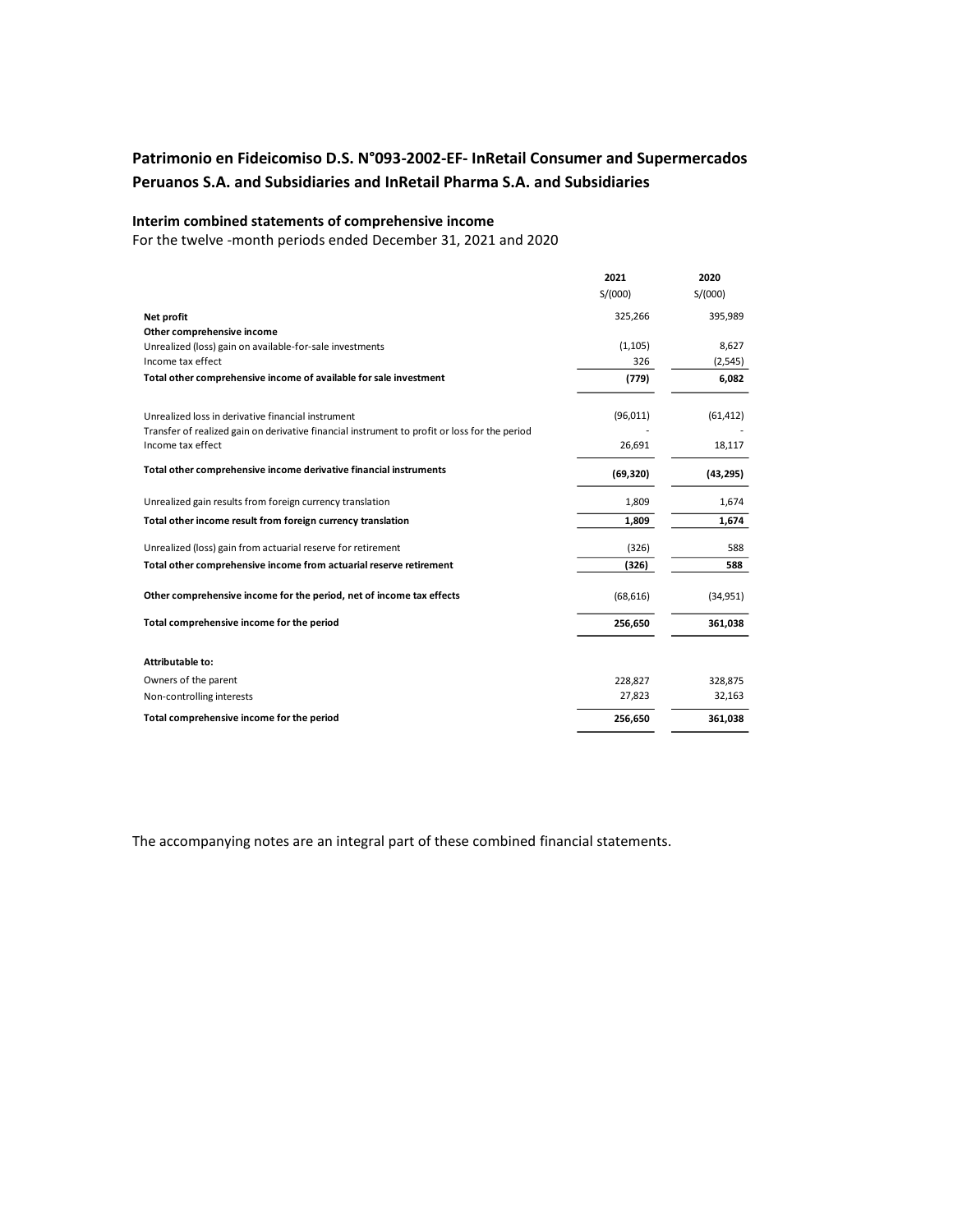# **Patrimonio en Fideicomiso D.S. N°093-2002-EF-InRetail Consumer and Supermercados Peruanos S.A. and Subsidiaries and InRetail Pharma S.A. and Subsidiaries**

## **Interim combined statements of changes in equity**

For the twelve -month periods ended December 31, 2021 and 2020

|                                 |                          |                   |         |          |                          | <b>Unrealized</b> | Unrealized<br>results on | <b>Unrealized</b> | <b>Unrealized</b> |               |            |            |             |                     |
|---------------------------------|--------------------------|-------------------|---------|----------|--------------------------|-------------------|--------------------------|-------------------|-------------------|---------------|------------|------------|-------------|---------------------|
|                                 |                          |                   |         |          |                          | results on        | investments              | results from      | results from      |               |            |            |             |                     |
|                                 |                          | <b>Additional</b> |         |          |                          | derivative        | at fair value            | foreign           | actuarial         |               |            |            | Non-        |                     |
|                                 |                          | paid in           | Capital | Treasury | Other                    | financial         | through                  | currency          | reserve for       |               | Retained   |            | controlling |                     |
|                                 | <b>Capital stock</b>     | capital           | premium | shares   | reserve                  | instruments       | equity                   | translation       | retirement        | Legal reserve | earnings   | Total      | interests   | <b>Total equity</b> |
|                                 | S/(000)                  | S/(000)           | S/(000) | S/(000)  | S/(000)                  | S/(000)           | S/(000)                  | S/(000)           | S/(000)           | S/(000)       | S/(000)    | S/(000)    | S/(000)     | S/(000)             |
| Balance as of January 1, 2020   | 369,551                  | 706,427           | 181,507 | (9)      | 821,498                  | (2, 935)          | 7,565                    | (208)             | 415               | 44,022        | 629,438    | 2,757,271  | 100,979     | 2,858,250           |
| Profit for the period           |                          |                   |         |          |                          |                   |                          |                   |                   |               | 359,288    | 359,288    | 36,701      | 395,989             |
| Other comprehensive income      |                          |                   |         |          | $\sim$                   | (37, 675)         | 5,293                    | 1,457             | 512               |               |            | (30, 413)  | (4,538)     | (34,951)            |
| Total comprehensive income      |                          |                   |         |          | $\overline{\phantom{a}}$ | (37, 675)         | 5,293                    | 1,457             | 512               |               | 359,288    | 328,875    | 32,163      | 361,038             |
| Dividends                       |                          |                   |         |          |                          |                   |                          |                   |                   |               | (249,970)  | (249, 970) |             | (249, 970)          |
| Dividends for non-controlling   |                          |                   |         |          |                          |                   |                          |                   |                   |               |            |            | (27, 206)   | (27, 206)           |
| Transfer to legal reserve       |                          |                   |         |          |                          |                   |                          |                   |                   | 26,166        | (26, 166)  |            |             |                     |
| Other                           |                          |                   |         |          |                          |                   |                          | 591               |                   | (15)          | (576)      |            |             |                     |
| Balance as of December 31, 2020 | 369,551                  | 706,427           | 181,507 | (9)      | 821,498                  | (40, 610)         | 12,858                   | 1,840             | 927               | 70,173        | 712,014    | 2,836,176  | 105,936     | 2,942,112           |
| Balance as of January 1, 2021   | 369,551                  | 706,427           | 181,507 | (9)      | 821,498                  | (40, 610)         | 12,858                   | 1,840             | 927               | 70,173        | 712,014    | 2,836,176  | 105,936     | 2,942,112           |
| Profit for the period           |                          |                   |         |          |                          |                   |                          |                   |                   |               | 296,507    | 296,507    | 28,759      | 325,266             |
| Other comprehensive income      |                          |                   |         |          |                          | (68, 292)         | (678)                    | 1,574             | (284)             |               |            | (67, 680)  | (936)       | (68, 616)           |
| Total comprehensive income      | $\overline{\phantom{a}}$ | ٠                 | ٠       |          | $\overline{\phantom{a}}$ | (68, 292)         | (678)                    | 1,574             | (284)             |               | 296,507    | 228,827    | 27,823      | 256,650             |
| Dividends                       |                          |                   |         |          |                          |                   |                          |                   |                   |               | (613, 675) | (613, 675) |             | (613, 675)          |
| Dividends for non-controlling   |                          |                   |         |          |                          |                   |                          |                   |                   |               |            |            | (78, 898)   | (78, 898)           |
| Transfer to legal reserve       |                          |                   |         |          |                          |                   |                          |                   |                   | 25,421        | (25, 421)  |            |             |                     |
| Other adjustment                |                          |                   |         |          |                          |                   |                          | 147               |                   | (4,025)       | 3,888      | 10         | (10)        |                     |
| Balance as of December 31, 2021 | 369,551                  | 706,427           | 181,507 | (9)      | 821,498                  | (108, 902)        | 12,180                   | 3,561             | 643               | 91,569        | 373,313    | 2,451,328  | 54,851      | 2,506,189           |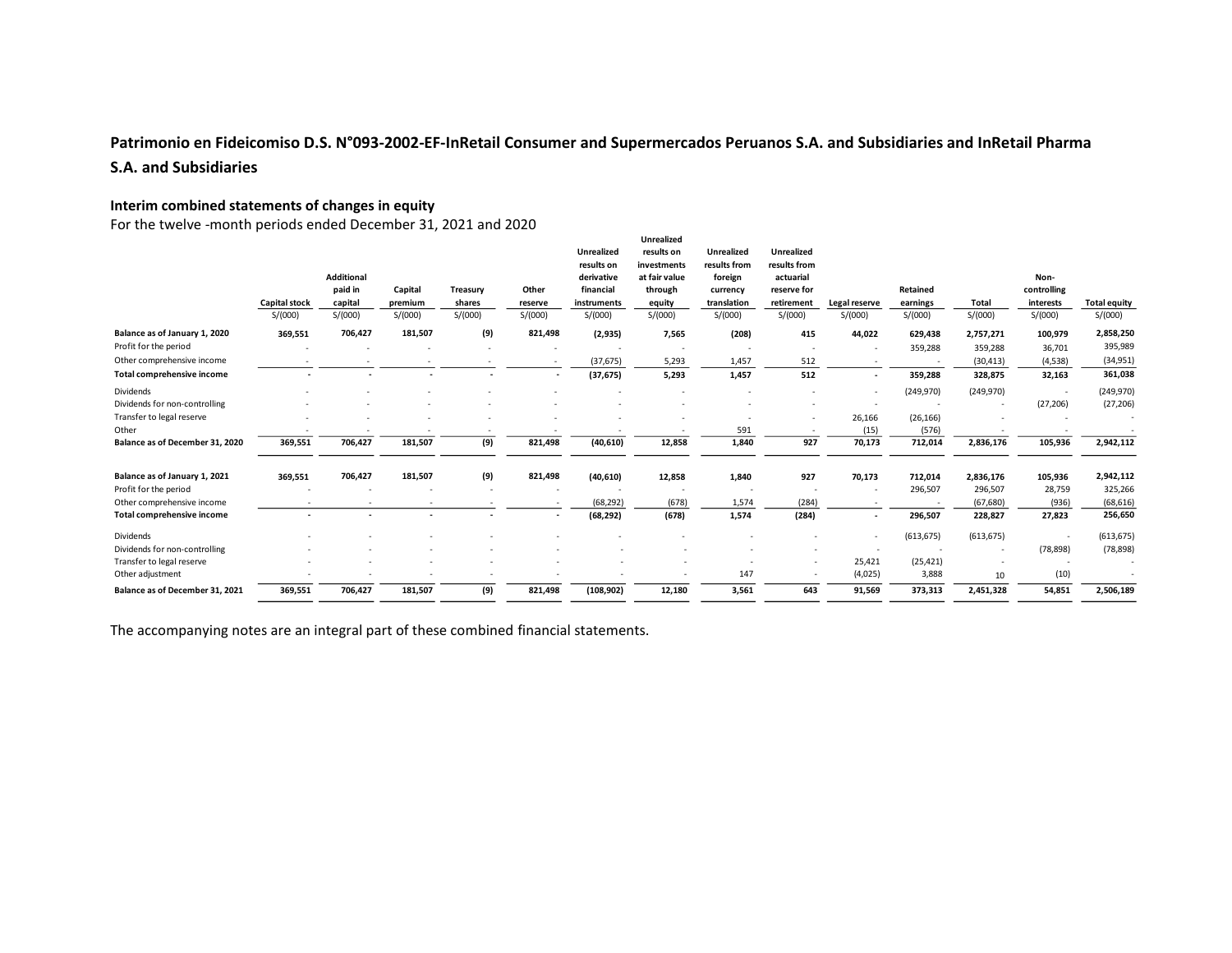# **Patrimonio en Fideicomiso D.S. N°093-2002-EF-InRetail Consumer and Supermercados Peruanos S.A. and Subsidiaries and InRetail Pharma S.A. and Subsidiaries**

## **Interim combined statements of cash flows**

For the twelve -month periods ended December 31, 2021 and 2020

|                                                                                    | 2021          | 2020          |
|------------------------------------------------------------------------------------|---------------|---------------|
|                                                                                    | S/(000)       | S/(000)       |
| <b>Operating activities</b>                                                        |               |               |
| Revenue                                                                            | 17,341,475    | 13,934,885    |
| Payments to suppliers of goods and services                                        | (13,987,105)  | (11,027,360)  |
| Payments to employees for salaries and social benefits                             | (1,369,490)   | (1, 233, 732) |
| Taxes paid                                                                         | (561, 507)    | (323, 107)    |
| Other payments, net                                                                | (14, 111)     | (11, 973)     |
| Net cash flows from operating activities                                           | 1,409,262     | 1,338,713     |
| <b>Investing activities</b>                                                        |               |               |
| Collection of loans to related parties                                             | 49,173        | 500           |
| Sales of property, furniture and equipment                                         | 1,335         | 3,631         |
| Sales of investment at fair value through profit or loss                           | 139,401       | 342,181       |
| Sales of subsidiary, net of cash delivered                                         | 37,372        | 5,834         |
| Acquisition of subsidiary, net of cash acquired                                    | (43, 381)     | (1,212,599)   |
| Loans granted to related parties                                                   | (45,096)      | (1,860)       |
| Purchase of investment at fair value through profit or loss                        | (61, 400)     | (443,903)     |
| Purchase of property, furniture and equipment, net of acquisitions through leasing | (484, 153)    | (203, 633)    |
| Purchase and development of intangible assets                                      | (64, 325)     | (39, 312)     |
| Purchase of investment properties, net of acquisitions through leasing             | (2,009)       | (7,760)       |
| Net cash flows used in investing activities                                        | (473,083)     | (1,556,921)   |
| <b>Financing activities</b>                                                        |               |               |
| Proceeds from interest-bearing loans and borrowings                                | 1,884,212     | 2,913,957     |
| Proceeds from bond issuances, net of up-front fees                                 | 2,766,554     |               |
| Proceeds from early settlement of hedging instrument                               | 21,385        |               |
| Payment of interest-bearing loans and borrowings                                   | (2,811,624)   | (1,637,757)   |
| Payment of bonds issuance                                                          | (1,478,000)   |               |
| Payment of premium for advanced cancelation of senior notes                        | (47, 530)     |               |
| Interest payment                                                                   | (201, 561)    | (183, 182)    |
| Payment of lease liability                                                         | (320, 118)    | (279, 147)    |
| Interest payment of lease liability                                                | (121, 815)    | (112, 732)    |
| Purchase of bonds of own issuance                                                  | (124, 345)    |               |
| Dividends payment                                                                  | (692, 573)    | (249, 970)    |
| Dividends payment to non controlling interest                                      |               | (27, 206)     |
| Rent payments and key money paid in advance                                        |               | (437)         |
| Net cash flows (used in) from financing activities                                 | (1, 125, 415) | 423,526       |
| Net (decrease) increase of cash and short-term deposits                            | (189, 236)    | 205,318       |
| Cash and short-term deposits at the beginning of the period                        | 907,048       | 701,730       |
| Cash and short-term deposits at the end of the period                              | 717,812       | 907,048       |
| <b>Non-cash transactions</b>                                                       |               |               |
| Fixed assets purchased through leasing and others financial obligation             | 46,173        | 12,614        |
| Intangibles from the acquisition of a subsidiary                                   | 158,000       |               |
| Addition of the period of right-of-use asset                                       | 313,388       | 298,978       |
|                                                                                    |               |               |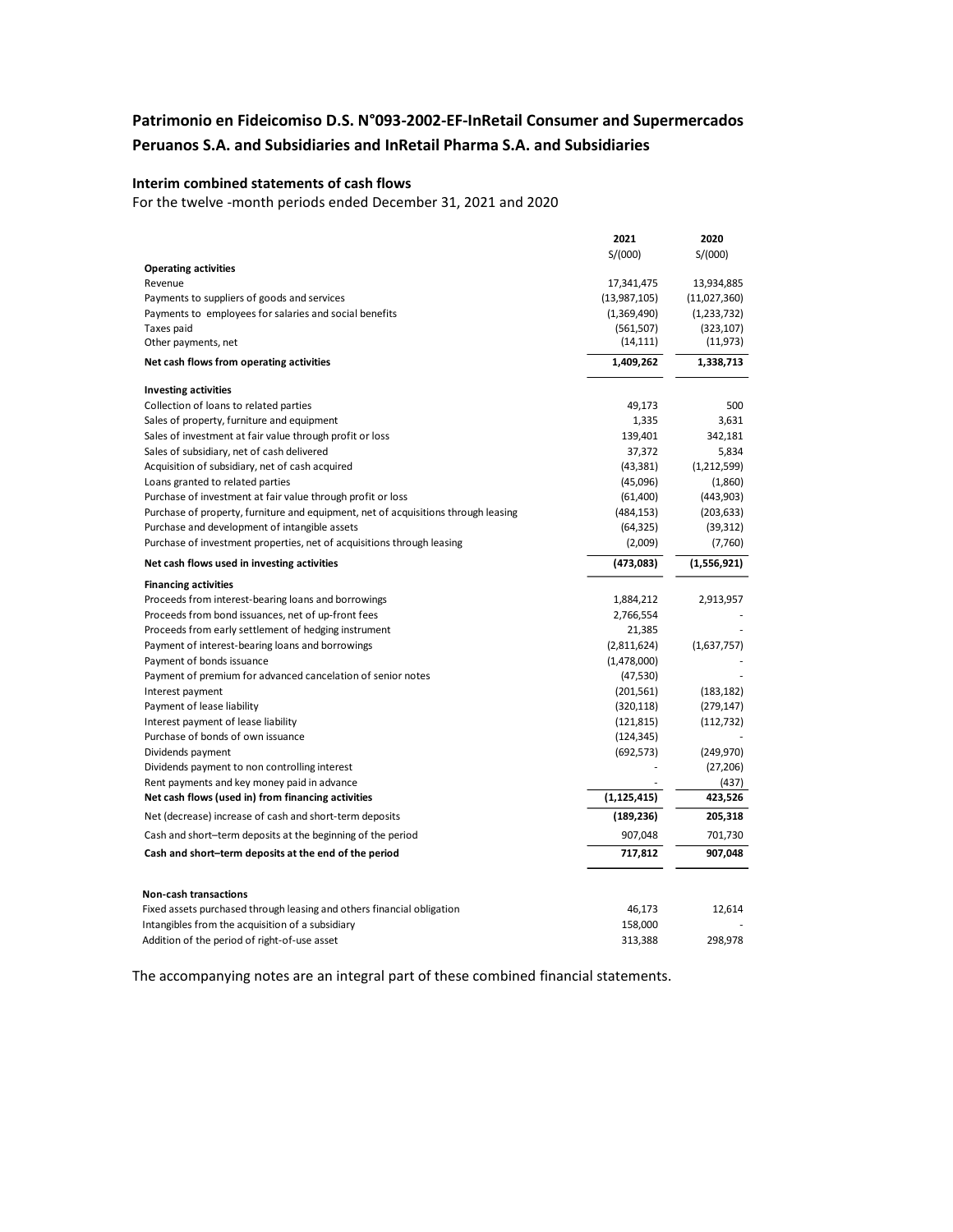# **Patrimonio en Fideicomiso D.S. N°093-2002-EF-InRetail Consumer and Supermercados Peruanos S.A. and Subsidiaries and InRetail Pharma S.A. and Subsidiaries**

## **Notes to the interim combined financial statements**

As of December 31, 2021 and December 31, 2020

#### **1. Identification, business activities, acquisition and disposal of subsidiaries, and pandemic**

(a) Identification

Patrimonio en Fideicomiso D.S. N°093-2002-EF-InRetail Consumer (a Special Purpose Entity-SPE, hereinafter "InRetail Consumer"), was incorporated in August 2014 by InRetail Perú Corp. only for the purpose of issuing debt in the local market and abroad. As of December 31, 2021, the representative shares of capital stock of Supermercados Peruanos S.A. and Subsidiaries, InRetail Pharma S.A. and Subsidiaries, Agora Servicios Digitales S.A.C. and InDigital XP S.A.C. are maintained in trust in this entity.

Supermercados Peruanos S.A., InRetail Pharma S.A., InRetail Foods S.A.C., Agora Servicios Digitales S.A.C. and InDigital XP S.A.C. were incorporated in June 1979, August 1996, December 2020, June 2019 and October 2019, respectively, in Lima, Peru. As of December 31, 2021 and December 31, 2020, those companies are subsidiaries of InRetail Perú Corp., which is part of Intercorp Perú Corp., InRetail Perú Corp. owns directly and indirectly the following percentages of ownership in these companies:

- 99.98% of Supermercados Peruanos S.A.
- 87.02% of InRetail Pharma S.A.
- 100.00% of InRetail Foods S.A.C.
- 100.00% of Agora Servicios Digitales S.A.C.
- 100.00% of InDigital XP S.A.C.
- (b) Business activities

The following is a description of the Companies activities:

Supermercados Peruanos S.A. is dedicated to retail. As of December 31, 2021, has a chain of stores operating under "Plaza Vea", "Plaza Vea Super", "Vivanda", "Mass" and "Makro" (as of December 31, 2020, "Plaza Vea", "Plaza Vea Super", "Vivanda", "Mass", "Economax" and "Makro") brands, which are located in Lima and provinces, such as Trujillo, Chimbote, Piura, Cusco, Arequipa Huancayo, among others. Supermercados Peruanos S.A. holds 100 percent of: (i) Desarrolladora de Strip Centers S.A.C., (ii) Plaza Vea Oriente S.A.C. (iii) Makro Supermayorista S.A., (iv) Operadora de Servicios Logísticos S.A.C., (v) Backoffice Peruanos S.A.C., (vi) Compañías de servicios de Operación Hard Discount S.A.C. and (vii) Compañía de Servicios de Operación Food Retail S.A.C.

At the General Shareholders' Meeting held on February 11, 2020, the merger of the subsidiaries Supermercados Peruanos S.A. and Plaza Vea Sur S.A.C. was approved, with the latter being absorbed.

- InRetail Foods S.A.C. a Company incorporated only with the purpose of acquiring 37.42 percent of Makro Supermayorista S.A. In the General Shareholder's Meeting of Supermercados Peruanos S.A. and InRetail Foods S.A.C., dated February 15, 2021, the merger of both companies was agreed, as mentioned before. InRetail Foods S.A.C. was the entity absorbed.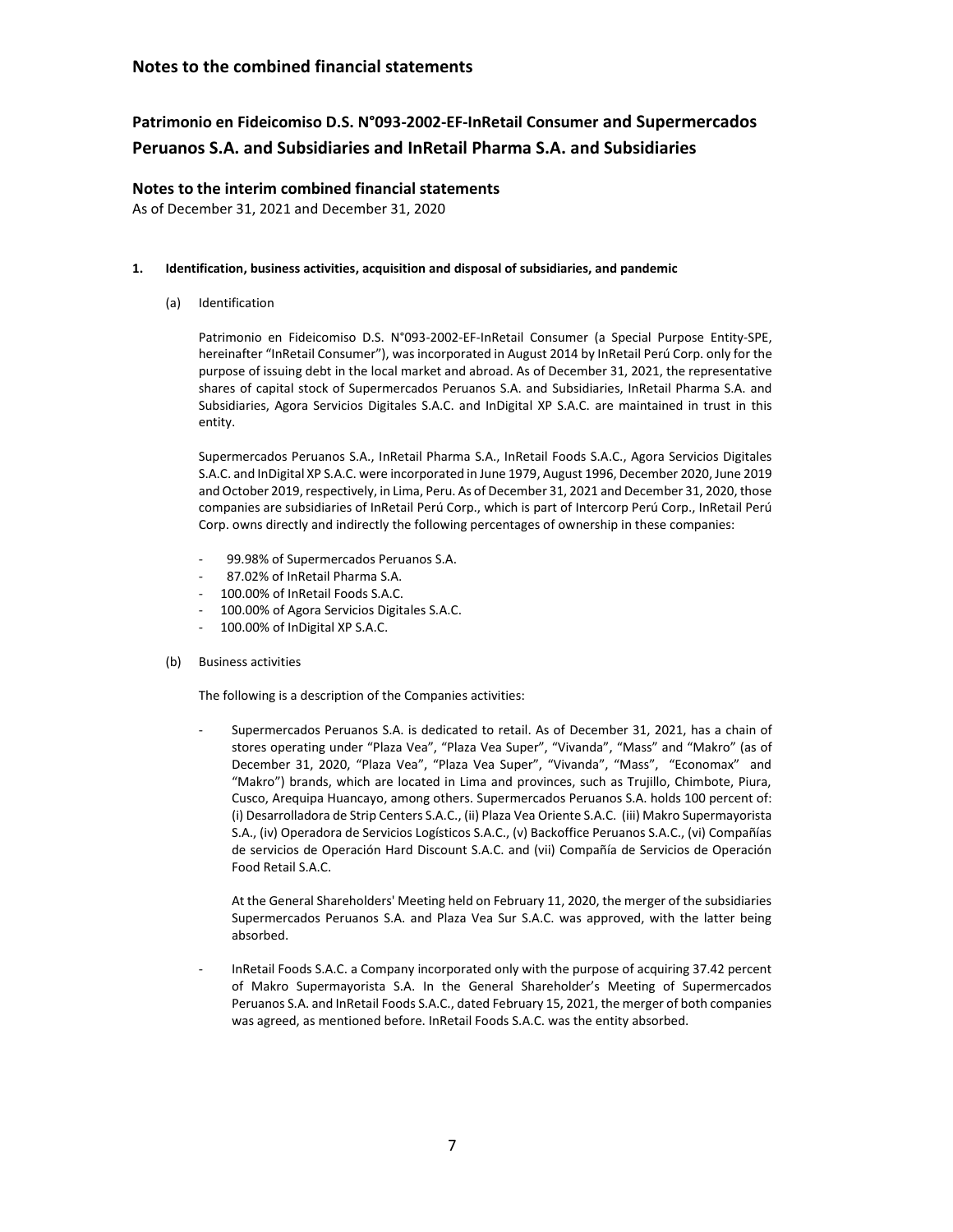- InRetail Pharma S.A. is dedicated to the commercialization of pharmaceutical products, cosmetic products, food for medical use and other elements related to health protection and recovery through its "Inkafarma" and "Mifarma" pharmacy chains. It is also dedicated, to the Manufacturing, Distribution and Marketing of pharmaceutical products. As of December 31, 2021 it operates in Perú, Ecuador and Bolivia (as of December 31 de 2020, Perú, Colombia, Ecuador and Bolivia). InRetail Pharma S.A. holds 100 percent of: (i) Drogueria InRetail Pharma S.A.C., (ii) Farmacias Peruanas S.A.C., (iii) Mifarma S.A.C., (iv) Química Suiza S.A.C. (v) Boticas IP S.A.C. and (vi) Quicorp Group. See Note 1 c).

During the years 2021 and 2020, the Company disposed of the following subsidiaries: Mifarma S.A. (Bolivia), Cifarma S.A.C. (Perú), and Química Suiza Colombia S.A.S. (Colombia). See Note 1 (b).

Agora Servicios Digitales S.A.C. (formerly InDigital S.A.C.) established in June 2019, which manages and operates mainly digital payment services through of a digital platform. The legal domicile of the Company, where its administrative offices are located, is located at Calle Morelli N 181, San Borja, Lima, Peru.

On October 4, 2021, the Company through its subsidiary InRetail Consumer acquired the 100 percent of the shares of InDigital S.A.C. The amount disbursed was S/56,661,000.

- InDigital XP S.A.C. (formerly IR Digital S.A.C.) established in October 2019, which manages, operates and provides support in services of digital businesses to the Group's subsidiaries. The legal domicile of the Company, where its administrative offices are located, is located at Calle Morelli N 139, San Borja, Lima, Peru.

On October 4, 2021, the Company through its subsidiary InRetail Consumer acquired the 100 percent of the shares of InDigital XP S.A.C. The amount disbursed was S/3,493,000.

The following is a summary of the main data of the financial statements of Supermercados Peruanos S.A. and Subsidiaries and InRetail Pharma S.A. and Subsidiaries as of December 31, 2021 and December 31, 2020, and for the twelve -month periods ended December 31, 2021 and 2020:

|                                       |                      | Supermercados Peruanos S.A. and Subsidiaries | <b>InRetail Pharma S.A and Subsidiaries</b> |                                       |  |  |
|---------------------------------------|----------------------|----------------------------------------------|---------------------------------------------|---------------------------------------|--|--|
|                                       | As of December 31,   | As of December 31,                           |                                             | As of December 31, As of December 31, |  |  |
|                                       | 2021                 | 2020                                         | 2021                                        | 2020                                  |  |  |
|                                       | S/(000)              | S/(000)                                      | S/(000)                                     | S/(000)                               |  |  |
| <b>Consolidated statements of</b>     |                      |                                              |                                             |                                       |  |  |
| financial position                    |                      |                                              |                                             |                                       |  |  |
| Total assets                          | 7,555,044            | 6,732,146                                    | 5,907,537                                   | 5,803,532                             |  |  |
| <b>Total liabilities</b>              | 6,671,761            | 5,435,726                                    | 5,489,353                                   | 4,988,781                             |  |  |
| Equity                                | 883,283              | 1,296,420                                    | 418,184                                     | 814,751                               |  |  |
|                                       | <b>Balance as of</b> | <b>Balance as of</b>                         | <b>Balance as of</b>                        | <b>Balance as of</b>                  |  |  |
|                                       | December 31, 2021    | December 31, 2020                            | December 31, 2021                           | December 31, 2020                     |  |  |
|                                       | S/(000)              | S/(000)                                      | S/(000)                                     | S/(000)                               |  |  |
| <b>Consolidated income statements</b> |                      |                                              |                                             |                                       |  |  |
| Operating profit                      | 576,419              | 403,302                                      | 697,334                                     | 649,366                               |  |  |
| Net profit                            | 142,104              | 119,563                                      | 221,344                                     | 282,561                               |  |  |

The combined financial statements as of December 31, 2021 were approved by management of InRetail Perú Corp. on February 28, 2022.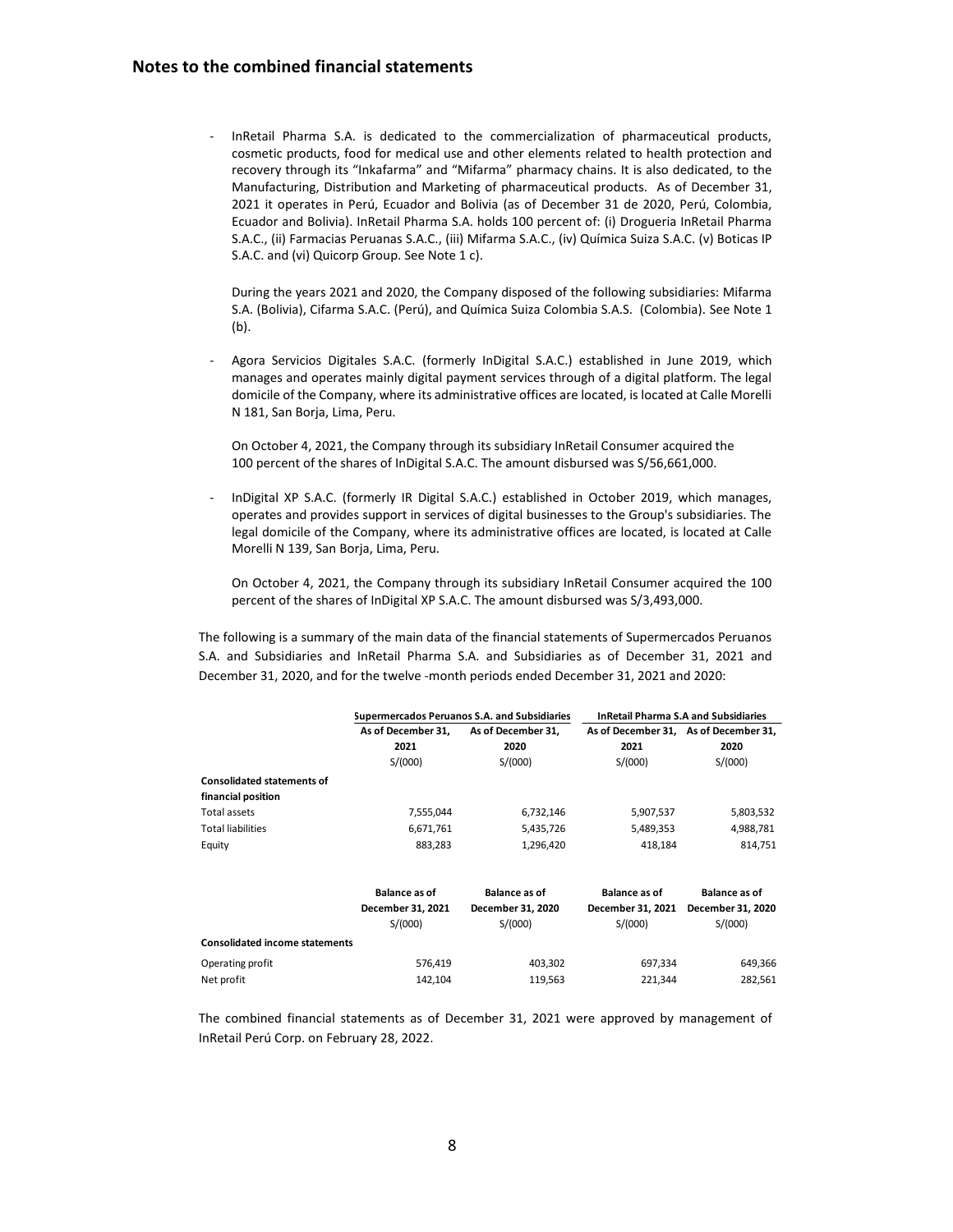- (c) Acquisitions and disposal of subsidiaries
	- Acquisition of Makro Supermayorista S.A.

In December 2020, InRetail Perú Corp., through its subsidiaries Supermercados Peruanos S.A. and InRetail Foods, acquired 100 percent of Makro Supermayorista S.A. (hereinafter "Makro"). Makro is a cash-and-carry wholesaler that sells food and non-food products to professional as well as individual customers. The acquisition operation included 16 stores in Lima and Provinces and the "Makro" and other minor private label brands.

The price of the transaction was US\$359,619,000 (equivalent to approximately S/1,300,743,000), which was paid in full with the proceeds from the Bridge Facility. The Bridge Facility was for an amount up to US\$375,000,000 (equivalent to approximately S/1,356,000,000), was arranged with J.P. Morgan Chase Bank, N.A. and contained covenants, including restrictions on incurrence of debt and maintenance of certain financial ratios, among others (see note 15(b) and 15(c)).

The acquisition of Makro was recorded in accordance with IFRS 3 "Business Combinations", applying the "Purchase" accounting method. Under this method, assets and liabilities were recorded at their estimated fair values at the date of purchase, including identified intangible assets not recorded in the financial statements position of each entity acquired.

The following are the preliminary fair values of the identifiable assets and liabilities of Makro at the date of acquisition:

|                                                       | <b>Fair value of the</b> |
|-------------------------------------------------------|--------------------------|
|                                                       | acquired entity          |
|                                                       | S/(000)                  |
| <b>Assets</b>                                         |                          |
| Cash and short-term deposits                          | 88,144                   |
| Trade accounts receivables, net                       | 1,807                    |
| Other accounts receivables                            | 48,541                   |
| Inventories, net                                      | 121,409                  |
| Property, installations, furniture and equipment, net | 692,592                  |
| Right-of- use-assets, net                             | 23,884                   |
| Intangibles, net                                      | 220,027                  |
| Other assets                                          | 1,719                    |
| <b>Liabilities</b>                                    |                          |
| Trade accounts payables                               | (252,077)                |
| Other accounts payables                               | (54, 292)                |
| Lease liabilities                                     | (26, 404)                |
| Interest-bearing loans and borrowings                 | (59, 755)                |
| Deferred income tax liabilities, net                  | (133, 430)               |
| Total net assets identified at fair value             | 672,165                  |
| Goodwill generated in the acquisition, note 12 (d)    | 628,578                  |
| <b>Purchase price transferred</b>                     | 1,300,743                |

The recorded goodwill amounting to S/628,578,000 represents the future synergies that are expected to arise from the combination of operations, distribution channels, workforce and other efficiencies not included in the intangible assets of the present value of the current business.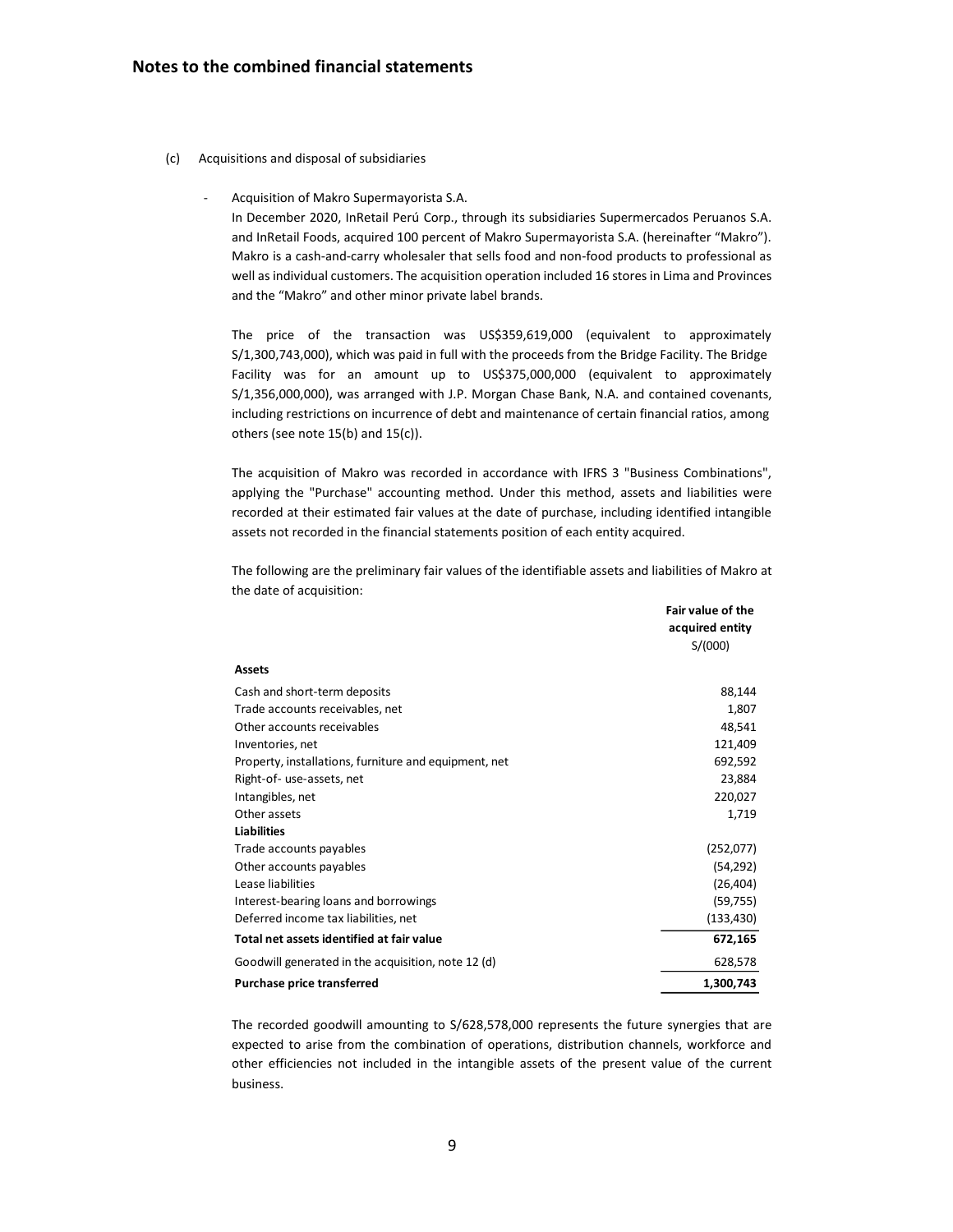Acquisitions of Agora Servicios Digitales S.A.C. and InDigital XP S.A.C. On October 4, 2021, InRetail Consumer, acquired the 100 percent of the shares of Agora Servicios Digitales S.A.C. and InDigital XP S.A.C. The amount disbursed was S/56,661,000 and S/3,493,000, respectively.

Agora Servicios Digitales S.A.C. manages and operates digital payment services through a digital platform and InDigital XP S.A.C. manages, operates and provides support in digital commerce services to the Group's subsidiaries.

The acquisition of both Companies was recorded in accordance with IFRS 3 "Business Combinations", applying the "Purchase" accounting method. Under this method, assets and liabilities were recorded at their estimated fair values at the date of purchase, including identified intangible assets not recorded in the statement of financial position of each acquired entity.

The following are the preliminary fair values of the identifiable assets and liabilities of the Companies at the date of acquisition:

|                                                      | Fair value of the acquired entity             |         |  |  |
|------------------------------------------------------|-----------------------------------------------|---------|--|--|
|                                                      | <b>Agora Servicios</b><br><b>InDigital XP</b> |         |  |  |
|                                                      | Digitales S.A.C.                              | S.A.C.  |  |  |
|                                                      | S/(000)                                       | S/(000) |  |  |
| <b>Assets</b>                                        |                                               |         |  |  |
| Cash and short-term deposits                         | 12,237                                        | 59      |  |  |
| Trade accounts receivables, net                      | 1,640                                         | 383     |  |  |
| Other accounts receivables                           | 1,247                                         | 2,897   |  |  |
| Inventories, net                                     | 1,957                                         |         |  |  |
| Property, installations, furniture and equiment, net | 291                                           | 526     |  |  |
| Deferred income tax assets, net                      | 15,781                                        | 3,483   |  |  |
| Intangibles, net                                     | 145                                           | 188     |  |  |
| Other assets                                         | 7,015                                         | 155     |  |  |
| <b>Liabilities</b>                                   |                                               |         |  |  |
| Trade accounts payables                              | (214)                                         | (2,557) |  |  |
| Other accounts payables to related parties           | (34,990)                                      | (240)   |  |  |
| Other accounts payables                              | (1,593)                                       | (1,771) |  |  |
| Total net assets identified at fair value            | 3,516                                         | 3,123   |  |  |
| Goodwill generated in the acquisition, Note 12 (d)   | 53,145                                        | 370     |  |  |
| Purchase price transferred                           | 56,661                                        | 3,493   |  |  |

Considering that the acquisition date was October 4, 2021, the fair values of the identifiable assets and liabilities of Agora Servicios Digitales S.A.C. and InDigital XP S.A.C. correspond to preliminary amounts. In Management's opinion, they will have the final balances and finish the measurement period during 2022, which is in accordance to IFRS 3.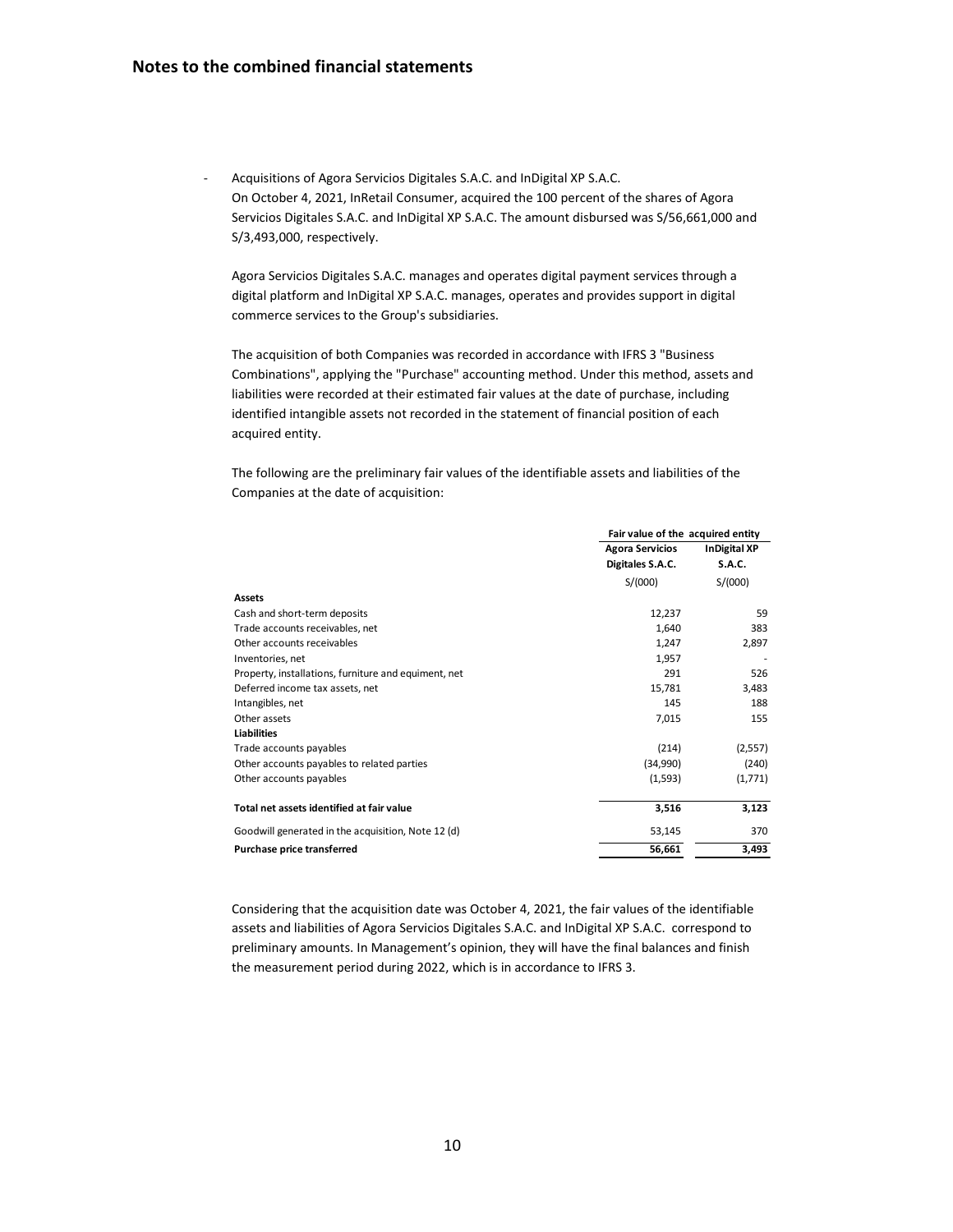#### - Disposal of subsidiaries

On January 22 and February 16, 2021, InRetail Pharma Group transferred 100 percent of its participation in Química Suiza Colombia S.A.S. and Cifarma S.A.C. for approximately US\$1,958,000 (equivalent to S/7,093,000) and US\$9,545,000 (equivalent to S/34,879,000), to non-related entities.

On October 5, 2020, InRetail Pharma Group sold itsshareholder interest in its Bolivian subsidiary Mifarma S.A. for approximately US\$2,000,000 (equivalent to S/7,233,000) to non-related entities.

The following are the assets and liabilities, at the date of disposals:

|                                        | 2021            | 2020           |              |
|----------------------------------------|-----------------|----------------|--------------|
|                                        | Quimica Suiza   | Cifarma S.A.C. | Mifarma S.A. |
|                                        | Colombia S.A.A. | (Perú)         | (Bolivia)    |
|                                        | S/(000)         | S/(000)        | S/(000)      |
| <b>Assets</b>                          |                 |                |              |
| Cash and short-term deposits           | 2,085           | 2,514          | 1,399        |
| Inventories, net                       | 4,487           | 20,001         | 8,522        |
| Property, furniture and equipment, net | 207             | 10,617         | 809          |
| Right-of-use-assets, net               | 57              | 16,960         | 891          |
| Intangible assets, net                 |                 | 6,907          |              |
| Other                                  | 9,533           | 25,475         | 610          |
|                                        | 16,369          | 82,474         | 12,231       |
| <b>Liabilities</b>                     |                 |                |              |
| Trade accounts payables                | 6,709           | 14,018         | 7,586        |
| Lease liabilities                      | 92              | 20,164         | 890          |
| Other                                  | 5,154           | 6,641          | 2,327        |
|                                        | 11,955          | 40,823         | 10,803       |
| Net value                              | 4,414           | 41,651         | 1,428        |

#### (d) Pandemic

In March 2020, the World Health Agency "WHO" declared the coronavirus outbreak as a pandemic. The Company and its Subsidiaries have taken all the appropriate measures to safeguard the health of workers and ensure their critical processes.

In order to reduce the impact on the Peruvian economy, the Peruvian Government granted a subsidy of 35 percent of monthly salaries up to S/1,500 and, only for labor contracts that do not set a term or end after March 15, 2020. The subsidy was paid to the Company's Subsidiaries in April for an amount of approximately S/4,405,000.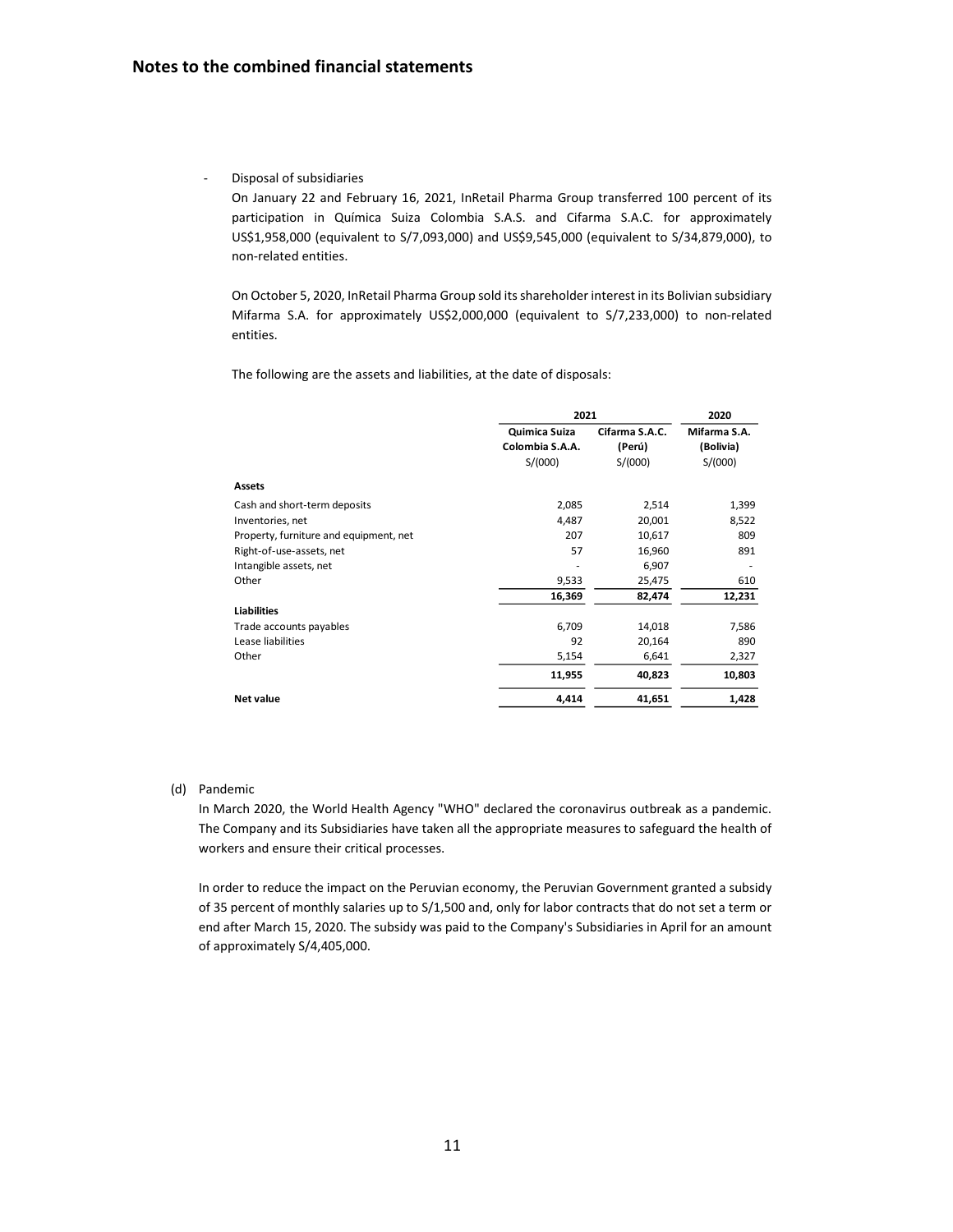From March 16 to June 21, 2020, the shopping centers were partially closed; only the stores related to essential services such as: supermarkets, pharmacies and banks remained open. For this reason, during this period the Company and its Subsidiaries granted discounts to their tenants for income and other related services. On June 22, 2020, the opening of non essential retail was authorized by Government. In this context, Malls complied with the restrictions ruled by the Government operating at maximum visitor capacity. These effects are included in the consolidated financial statements.

On January 26, 2021, the government of Peru announced new quarantine measures for the country to contain the virus, applying different measures in each region according to four different alert levels: extreme, very high, high and moderate. Measures were initially applicable for 15 days, from January 31, 2021 to February 15, 2021, but were extended to February 28, 2021. In this context, shopping centers in extreme risk regions were only allowed to operate essential retail and e-commerce. Shopping centers in other risk level regions were allowed to operate non-essential retail, but maximum visitor capacity was reduced to levels between 20% and 60%.

On February 24, 2021, the government of Peru announced the lifting of quarantine measures in the country from March 1, 2021 to March 14, 2021. During this period, all shopping centers were allowed to operate both essential and non-essential retail, but with restrictions on maximum visitor capacity between 20% and 60% which varied depending on the tenant and risk level in each region.

On April 14, 2021, the government of Peru announced that, due to an increase in infections, several regions of the country would return to the level of extreme risk, where the allowed capacity in shopping centers will be 20% that will govern from April 19 to May 5, 2021.

Since July 12, 2021, restrictions on Sundays were lifted, capacity in Malls was increased to 50%, and opening hours were increased until 10 pm. Since September 6, 2021, most regions have been classified at the lowest risk level.

The Peruvian Government announced that, due to the increase in infections, several regions of the country would return to the high risk level, where the capacity allowed in shopping centers will be 60 percent, which will be in force from December 15, 2021 to January 30, 2022.

These restrictions due not affect essential activities such as the supply of pharmaceutical and supermarkets.

The Company and its Subsidiaries operate mainly in the supermarkets and pharmacies, both business segments are considered essential. The Company's Management and its subsidiaries estimate that the pandemic will not have a significant impact on the combined financial statements.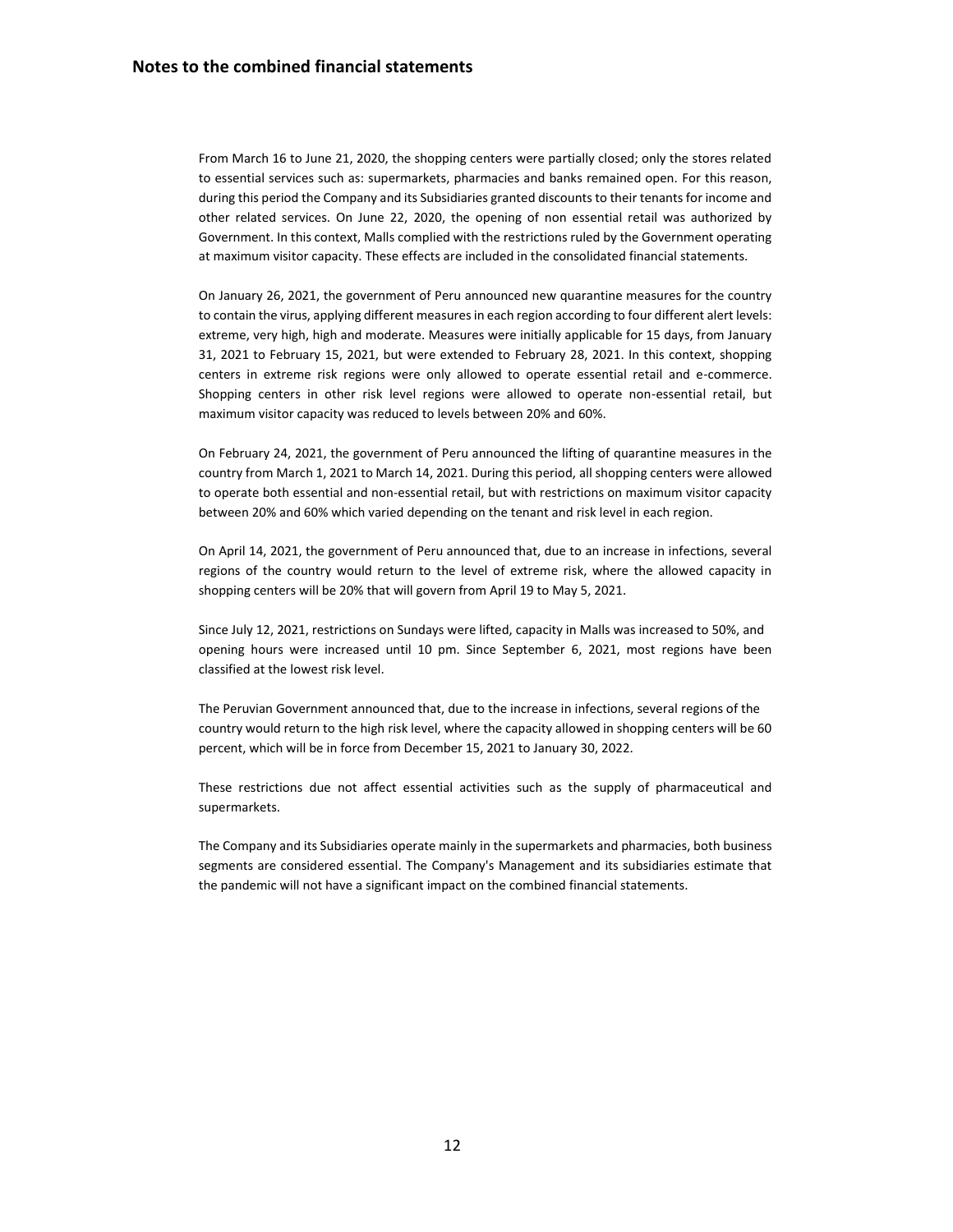#### **2. Summary of significant accounting policies**

The significant accounting policies used in the preparation and presentation of the Companies combined financial statements are described below:

#### (a) Basis of preparation and presentation

The interim condensed combined financial statements of the Companies have been prepared and presented solely to comply with certain obligations as a result of the issuance made by InRetail Consumer. Likewise, the financial statements have been prepared in accordance with International Financial Reporting Standards (IFRS) as issued by the International Accounting Standards Board (IASB) effective as of December 31, 2021 and December 31, 2020.

The interim condensed combined financial statements have been prepared on a historical cost basis, except for financial instruments at fair value through profit and loss, financial instruments at fair value through other comprehensive income, investment properties and derivative financial instruments, that have been measured at fair value. The interim condensed combined financial statements and other financial assets are presented in Soles and all values are rounded to the nearest thousand (S/(000)), except when otherwise indicated.

The interim condensed combined financial statements do not include all the information and disclosures required in the annual financial statements, and should be read in conjunction with the Companies annual combined financial statements as of December 31, 2020.

#### (b) Basis of combination

The interim condensed combined financial statements comprise the consolidated financial statements of the Companies and their Subsidiaries, which have been prepared under IFRS; see Note 1. For purposes of these consolidated financial statements, subsidiaries are fully consolidated from the date of acquisition; being the date on which Supermercados Peruanos S.A. or InRetail Pharma S.A. obtained control, and continue to be consolidated until the date when such control ceases. The financial statements of the subsidiaries are prepared for the same period as the parent company, using consistent accounting policies. All intra-group balances, transactions, unrealized gains and losses resulting from intra-group transactions and dividends are eliminated in full.

The combined financial statements result from the addition of the balances of all the accounts of the Companies consolidated financial statements; however, there is not any relationship as a parent and subsidiaries. The significant transaction among the Companies balances and profit and losses have been eliminated. The combined financial statements are prepared using uniform accounting policies for similar transactions and events, which are described in the following notes to the combined financial statements.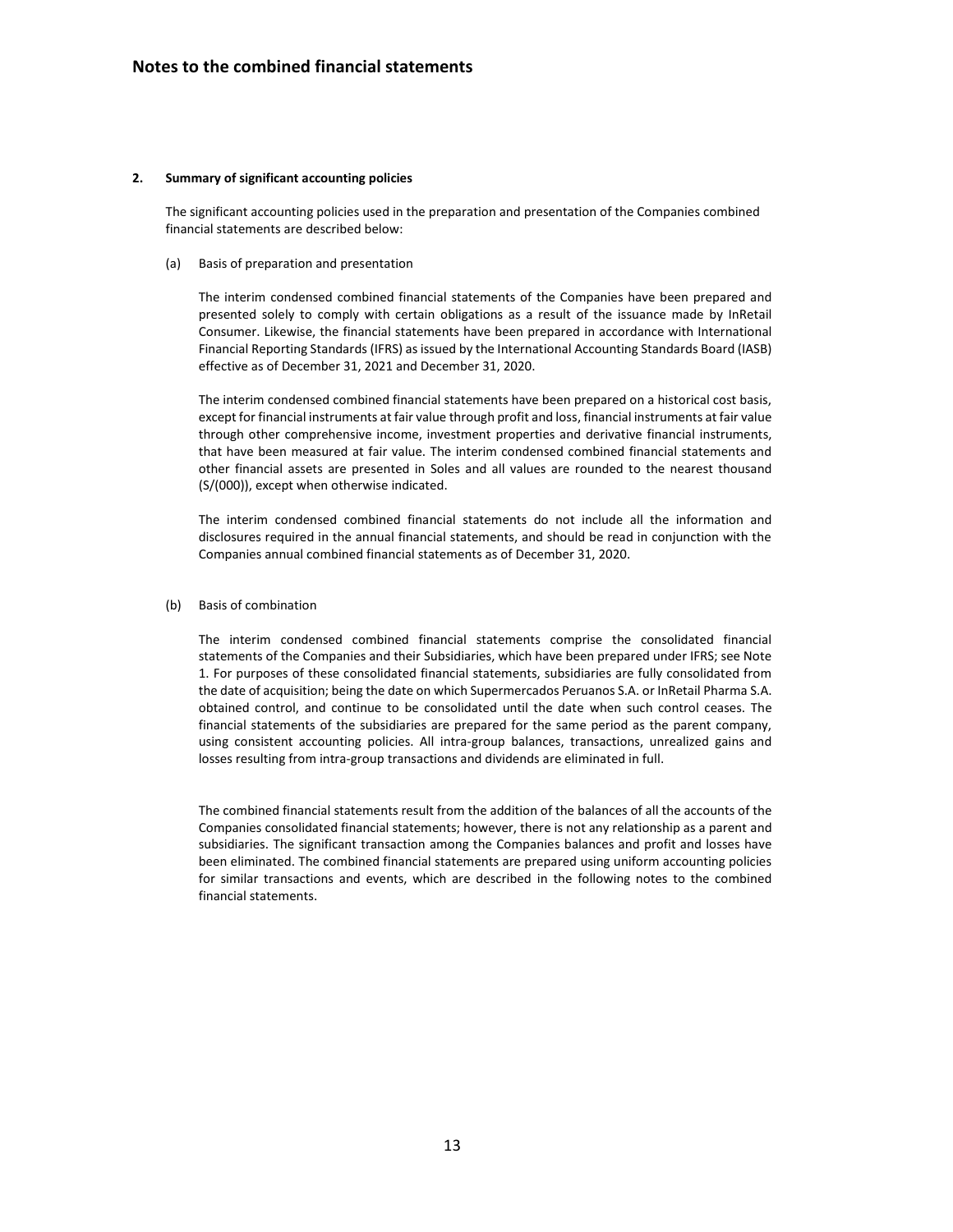Additionally, the combined financial statements include some assets, liabilities and results as a consequence of transactions made by InRetail Perú Corp. that are directly related to the Companies. The main combined adjustments and intercompany eliminations are explained below:

- (i) Intercompany eliminations of balances and transactions, that mainly correspond to commercial transactions between the Companies (rental and/or rights of use of property, sale of merchandise vouchers, key money, etc.)
- (ii) The "Inkafarma" commercial brand and goodwill recorded in the consolidated financial statement of InRetail Perú Corp. and Subsidiaries as a consequence of the acquisition of InRetail Pharma S.A. (former Eckerd Perú S.A.) and Subsidiaries in January 2011 for approximately S/373,054,000 and S/709,472,000, respectively; see Note 12(b). Likewise, the deferred tax liability related to this commercial brand amounts to approximately S/111,916,000.
- (c) New standards, interpretations and amendments

The accounting policies adopted in the preparation of the interim condensed combined financial statements are consistent with those followed in the preparation of the Companies annual combined financial statements for the year ended December 31, 2020, except for the adoption of the new standards and interpretations as of January 1, 2020.

The standards, improvements and modifications to the standards issued that are in effect on the date of issuance of these combined financial statements are detailed below:

(i) Amendments to IFRS 3 "Business combinations": Reference to the Conceptual Framework In May 2020, the IASB issued Amendments to IFRS 3, intended to replace a reference to the Framework for the Preparation and Presentation of Financial Statements, issued in 1989 with a reference to the Conceptual Framework for Financial Reporting issued in March 2018 without significantly changing its requirements. The Board also added an exception to the recognition principle of IFRS 3 to avoid the issue of potential ´Day 2´ gain or losses arising for liabilities and contingent liabilities that would be within the scope of IAS 37 or IFRIC 21 "Levies", if uncured separately.

At the same time, the Board decided to clarify existing guidance in IFRS 3 for contingent assets that would not be affected by replacing the reference to the Framework for the Preparation and Presentation of Financial Statements. The amendments are effective for annual reporting periods beginning on or after January 1, 2022 and apply prospectively.

Since the amendments apply prospectively to transactions or other events that occur on or after the date of the first application, the Companies and its subsidiaries Group will not be affected by these amendments on transition.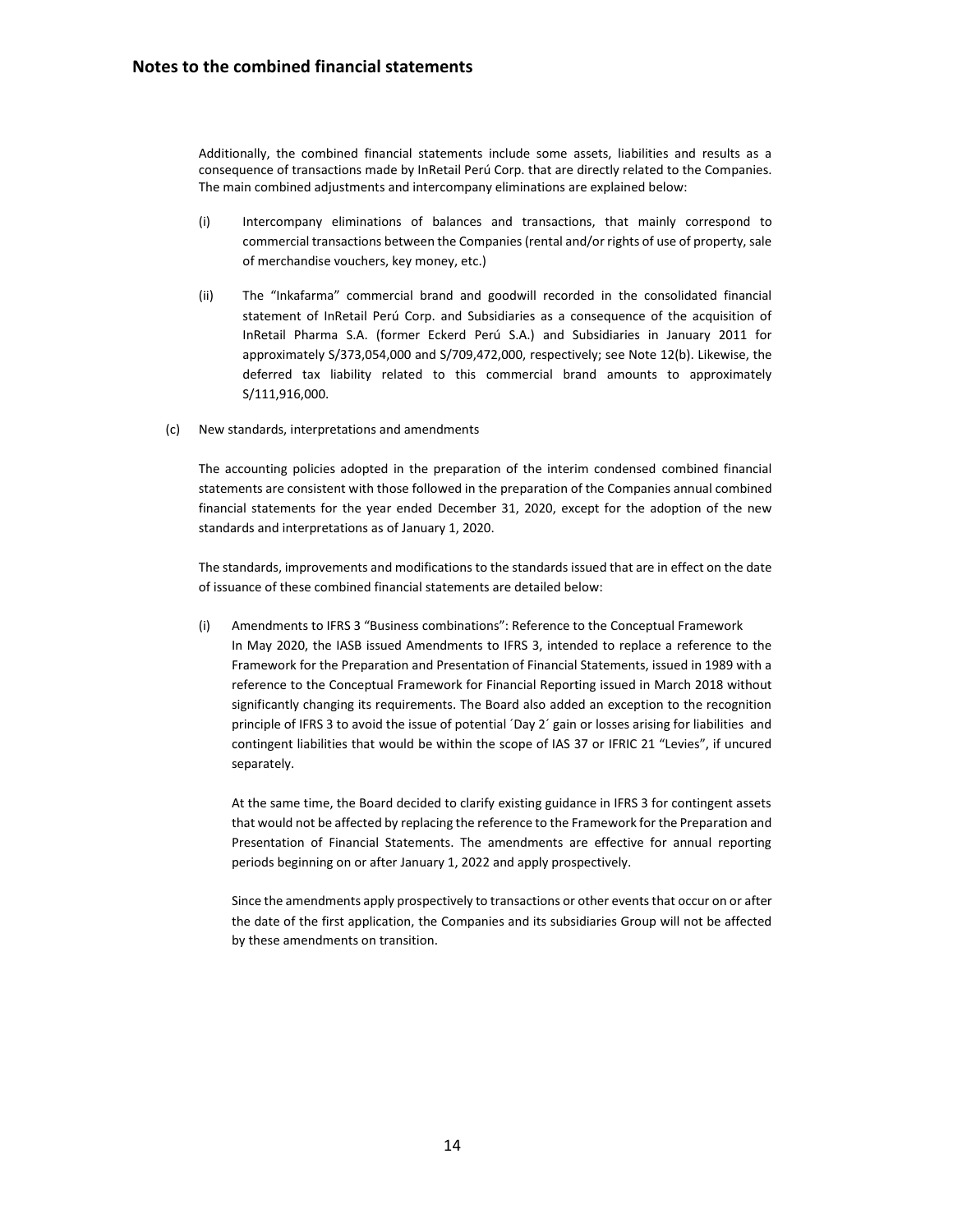(ii) Modifications to IAS 1 "Presentation of financial statements" Classification of Liabilities as Current or Non- current

In January 2020, the IASB issued amendments to paragraphs 69 to 76 of IAS 1 to specify the requirements for classifying liabilities as current or non-current. The amendments clarify: (i) what is meant by a right to defer settlement; (ii) that a right to defer must exist at the end of the reporting period; (iii) that classification is unaffected by the likelihood that an entity will exercise its deferral right; and, (iv) that only if an embedded derivative in a convertible liability is itself an equity instrument would the terms of a liability not impact its classification. The amendments are effective for annual reporting periods beginning on or after January 1, 2023 and must be applied retrospectively.

The companies and its subsidiaries are currently assessing the impact the amendments will have on current practice and whether existing loan agreements may require renegotiation.

(iii) Amendments to IAS 16 "Property, plant and equipment": Proceeds before intended Use May 2020, the IASB issued amendments to IAS 16, which prohibits entities deducting from the cost of an item of property, plant and equipment, any proceeds from selling items produced while bringing that asset to the location and condition necessary for it to be capable of operating in the manner intended by management. Instead, an entity recognizes the proceeds from selling such items, and the costs of producing those items, in profit or loss. The amendment is effective for annual reporting periods beginning on or after January 1, 2022 and must be applied retrospectively to items of property, plant and equipment made available for use on or after the beginning of the earliest period presented when the entity first applies the amendment.

The amendments are not expected to have a material impact on the Companies and its subsidiaries.

(iv) Amendments to IAS 37 "Provisions, contingent liabilities and contingent assets": Onerous Contracts – Costs of Fulfilling a Contract

In May 2020, the IASB issued amendments to IAS 37 to specify which costs an entity needs to include when assessing whether a contract is onerous or loss-making. The amendments apply a "directly related cost approach". The costs that relate directly to a contract to provide goods or services include both incremental costs and an allocation of costs directly related to contract activities. General and administrative costs do not relate directly to a contract and are excluded unless they are explicitly chargeable to the counterparty under the contract. The amendments are effective for annual reporting periods beginning on or after January 1, 2022.

The Companies and its subsidiaries will apply these amendments to contracts for which it has not yet fulfilled all its obligations at the beginning of the annual reporting period in which it first applies the amendments.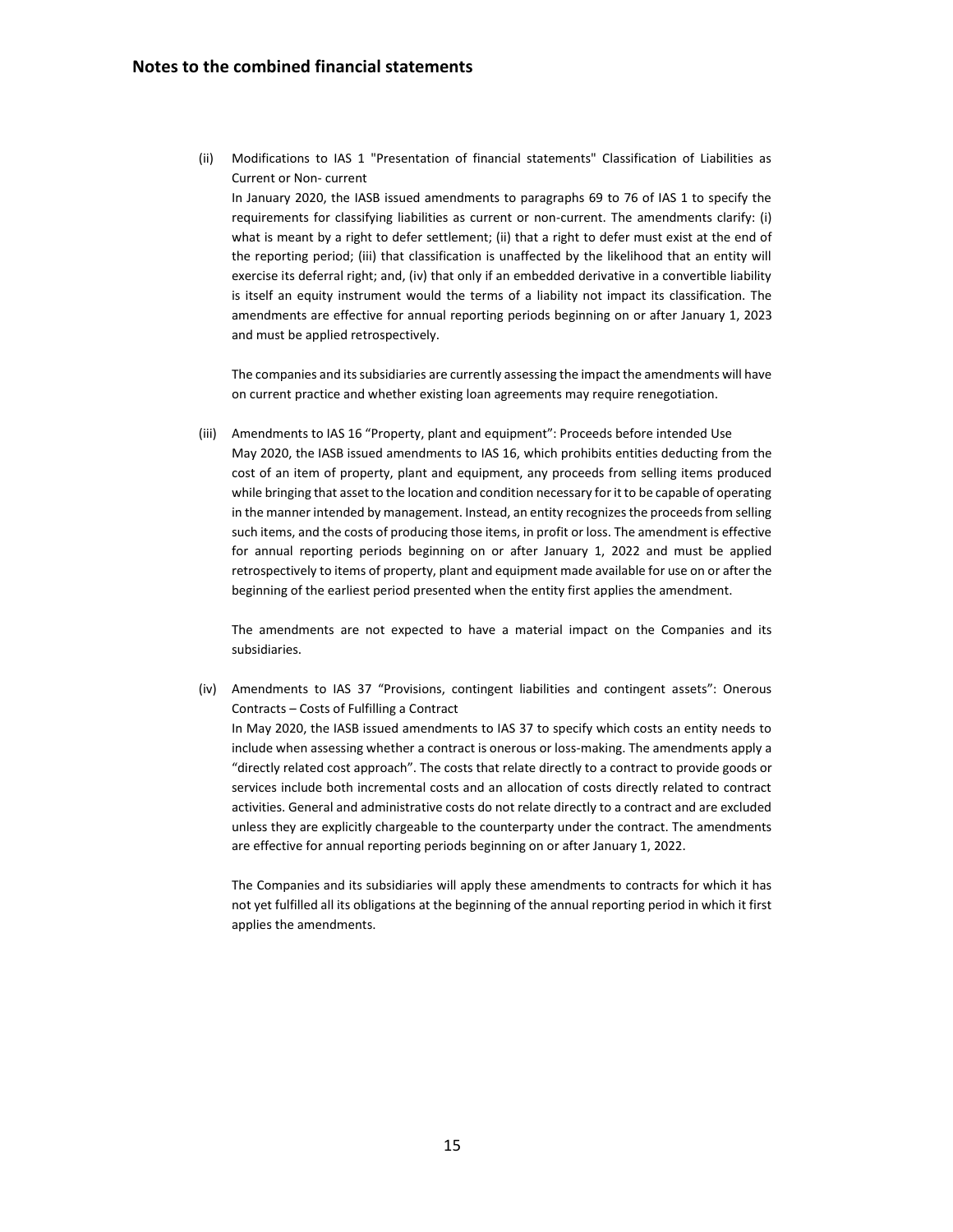#### (v) Annual Improvements (2018-2020 cycle)

As part of its 2018-2020 annual improvement to IFRS standards process, the IASB issued the following amendments:

IFRS 1 "First-time Adoption of international financial reporting standards": Subsidiary as a first-time adopter

The amendment permits a subsidiary that elects to apply paragraph D16(a) of IFRS1 to measure cumulative translation differences using the amounts reported by the parent, based on the parent's date of transition to IFRS. This amendment is also applied to an associate or joint venture that elects to apply paragraph D16(a) of IFRS 1. The amendment is effective for annual reporting periods beginning on or after January 1, 2022 with earlier adoption permitted.

IFRS 9 "Financial instruments": Fees in the 10 percent test for derecognition of financial liabilities

The amendment clarifies the fees that an entity includes when assessing whether the terms of a new or modified financial liability are substantially different from the terms of the original financial liability. These fees include only those paid or received between the borrower and the lender, including fees paid or received by either the borrower or lender on the other's behalf. An entity applies the amendment to financial liabilities that are modified or exchanged on or after the beginning of the annual reporting period in which the entity first applies the amendment. The amendment is effective for annual reporting periods beginning on or after January 1, 2022 with earlier adoption permitted.

IAS 41 "Agriculture": Taxation in fair value measurements

The amendment removes the requirement in paragraph 22 of IAS 41 that entities exclude cash flows for taxation when measuring the fair value of assets within the scope of IAS 41. An entity applies the amendment prospectively to fair value measurements on or after the beginning of the first annual reporting period beginning on or after January 1, 2022 with earlier adoption permitted.

In the Management's opinion, these standards will not have a significant impact on the consolidated financial statements of the Companies and its Subsidiaries.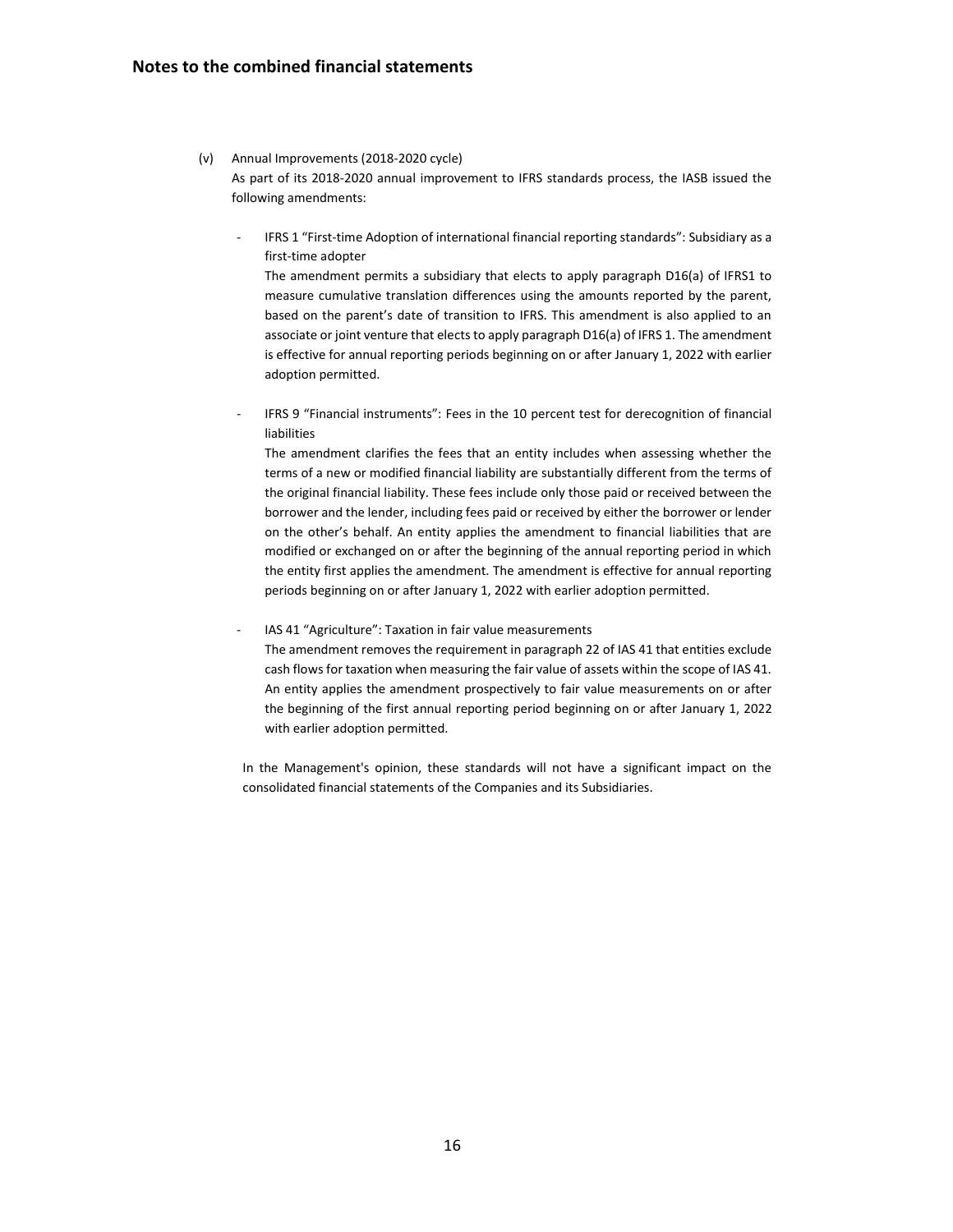#### **3. Transactions in foreign currency**

Transactions in foreign currency are carried out using exchange rates prevailing in the market as published by the Superintendence of Banks, Insurance and Pension Funds Administration. As of December 31, 2021, the end of period exchange rates in the market for transactions in US Dollars were S/3.975 per US\$1 bid and S/3.998 per US\$1 ask (S/3.618 and S/3.624 per US\$1 bid and ask as of December 31, 2020).

Transactions in foreign currency are carried out using exchange rates prevailing in the market as published by authorized entities of the country in which the Company and its Subsidiaries operate. As of December 31, 2021 and December 31, 2020, the end of period exchange rates at the market for transactions of the different currency in relation to the Sol are as following:

| <b>Exchange rate per Soles</b> | 2021                     | 2020    |
|--------------------------------|--------------------------|---------|
| U.S. Dollars (US\$)            | 0.250                    | 0.276   |
| Bolivian Peso (b\$)            | 1.741                    | 1.921   |
| Colombian Peso (\$)            | $\overline{\phantom{0}}$ | 947.158 |

As of December 31, 2021 and December 31, 2020, the companies held the following foreign currency assets and liabilities:

|                                                            |           | As of December 31, 2020         |           |             |  |
|------------------------------------------------------------|-----------|---------------------------------|-----------|-------------|--|
| US\$(000)                                                  | B\$ (000) | US\$(000)                       | B\$ (000) | \$ (000)    |  |
|                                                            |           |                                 |           |             |  |
| 73,194                                                     | 21,383    | 30,905                          | 18,278    | 621,811     |  |
| Investments at fair value through profit or loss<br>10,002 |           | 7,503                           |           |             |  |
| 43,322                                                     |           | 21,737                          |           |             |  |
| 47,634                                                     | 31,704    | 57,381                          | 47,684    | 9,054,828   |  |
| 10,145                                                     | 3,986     | 4,661                           | 4,732     |             |  |
| 424                                                        |           | 838                             |           |             |  |
| 184,721                                                    | 57,073    | 123,025                         | 70,694    | 9,676,639   |  |
|                                                            |           |                                 |           |             |  |
| (92, 542)                                                  | (15, 171) | (115, 566)                      | (16,909)  | (4,310,221) |  |
| (14, 673)                                                  | (7,851)   | (10,760)                        | (8, 111)  |             |  |
| (372)                                                      |           | (1,211)                         |           |             |  |
| (250, 941)                                                 | (1,267)   | (272, 762)                      | (1,983)   |             |  |
| (586,831)                                                  |           | (788,427)                       |           | (2,989,968) |  |
| (945,359)                                                  | (24,289)  | (1, 188, 726)                   | (27,003)  | (7,300,189) |  |
| 600,000                                                    |           | 400,000                         |           |             |  |
| (160, 638)                                                 | 32,784    | (665, 701)                      | 43,691    | 2,376,450   |  |
|                                                            |           | Balance as of December 31, 2021 |           |             |  |

(a) As of December 31, 2021, InRetail Pharma S.A., Supermercados Peruanos S.A. and InRetail Consumer, Subsidiaries of the Company, reduced their exchange rate risk with hedging operations through seven contracts, three Call Spreads and four Range Principal Only Swaps(Call Spread as of December 31, 2020) written over its "Senior Secured Notes", and intercompany loans, which were considered an effective hedging instruments.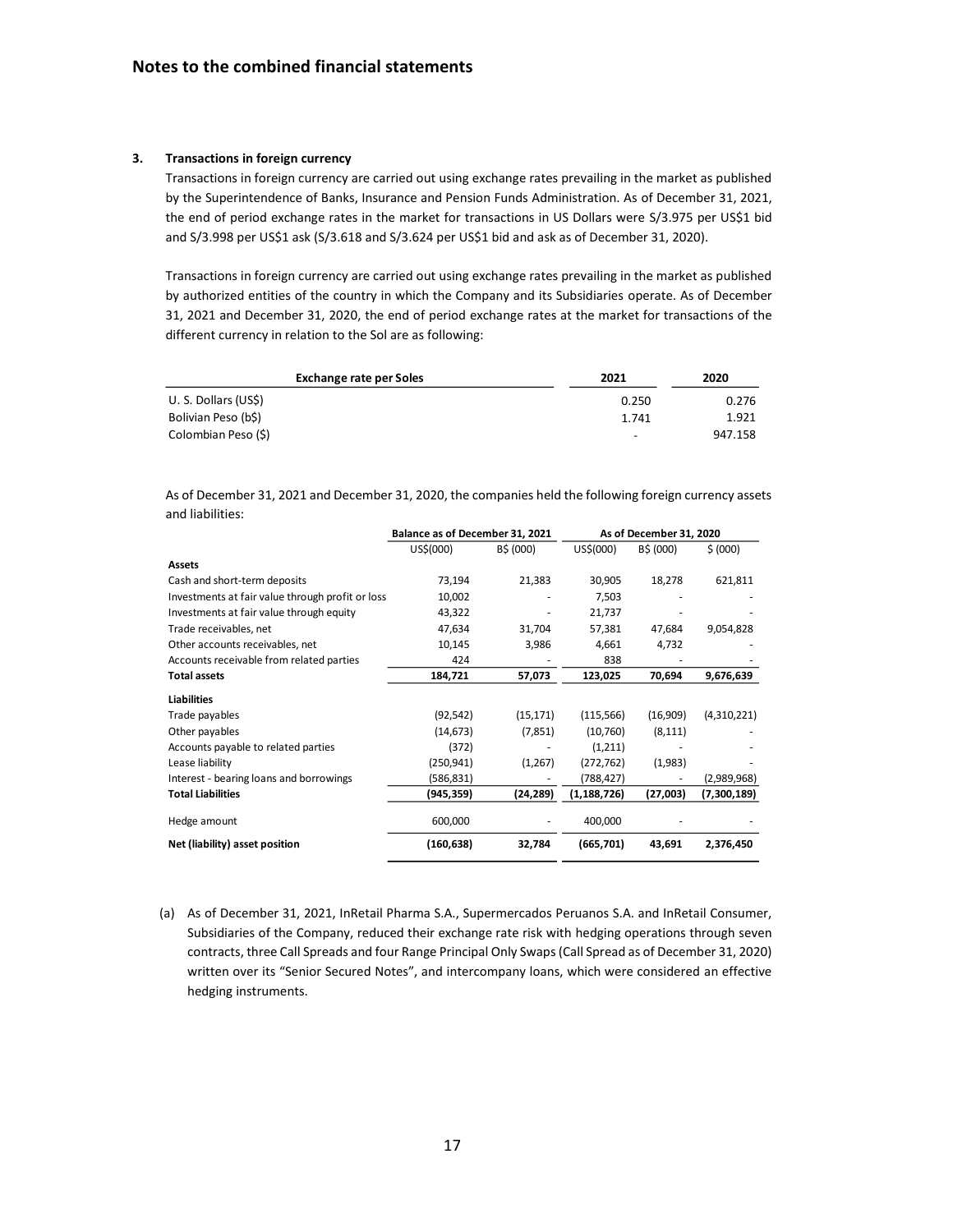The Call Spreads were written over a nominal amount of US\$138,000,000, US\$138,000,000 and US\$24,000,000, and the Range Principal Only Swaps over a nominal value of US\$100,000,000, US\$100,000,000, US\$50,000,000 and US\$50,000,000 (Call Spread of US\$400,000,000 as of December 31. 2020), and will be effective until the cancelation of the "Senior Secured Notes" and Intercompany loans. See further detail in Note 9.

- (b) As of December 31, 2020, InRetail Pharma S.A., reduced its exchange rate risk with one hedging operation, a Call Spread written over its "Senior Notes Unsecured", which was considered an effective hedging instrument. The Call Spread was written over a nominal amount of US\$400,000,000, and was effective until the cancelation of the "Senior Notes Unsecured". InRetail Pharma settled the Call Spread early. See further detail in Note 9.
- (c) For the twelve-month period ended as of December 31, 2021 and 2020, the Company and its Subsidiaries have incurred in the following results for exchange difference:

|                                                                  | 2021       | 2020       |
|------------------------------------------------------------------|------------|------------|
|                                                                  | S/(000)    | S/(000)    |
| Exchange difference generated by hedged assets and liabilities   | (207, 400) | (122, 800) |
| Compensation of exchange difference for hedging derivative       | 207.400    | 122.800    |
| Exchange difference generated by unhedged assets and liabilities | (150.661)  | (120, 564) |
| Net loss                                                         | (150, 661) | (120, 564) |

#### **4. Cash and short-term deposits**

(a) The table below presents the components of this account:

|                        | As of December 31,<br>2021<br>S/(000) | As of December 31,<br>2020<br>S/(000) |
|------------------------|---------------------------------------|---------------------------------------|
| Cash                   | 19,739                                | 7,154                                 |
| Current accounts (b)   | 532,875                               | 602,432                               |
| Time deposits (c)      | 38,104                                | 167,102                               |
| Remittances in transit | 127.094                               | 130,360                               |
| Total                  | 717,812                               | 907,048                               |

- (b) The Companies maintain current accounts in local banks in local currency of each country and US Dollars that do not accrue interest and are freely available.
- (c) As of December 31, 2021, time deposits are freely available and are kept in Soles and US Dollars, in local banks, have maturities up to a month since inception and accrue interest between 1.50 and 2.50 percent annual in Soles and 0.05 percent annual in US Dollars (between 0.01 and 0.12 percent annual in Soles, between 1.50 and 1.62 percent annual in Colombian Pesos and between 0.05 and 0.10 percent annual in US Dollars as of December 31, 2020).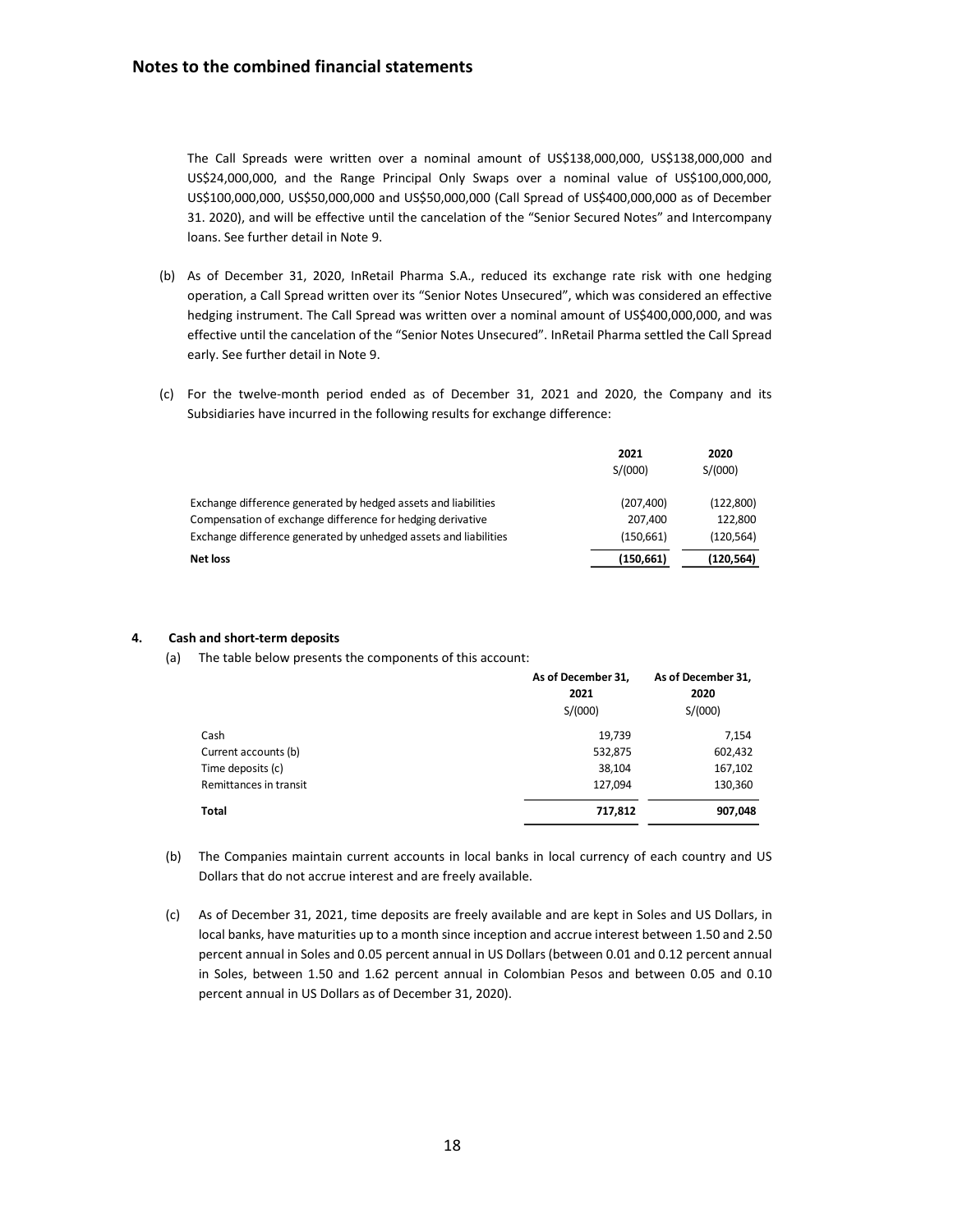#### **5. Trade receivables, net**

(a) The table below presents the components of this caption:

|                                     | As of December 31, | As of December 31, |
|-------------------------------------|--------------------|--------------------|
|                                     | 2021               | 2020               |
|                                     | S/(000)            | S/(000)            |
| Trade accounts receivable (c)       | 549,873            | 575,770            |
| Credit card operations (d)          | 79,899             | 65,392             |
| Rent receivable (e)                 | 2,986              | 3,758              |
| <b>Others</b>                       | 3,691              | 2,209              |
| <b>Total</b>                        | 636,449            | 647,129            |
| Provision for doubtful accounts (f) | (46, 362)          | (57, 873)          |
| <b>Total</b>                        | 590,087            | 589,256            |

- (b) Trade receivables are denominated in local currency of each country and US Dollars, have current maturities and do not accrue interest.
- (c) Corresponds mainly to trade receivables from sale of inventories and from the sale of merchandise vouchers to various companies and public institutions. At the date of this report, these balances are mostly collected.
- (d) Corresponds mainly to pending deposits in favor of Supermercados Peruanos and InRetail Pharma Group for the last day of the month, respectively, held by credit card operators and originated from the sales of goods with credit cards in the different stores of Supermercados Peruanos and InRetail Pharma.
- (e) Corresponds to accounts receivable for the lease of commercial premises to concession holders inside the stores of Supermercados Peruanos S.A.
- (f) The movements in the provision for doubtful accounts receivable for the twelve -month periods ended December 31, 2021 and 2020, were as follows:

|                                                   | 2021      | 2020    |
|---------------------------------------------------|-----------|---------|
|                                                   | S/(000)   | S/(000) |
| Balance at the beginning of the year              | 57,873    | 49,519  |
| Acquisition of subsidiary                         |           | 843     |
| Provision recognized as year expense, Note 19 (a) | 8,762     | 12,368  |
| Recoveries, Note 19 (a)                           | (4,015)   | (1,514) |
| Write-off and recoveries                          | (18, 444) | (5,082) |
| Exchange difference                               | 2,179     | 1,739   |
| Other                                             |           |         |
| Balance at the end of the period                  | 46,362    | 57,873  |

As of December 31, 2021 and December 31, 2020, the amount of trade receivables past due but not impaired amounted to approximately S/84,480,000 and S/92,026,000, respectively. The overdue items which have a payment agreement by the customer, are not considered impaired.

In the opinion of Management, the provision for doubtful accounts receivable as of December 31, 2021 and December 31, 2020 appropriately covers the credit risk of this item at those dates.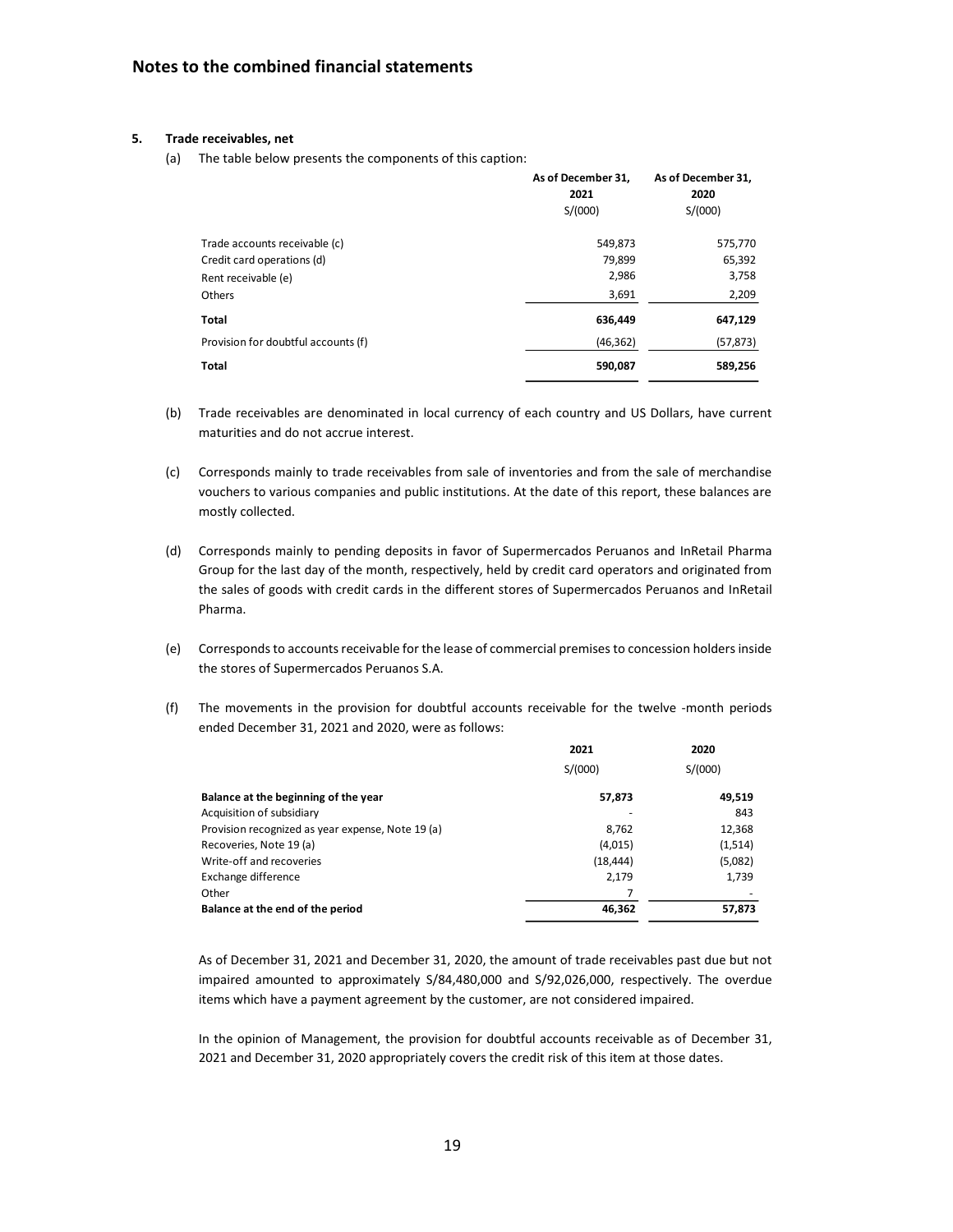#### **6. Inventories, net**

(a) The composition of this item is presented below:

|                                             | As of December 31,<br>2021 | As of December 31,<br>2020 |
|---------------------------------------------|----------------------------|----------------------------|
|                                             | S/(000)                    | S/(000)                    |
| Goods, Note 19 (a)                          | 2,321,077                  | 2,012,314                  |
| Finished goods, Note 19 (a)                 |                            | 455                        |
| Raw material, Note 19 (a)                   | 879                        | 19,552                     |
| In transit inventories (b)                  | 308,954                    | 143,621                    |
| Miscellaneous supplies                      | 7,330                      | 4,464                      |
| Miscellaneous supplies for manufacturing    | 874                        |                            |
| Total                                       | 2,639,114                  | 2,180,406                  |
| <b>Minus</b>                                |                            |                            |
| Provision for impairment of inventories (c) | (21, 370)                  | (21, 885)                  |
| Total                                       | 2,617,744                  | 2,158,521                  |

- (b) Corresponds to goods and miscellaneous supplies imported by the Companies.
- (c) The changes in the provision for inventory impairment for the twelve -month periods ended as of December 31, 2021 and 2020 were as follows:

|                                      | 2021<br>S/(000) | 2020<br>S/(000) |
|--------------------------------------|-----------------|-----------------|
| Balance at the beginning of the year | 21,885          | 15,346          |
| Acquisition of subsidiary            |                 | 557             |
| Provision of the period, Note 19 (a) | 15,452          | 12,862          |
| Recovery                             | (10, 132)       |                 |
| Write-off                            | (6,227)         | (7,218)         |
| Foreign currency translation         | 392             | 338             |
| Balance at the end of the period     | 21,370          | 21,885          |

The provision for inventory impairment is determined based on stock turnover, discounts granted for the liquidation of the merchandise and other characteristics based on periodic evaluations performed by the Management.

#### **7. Investment at fair value through equity**

As of December 31, 2021, the Company has other investments at fair value through equity for an amount of US\$13,322,000 equivalent to S/52,956,000 (US\$14,942,000 equivalent to S/54,061,000 as of December 31, 2020).

The fair value of these instruments is determined by the price quotes published in an active market.

As of December 31, 2021 and December 31, 2020, the unrealized result net of deferred tax is S/12,280,000 and S/12,858,000 respectively and is presented in the combined statement of changes in equity.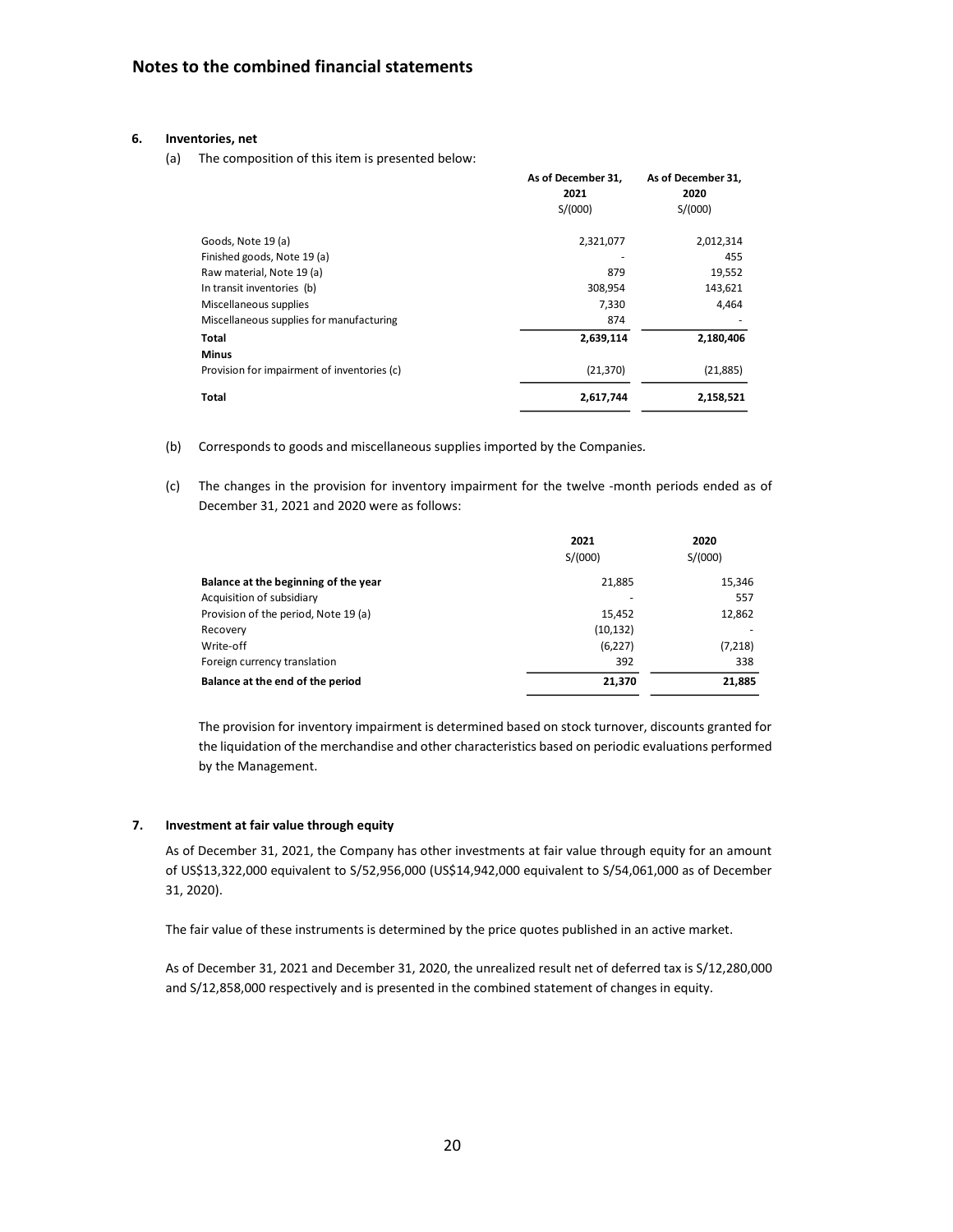#### **8. Prepayments**

(a) The table below presents the composition of this caption:

|              | As of December 31,<br>2021<br>S/(000) | As of December 31,<br>2020<br>S/(000) |
|--------------|---------------------------------------|---------------------------------------|
| Prepaid rent | 914                                   | 1,136                                 |
| Insurance    | 944                                   | 1,755                                 |
| Prepaid tax  | 586                                   | 906                                   |
| Others       | 13,296                                | 9,119                                 |
| Total        | 15,740                                | 12,916                                |

#### **9. Derivatives financials instruments**

As of December 31, 2021, this item comprises of seven contracts, three principal Call Spreads and four Range Principal Only Swaps (one Call Spread as of December 31, 2020) designated to hedge cash flows from exchange rate variations and recorded at its fair value. The details of these operations are as follows:

|                   |                      |                   | <b>Book value of</b>  |                    |                           |                           |
|-------------------|----------------------|-------------------|-----------------------|--------------------|---------------------------|---------------------------|
| Counterparty      | <b>Nominal value</b> | <b>Due</b>        | Pays fixed<br>rate at | the hedged<br>item | <b>Fair value</b><br>2021 | <b>Fair value</b><br>2020 |
|                   | US\$(000)            |                   | %                     | S/(000)            | S/(000)                   | S/(000)                   |
| Citibank N.A. (a) | 400.000              | May 2023          | 1.27                  | 1,449,600          |                           | 112,273                   |
| Citibank N.A. (b) | 138.000              | <b>March 2028</b> | 1.04                  | 551.724            | 38,856                    |                           |
| Citibank N.A. (b) | 100.000              | <b>March 2028</b> | 2.50                  | 399,800            | 44,979                    | ۰                         |
| Citibank N.A. (b) | 50.000               | <b>March 2028</b> | 2.50                  | 199.900            | 22,282                    |                           |
| Citibank N.A. (b) | 138.000              | <b>March 2028</b> | ۰                     | 551,724            | 44.664                    |                           |
| Citibank N.A. (b) | 100,000              | <b>March 2028</b> | 1.50                  | 399,800            | 44,980                    | ٠                         |
| Citibank N.A. (b) | 50.000               | <b>March 2028</b> | 1.50                  | 199.900            | 22,282                    |                           |
| Citibank N.A. (b) | 24,000               | <b>March 2028</b> | 1.04                  | 95,952             | 6,758                     |                           |
| Total             |                      |                   |                       |                    | 224.801                   | 112.273                   |
|                   |                      |                   |                       |                    |                           |                           |

(a) In March 2021, InRetail Pharma settled the Call Spread early, which maturity was in May 2023 and which hedged the issuance of senior notes by InRetail Pharma up to a value of US\$400,000,000 (see note 15(d)). The early settlement of the derivative included the settlement of the liability created by the financing received from Citibank N.A. for the acquisition of the derivative; as of December 31, 2020, the value of said liability amounted to around US\$9,874,000 (equivalent to around S/35,785,000) (see note 15). As a result of this transaction, a total net expense of S/70,141,000 was generated, which is presented as "Financial expenses from the early settlement of Call Spread" in the consolidated income statement; see note 20.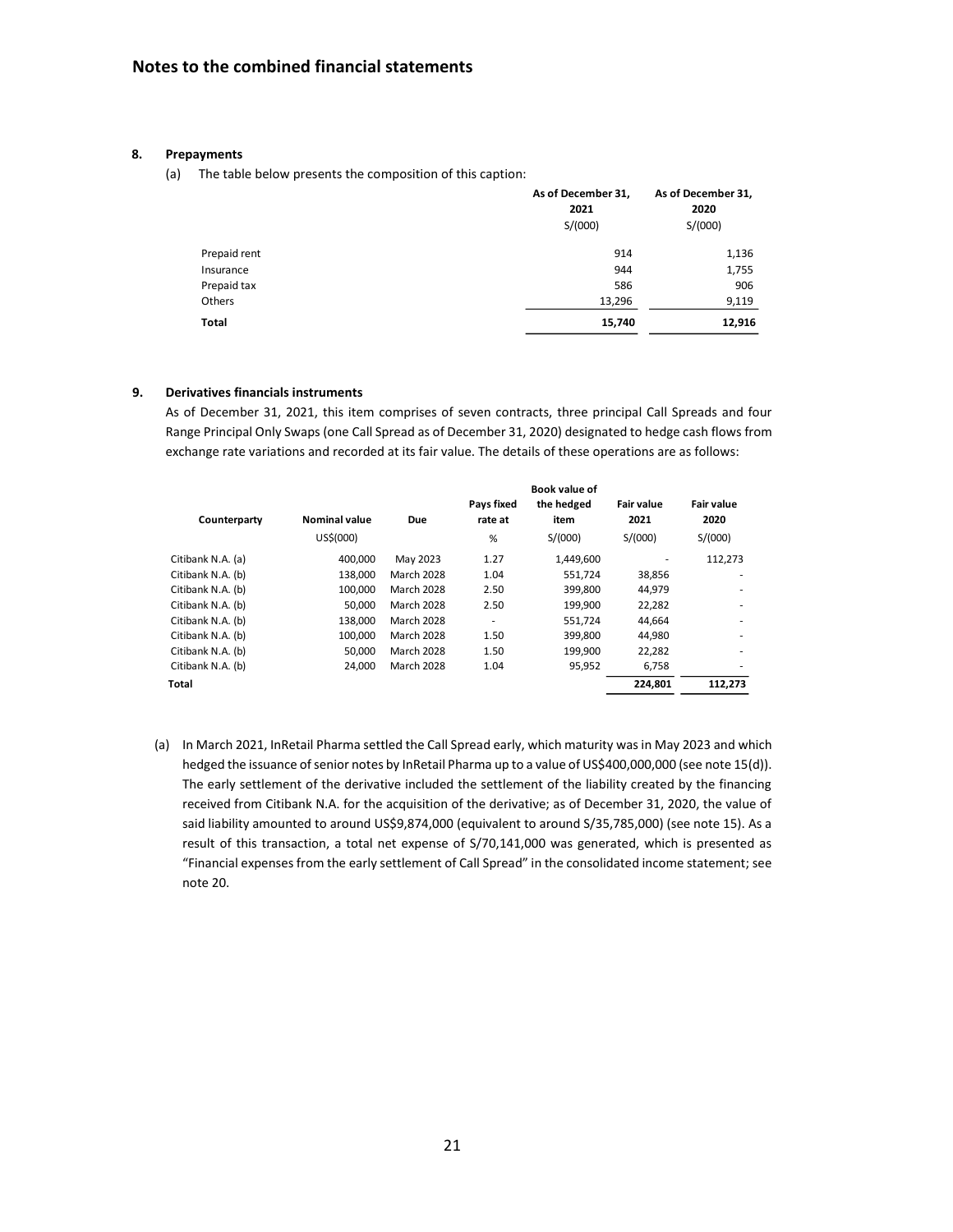(b) In March 2021, InRetail Perú corp. through its Subsidiaries, InRetail Pharma S.A., Supermercados Peruanos S.A. and InRetail Consumer (Special Purpose Entity), decided to carry out three hedging operations for US\$288,000,000, US\$288,000,000 and US\$24,000,000, respectively, through three Call Spreads of foreign currency for the financial obligations of the "Senior Secured Notes", which were issued in March 2021, and the intercompany loans related to the issue.

On September 16 and 17, 2021, InRetail Pharma S.A. and Supermercados Peruanos S.A. decided to replace each US\$150,000,000 of its Call Spread with two Range Principal Only Swaps of US\$100,000,000 and US\$50,000,000, on the issuance of their Senior Notes Unsecured, which fixed the exchange of currency at the exchange rate of S/4.1045 and S/4.1100 per US\$1.00 and that protects variations the exchange rate between S/3.70 and S/6.00 per US\$1.00, which for the purposes of IFRS 9, qualifies as an effective hedging instrument.

This substitution of the "Call Spread" for the "Range Only Principal Swaps" allows the hedging objective to be met, therefore, the time value of the instrument substituted at the date of the transaction of S/99,901,000 will be recognized in results on a straight-line basis until the maturity of the hedge. As a result of this transaction, a total net expense of S/15,630,000 was generated as of December 31, 2021. See Note 20.

The substitution of the derivative financial instrument includes the partial cancellation of the liability held in Supermercados Peruanos S.A. for the financing received from Citibank for the acquisition of the derivative financial instrument.

As of December 31, 2021, the Call Spreads cover US\$300,000,000 of the exposure in foreign currency of the principal of the issues and protects exchange rate variations between S/3.70 and S/4.20 per US\$1.00 and the Range Only Principal Swap US\$300,000,000 of the exposure in foreign currency of the principal of the issues and protects exchange rate variations between S/3.70 and S/6.00 per US\$1.00 (as of December 31, 2020, Call Spread US\$400,000,000). The premium of the Call Spreads of Supermercados Peruanos S.A. and InRetail Consumer S.A. and the premium of the Range Only Principal Swap of Supermercados Peruanos S.A. and InRetail Pharma S.A. were financed in terms equal to those of the issues.

From the date of issue of the "Senior Notes Unsecured" for the purposes of IFRS 9 were classified as effective hedging instruments, see note 15 (b).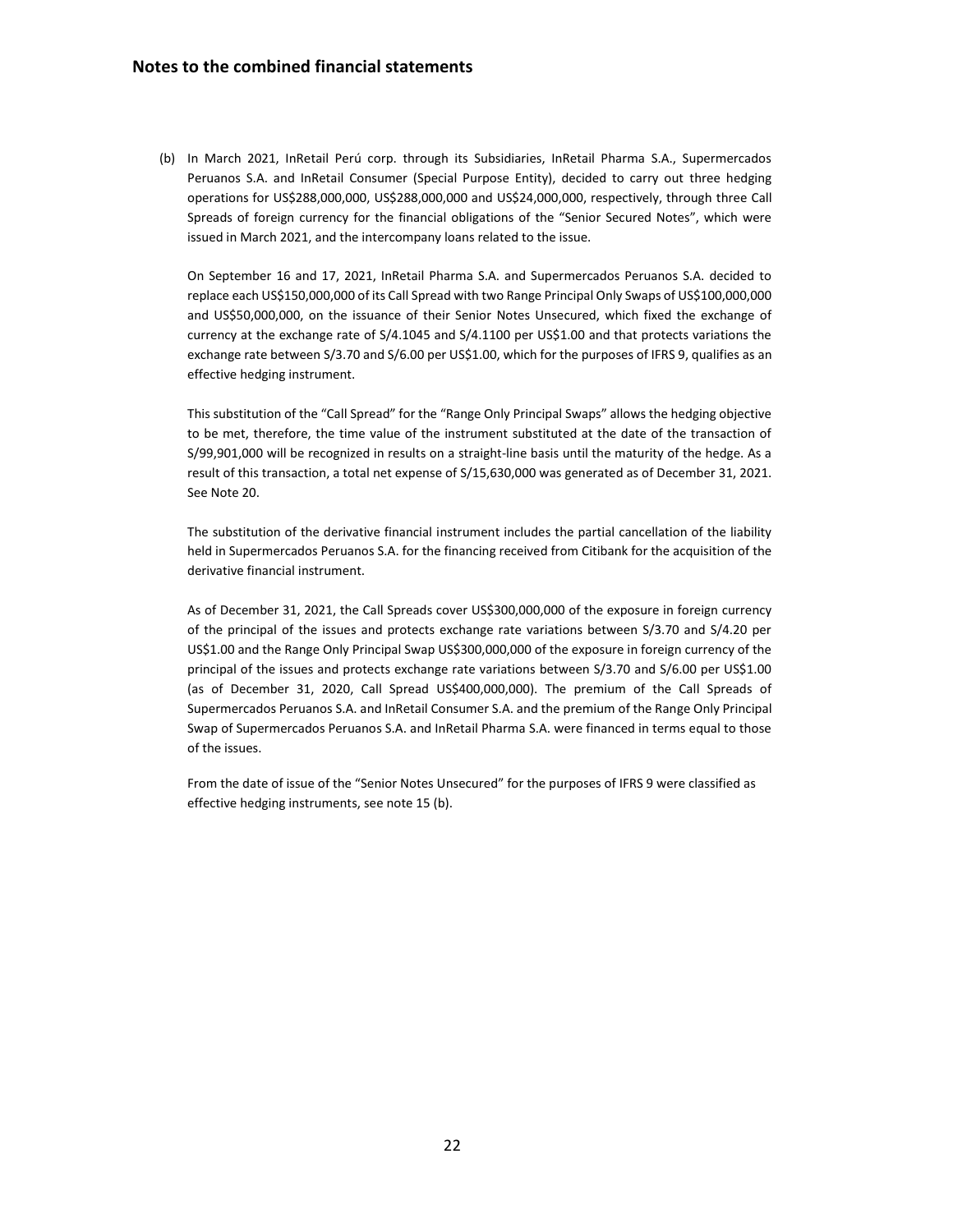#### **10. Property, furniture and equipment, net**

(a) The table below presents the changes and composition of this caption:

|                                                  | As of December 31, | As of December 31, |
|--------------------------------------------------|--------------------|--------------------|
|                                                  | 2021               | 2020               |
|                                                  | S/(000)            | S/(000)            |
| Cost                                             |                    |                    |
| <b>Initial balance</b>                           | 5,601,952          | 4,659,456          |
| Acquisition of subsidiary                        | 1,015              | 816,587            |
| Additions (b)                                    | 530,326            | 216,247            |
| Disposals and/or sales (c)                       | (62,025)           | (91, 284)          |
| Disposal of subsidiary                           | (54, 834)          | (4, 145)           |
| Transfer to intangible assets, Note 12 (a)       |                    | (271)              |
| Transfer from investment properties, Note 11 (a) | 39,328             | 47                 |
| Foreign currency translation                     | 7,411              | 5,315              |
| <b>Final balance</b>                             | 6,063,173          | 5,601,952          |
| <b>Accumulated depreciation</b>                  |                    |                    |
| <b>Initial balance</b>                           | 1,760,096          | 1,489,739          |
| Acquisition of subsidiary                        | 198                | 123,995            |
| Additions, Note 19 (a)                           | 265,222            | 216,661            |
| Disposals and/or sales                           | (53, 176)          | (70, 971)          |
| Disposal of subsidiary                           | (44, 010)          | (3,336)            |
| Foreign currency translation                     | 6,026              | 4,008              |
| <b>Final balance</b>                             | 1,934,356          | 1,760,096          |
| Net book value                                   | 4,128,817          | 3,841,856          |

- (b) Correspond mainly to the construction and equipment for the new premises of Supermercados Peruanos S.A. and the InRetail Pharma Group.
- (c) Correspond mainly to assets sold and to the disposal of unusable assets as a result of the process of changing formats in some premises. The resulting income or expense has been included in the "Other operating income" or "Other operating expenses" caption of the combined income statement, respectively.
- (d) As of December 31, 2021, the cost and corresponding accumulated depreciation of assets acquired through finance leases was approximately S/756,985,000 and S/312,679,000 respectively (S/542,875,000 and S/145,970,000 respectively, as of December 31,2020).
- (e) The Companies maintain insurance policies on their main assets in accordance with policies established by Management.
- (f) Depreciation expense for the twelve-month period ended December 31, 2021 and 2020, was recorded as follows in the income statement:

|                                      | 2021    | 2020    |
|--------------------------------------|---------|---------|
|                                      | S/(000) | S/(000) |
| Cost of sales, Note 19 (a)           | 4.093   | 6,187   |
| Sales expenses, Note 19 (a)          | 245,055 | 197,654 |
| Administrative expenses, Note 19 (a) | 16,074  | 12,820  |
| <b>Balance as of December 31</b>     | 265,222 | 216,661 |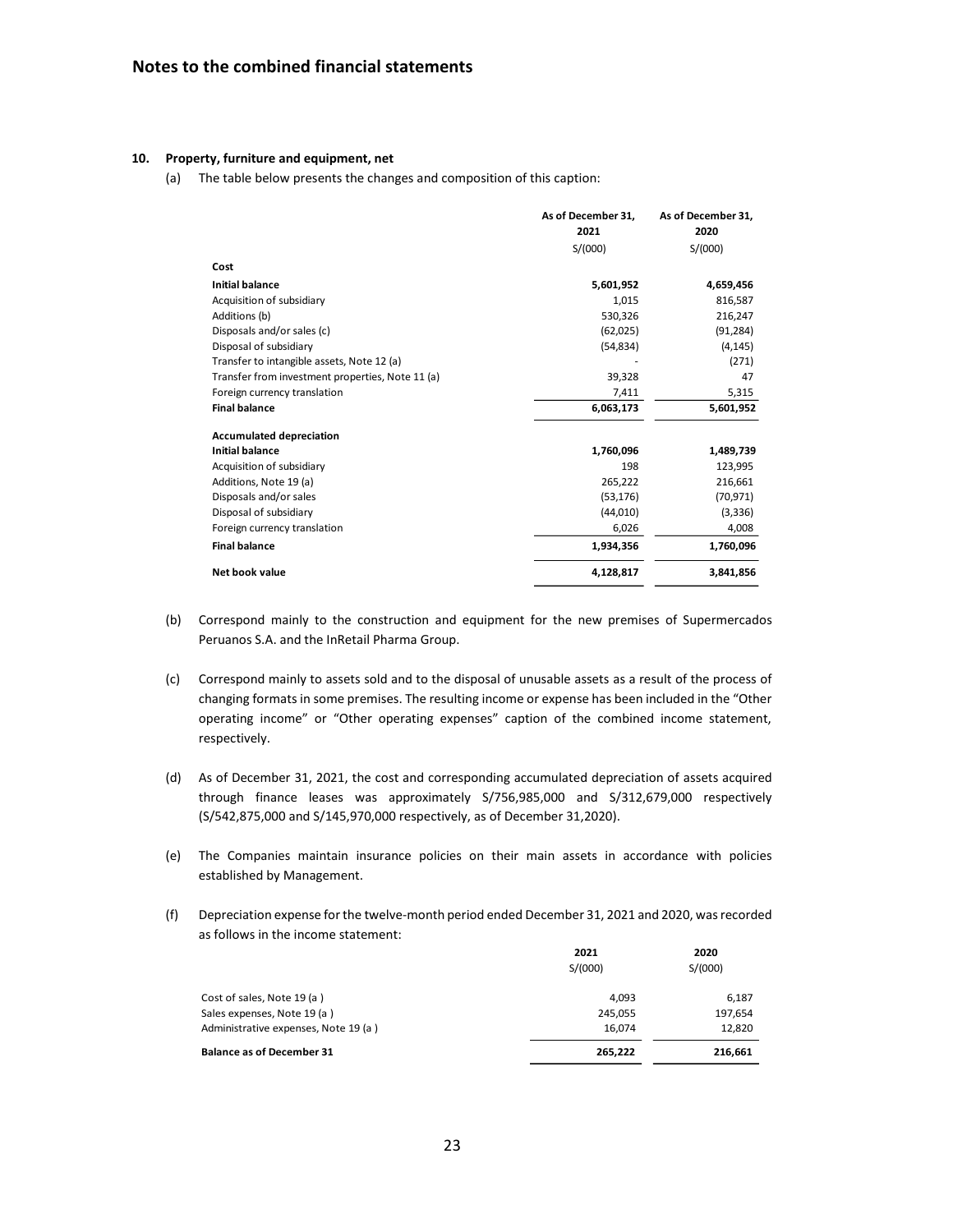### **11. Investment properties**

(a) The table below presents the composition of this caption:

|                                                            | As of December 31.<br>2021<br>S/. (000) | As of December 31.<br>2020<br>S/. (000) |
|------------------------------------------------------------|-----------------------------------------|-----------------------------------------|
| Balance at the beginning of the year                       | 282.245                                 | 289.990                                 |
| Additions                                                  | 2.009                                   | 7,760                                   |
| Transfer to property, furniture and equipment, Note 10 (a) | (39, 328)                               | (47)                                    |
| Loss on valuation                                          | (3,294)                                 | (15, 458)                               |
| Total                                                      | 241,632                                 | 282,245                                 |

- (b) As of December 31, 2021, investment properties include eleven properties located in Lima, Moquegua, Tacna, Puno, Tumbes and Tarapoto held to earn income.
- (c) As of December 31, 2021 and December 31, 2020, Management of the Companies performed an evaluation of their investment properties, and has not found any indication of impairment.

#### **12. Intangible assets, net**

(a) The table below presents the changes and composition of this caption:

|                                                                                 | As of December 31,<br>2021 | As of December 31,<br>2020 |
|---------------------------------------------------------------------------------|----------------------------|----------------------------|
|                                                                                 | S/(000)                    | S/(000)                    |
|                                                                                 |                            |                            |
| Cost                                                                            |                            |                            |
| <b>Initial balance</b>                                                          | 1,548,357                  | 1,395,796                  |
| Acquisition of subsidiary                                                       | 21,547                     | 116,239                    |
| Additions                                                                       | 222,325                    | 39,312                     |
| Disposal and/or sales                                                           | (1,653)                    | (3,091)                    |
| Disposal of subsidiaries                                                        | (8, 499)                   | (525)                      |
| Transfer from property, furniture and equipment<br>Foreign currency translation | 590                        | 271<br>355                 |
|                                                                                 |                            |                            |
| <b>Final balance</b>                                                            | 1,782,667                  | 1,548,357                  |
| <b>Accumulated amortization</b>                                                 |                            |                            |
| <b>Initial balance</b>                                                          | 357,730                    | 232,154                    |
| Acquisition of subsidiary                                                       | 2,281                      | 54,212                     |
| Additions, Note 19 (a)                                                          | 137,607                    | 72,278                     |
| Disposals and/or sales                                                          | (1,620)                    | (698)                      |
| Disposal of subsidiaries                                                        | (1,592)                    | (525)                      |
| Foreign currency translation                                                    | 544                        | 309                        |
| <b>Final balance</b>                                                            | 494,950                    | 357,730                    |
|                                                                                 |                            |                            |
| Goodwill                                                                        |                            |                            |
| <b>Initial balance</b>                                                          | 2,722,074                  | 1,982,106                  |
| Additions (d)                                                                   | 53,513                     | 739,968                    |
| Adjustment for purchase price allocation                                        | (111, 389)                 |                            |
| <b>Final balance</b>                                                            | 2,664,198                  | 2,722,074                  |
| Net, book value                                                                 | 3,951,915                  | 3,912,701                  |
|                                                                                 |                            |                            |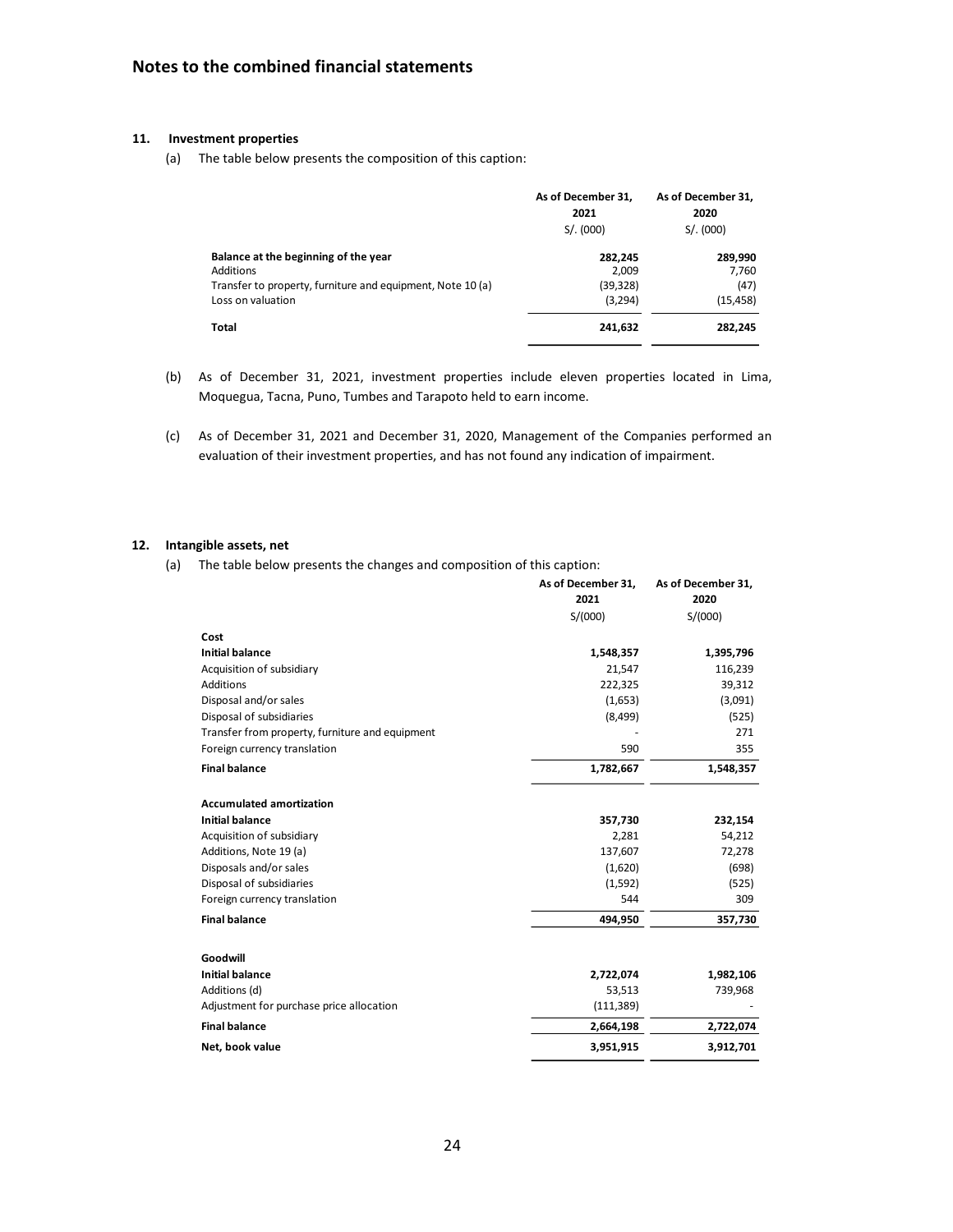(b) As of December 31, 2021 and December 31, 2020, this caption mainly includes approximately S/373,054,000 corresponding to the Inkafarma brand, S/395,355,000 to the Mifarma brand, S/205,500,000 to the Makro brand, S/17,791,000 to the Química Suiza brand, S/15,911,000 to the Ninet brand and S/1,504,000 to other brands.

The brands are tested for impairment annually (as of December 31) and when circumstances indicate that the carrying value may be impaired. The InRetail Consumer Group carry out the impairment test for goodwill and intangible assets with indefinite useful lives based on value-in-usage calculations using a discounted cash flow model.

- (c) As of December 31, 2021 and December 31, 2020, additions mainly correspond to: (i) disbursements for the acquisition of a commercial software program, a general planning system (ERP) and related licenses; (ii) disbursements for implementation of softwares and licenses in new stores of InRetail Consumer Group and (iii) recognition of trademarks and other intangibles from the acquisition of the Quicorp Group, see Note 1 (b).
- (d) As of December 31, 2021, this caption mainly includes the goodwill, as a result of the acquisition of the Quicorp Group S/1,272,634,000, InRetail Pharma DS.A. S/709,472,000, Makro Supermayorista S.A. S/628,578,000, Agora Servicios Digitales S.A.C. and InDigital XP S.A.C. S/53,513,000. See Note 1(b).

Goodwill is initially measured at cost and after initial recognition they are measured at cost less impairment loss. An impairment test of goodwill and unlimited life brands are carried out annually.

(e) Amortization expense for the twelve-month period ended December 31, 2021 and 2020, was recorded as follows in the income statement:

|                                      | 2021    | 2020    |
|--------------------------------------|---------|---------|
|                                      | S/(000) | S/(000) |
| Cost of Sales, Note 16 (a)           | 78      | 419     |
| Sales expenses, Note 16 (a)          | 118,027 | 56,902  |
| Administrative expenses, Note 16 (a) | 19,502  | 14,957  |
| <b>Balance as of December 31</b>     | 137,607 | 72,278  |

#### **13. Trade payables**

(a) The table below presents the composition of this caption:

|                                        | As of December 31, | As of December 31, |
|----------------------------------------|--------------------|--------------------|
|                                        | 2021               | 2020               |
|                                        | S/(000)            | S/(000)            |
| Bills payable for purchase of goods    | 3,357,975          | 2,903,428          |
| Bills payable for commercial services  | 388.962            | 247,873            |
| Provision for services and maintenance | 99.250             | 97.560             |
| Total                                  | 3,846,187          | 3,248,861          |

(b) This caption mainly includes obligations to non-related local and foreign suppliers, denominated in local currency and US Dollars, with current maturities and do not accrue any interest. There have been no liens granted on these obligations.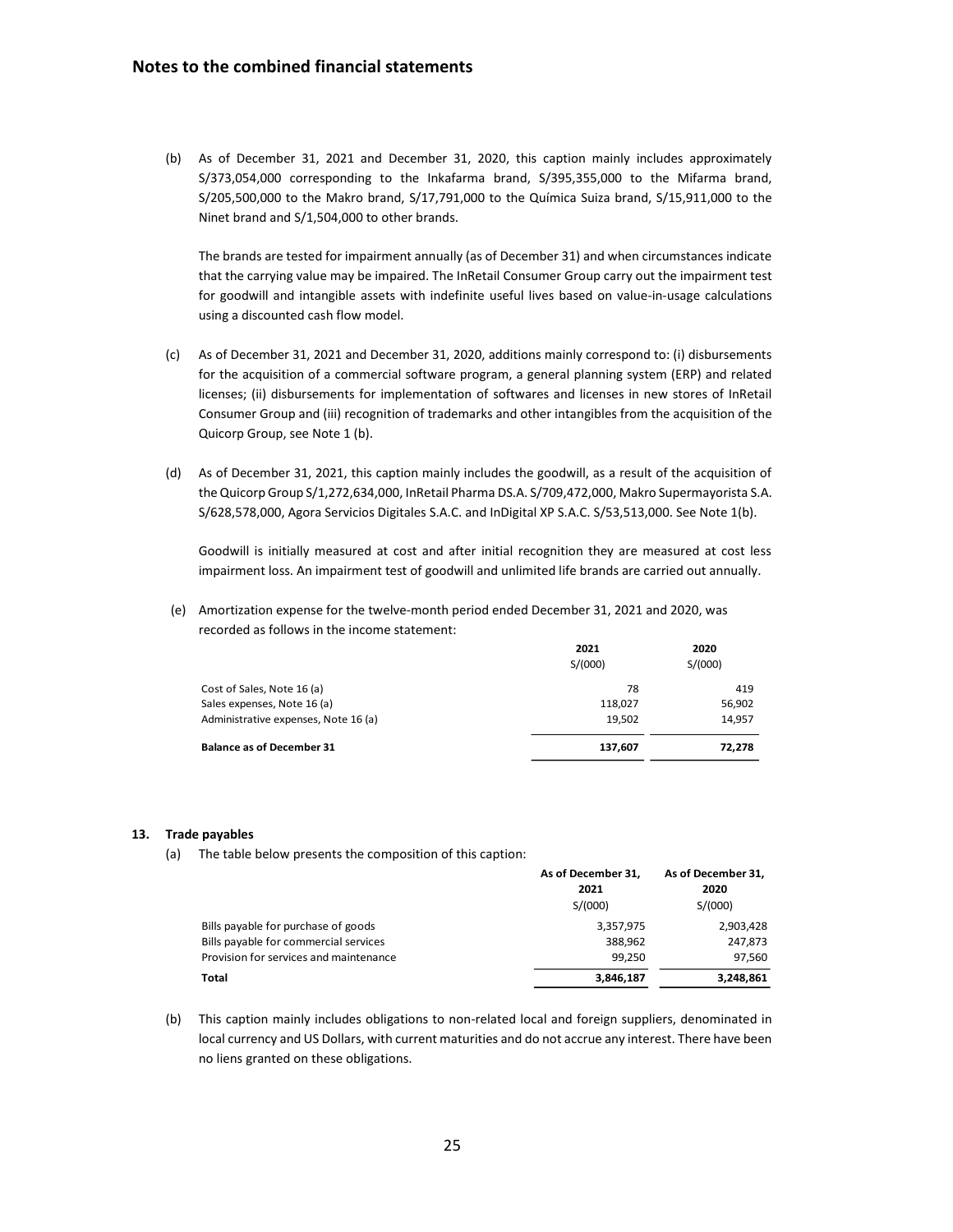#### **Notes to the combined financial statements**

The Companies offer their suppliers access to an accounts payable service arrangement provided by third-party financial institutions. This service allows the suppliers to sell their receivables to the financial institutions in an arrangement separately negotiated by the supplier and the financial institution, enabling suppliers to better manage their cash flow and reduce payment processing costs. The Companies have no direct financial interest in these transactions. All of the Companies obligations, including amounts due, remain due to its suppliers as stated in the supplier agreements.

#### **14. Leases**

(a) The InRetail Consumer Group maintains leasing contracts for land, buildings, facilities and vehicles used for its operations. Leases of land, buildings and facilities generally have terms of 1 to 40 years, and leases of vehicles have terms of 3 to 4 years. The Companies and its Subsidiaries have obligations under its leases, which are guaranteed by the lessor's title of the leased assets.

There are several leases that include extension and termination options and variable payments. The companies and its Subsidiaries have also entered into certain leases of premises with terms of 12 months or less and leases of low-value office equipment. The Companies and its Subsidiaries apply the short-term and low-value lease exemptions for these kind of leases.

(b) The movement of this caption for the twelve-month period ended as of December 31, 2021 and December 31, 2020, is as follows:

|                                 |         | Buildings,     |                 | As of        | As of        |
|---------------------------------|---------|----------------|-----------------|--------------|--------------|
|                                 |         | infrastructure |                 | December 31, | December 31, |
|                                 | Land    | and facilities | <b>Vehicles</b> | 2021         | 2020         |
|                                 | S/(000) | S/(000)        | S/(000)         | S/(000)      | S/(000)      |
| Cost                            |         |                |                 |              |              |
| <b>Initial balance</b>          | 3,511   | 2,165,631      | 3,092           | 2,172,234    | 1,875,377    |
| Acquisition of subsidiary       |         |                |                 |              | 27,873       |
| <b>Additions</b>                |         | 312,419        | 969             | 313,388      | 298,978      |
| Cancellation of contract (i)    |         | (229, 613)     | (465)           | (230,078)    | (29,064)     |
| Disposal of subsidiaries        |         | (25, 459)      | (109)           | (25, 568)    | (3,271)      |
| Foreign currency translation    |         | 4,780          | 264             | 5,044        | 2,341        |
| <b>Final balance</b>            | 3,511   | 2,227,758      | 3,751           | 2,235,020    | 2,172,234    |
| <b>Accumulated depreciation</b> |         |                |                 |              |              |
| <b>Initial balance</b>          | 120     | 625,576        | 733             | 626,429      | 316,396      |
| Acquisition of subsidiary       |         |                |                 |              | 3,989        |
| Additions, Note 19 (a)          | 57      | 341,345        | 977             | 342,379      | 317,935      |
| Cancellation of contract (i)    |         | (222, 283)     | (378)           | (222, 661)   | (10, 702)    |
| Disposal of subsidiaries        |         | (8,500)        | (52)            | (8, 552)     | (2,380)      |
| Foreign currency translation    |         | 1,837          | 113             | 1,950        | 1,191        |
| <b>Final balance</b>            | 177     | 737,975        | 1,393           | 739,545      | 626,429      |
| Net book value                  | 3,334   | 1,489,783      | 2,358           | 1,495,475    | 1,545,805    |

(i) Corresponds mainly to the derecognition of expired contracts, amounting to S/213,148,000 as of December 31, 2021.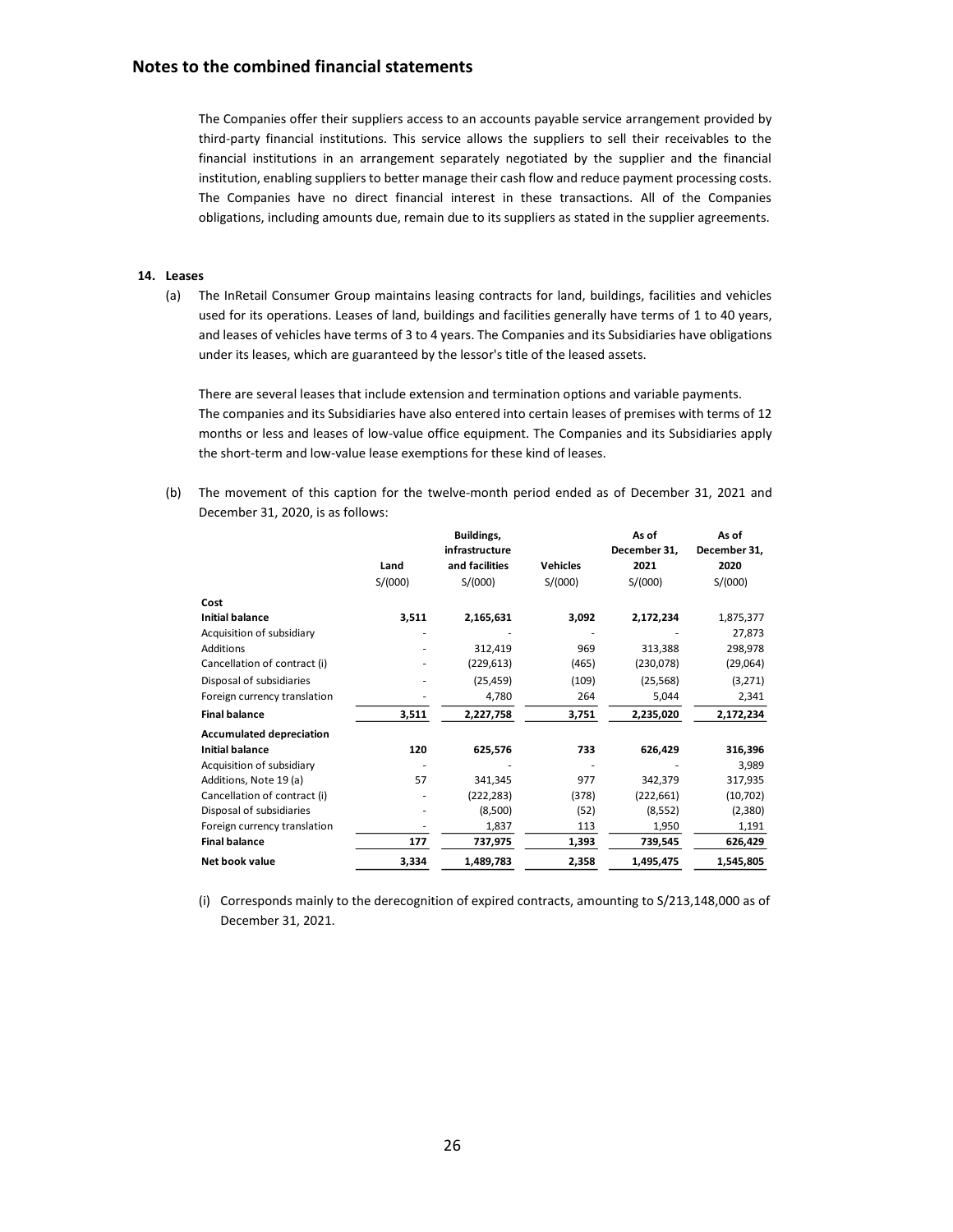Depreciation expense for the twelve-month period ended December 31, 2021 and 2020, was recorded as follows in the combined income statement:

|                                      | 2021    | 2020    |
|--------------------------------------|---------|---------|
|                                      | S/(000) | S/(000) |
| Cost of sales, Note 19 (a)           | 2.837   | 4,801   |
| Sales expenses, Note 19 (a)          | 331.124 | 306,576 |
| Administrative expenses, Note 19 (a) | 8.418   | 6,558   |
| <b>Balance as of December 31</b>     | 342.379 | 317.935 |
|                                      |         |         |

(c) The movement of the lease liability caption, as of December 31, 2021 and December 31, 2020, is as follows:

|                                                | As of        | As of        |
|------------------------------------------------|--------------|--------------|
|                                                | December 31, | December 31, |
|                                                | 2021         | 2020         |
|                                                | S/(000)      | S/(000)      |
| <b>Initial balance</b>                         | 1,646,870    | 1,532,492    |
| Acquisition of subsidiary                      |              | 26,404       |
| Additions                                      | 308,594      | 298,978      |
| Increase for accrued interest, Note 20         | 121,815      | 112,764      |
| Amortization                                   | (441, 933)   | (391, 879)   |
| Cancellation of contract                       |              | (890)        |
| Disposal                                       | (7,507)      | (18, 877)    |
| Disposal of subsidiaries                       | (20, 254)    |              |
| Payments made at the beginning of the contract |              | (437)        |
| Prepaid rent                                   | (2,949)      | (5, 569)     |
| Exchange rate                                  | 101,226      | 92,580       |
| Foreign currency translation                   | 3,132        | 1,304        |
| <b>Final balance</b>                           | 1,708,994    | 1,646,870    |
| Current                                        | 263,494      | 229,726      |
| Non-current                                    | 1,445,500    | 1,417,144    |
| Total                                          | 1,708,994    | 1,646,870    |

Additionally, in the twelve-month period ended as of December 31, 2021 and 2020, interest related to the lease liability of S/121,815,000 and S/112,764,000 respectively has been accrued.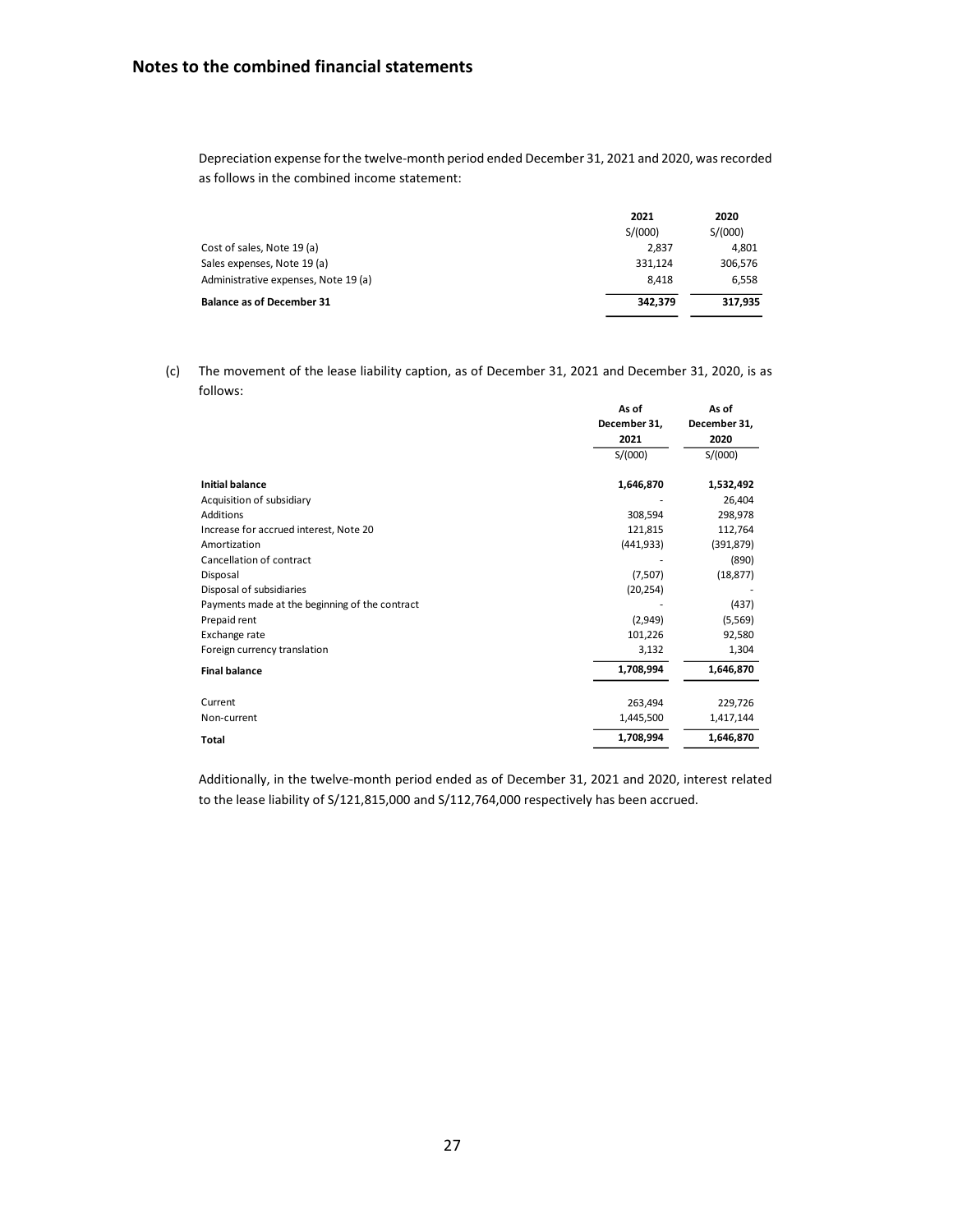## **15. Interest-bearing loans and borrowings**

(a) The table below presents the composition of interest-bearing loans and borrowings:

|                                        | Original   |                         | Final    |            |                          |         | <b>Total</b> |           | Current                  |                          | Non-current              |           |
|----------------------------------------|------------|-------------------------|----------|------------|--------------------------|---------|--------------|-----------|--------------------------|--------------------------|--------------------------|-----------|
| Type of obligation                     | currency   | Interest rate %         | maturity |            | Original amount          |         | 2021         | 2020      | 2021                     | 2020                     | 2021                     | 2020      |
|                                        |            |                         |          | US\$ (000) | \$ (000)                 | S/(000) | S/(000)      | S/(000)   | S/(000)                  | S/(000)                  | S/(000)                  | S/(000)   |
| <b>Notes Senior Unsecured</b>          |            |                         |          |            |                          |         |              |           |                          |                          |                          |           |
| Senior Secured Notes (b)               | PEN        | 4.900                   | 2028     |            | $\sim$                   | 555,000 | 549,151      | ٠         | ٠                        | ٠                        | 549,151                  |           |
| Senior Secured Notes (b)               | <b>USD</b> | 3.250                   | 2028     | 600,000    | $\sim$                   | $\sim$  | 2,251,385    | ٠         | ٠                        | ٠                        | 2,251,385                | $\sim$    |
| Senior Notes Unsecured (d)             | PEN        | 6.438                   | 2025     |            | $\sim$                   | 385,800 | 384,413      | 384,041   | ٠                        | ٠                        | 384,413                  | 384,041   |
| Senior Notes Unsecured (d)             | <b>USD</b> | 5.375                   | 2023     | 400,000    |                          | $\sim$  | ٠            | 1,436,872 | ٠                        | ٠                        | $\overline{\phantom{a}}$ | 1,436,872 |
|                                        |            |                         |          | 1,000,000  |                          | 940,800 | 3,184,949    | 1,820,913 | $\overline{\phantom{a}}$ | $\overline{\phantom{a}}$ | 3,184,949                | 1,820,913 |
| Leasing<br><b>Related entities</b>     |            |                         |          |            |                          |         |              |           |                          |                          |                          |           |
| Banco Internacional del Perú-Interbank | PEN        | 3.990                   | 2026     |            | $\sim$                   | 198,037 | 101,595      | 101,275   | $\overline{\phantom{a}}$ | ٠                        | 101,595                  | 101,275   |
| <b>Non-related entities</b>            |            |                         |          |            |                          |         |              |           |                          |                          |                          |           |
| Banco de Crédito del Perú              | PEN        | 7.250                   | 2022     |            | $\sim$                   | 13,596  | ٠            | 317       | ٠                        | 317                      | ٠                        |           |
| Banco Interamericano de Finanzas       | PEN        | 7.500                   | 2021     |            | $\sim$                   | 13,596  | ٠            | 1,001     | ٠                        | 1,001                    |                          |           |
| Banco Interamericano de Finanzas       | PEN        | 7.250                   | 2022     |            | $\sim$                   | 24,915  | 5,966        | 14,556    | 5,966                    | 8,590                    | $\overline{\phantom{a}}$ | 5,966     |
| <b>Banco Continental</b>               | PEN        | 4.950                   | 2024     |            | $\sim$                   | 18,150  | 8,414        | 12,007    | 3,771                    | 3,593                    | 4,643                    | 8,414     |
| Banco de Crédito del Perú              | PEN        | 5.620                   | 2026     | $\sim$     | $\sim$                   | 13,425  | 11,928       | 13,424    | 3,119                    | 3,039                    | 8,809                    | 10,385    |
| Banco de Crédito del Perú              | PEN        | 5.050                   | 2026     |            | $\sim$                   | 18,767  | 16,493       | 18,767    | 4,741                    | 4,620                    | 11,752                   | 14,147    |
| Banco Santander del Perú               | PEN        | Between 6.920 and 7.650 | 2022     |            | $\overline{\phantom{a}}$ | 1,419   | 267          | 644       | 267                      | 378                      | $\overline{\phantom{a}}$ | 266       |
| <b>Banco Continental</b>               | PEN        | 4.950                   | 2021     |            | $\sim$                   | 129     |              | 19        | ٠                        | 19                       |                          |           |
|                                        |            |                         |          |            |                          | 302,034 | 144,663      | 162,010   | 17,864                   | 21,557                   | 126,799                  | 140,453   |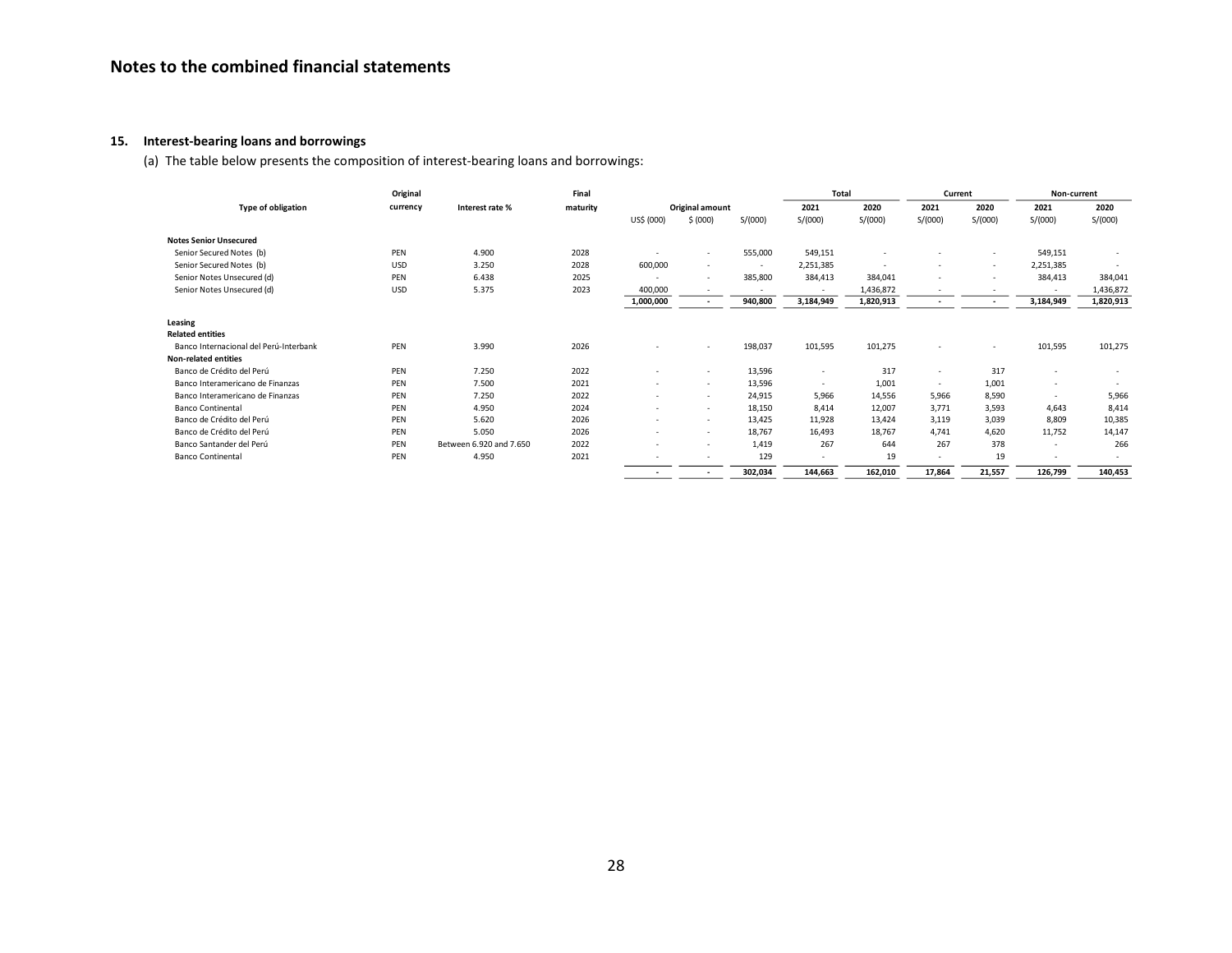# **Notes to the combined financial statements**

|                                                        | Original   |                         | Final       |                          |                          |                          | Total                    |                          | Current                  |           | Non-current              |                          |
|--------------------------------------------------------|------------|-------------------------|-------------|--------------------------|--------------------------|--------------------------|--------------------------|--------------------------|--------------------------|-----------|--------------------------|--------------------------|
| <b>Type of obligation</b>                              | currency   | Interest rate %         | maturity    |                          | Original amount          |                          | 2021                     | 2020                     | 2021                     | 2020      | 2021                     | 2020                     |
|                                                        |            |                         |             | US\$ (000)               | \$ (000)                 | S/(000)                  | S/(000)                  | S/(000)                  | S/(000)                  | S/(000)   | S/(000)                  | S/(000)                  |
| Loans (h)                                              |            |                         |             |                          |                          |                          |                          |                          |                          |           |                          |                          |
| <b>Related entities</b>                                |            |                         |             |                          |                          |                          |                          |                          |                          |           |                          |                          |
| Banco Internacional del Perú-Interbank                 | PEN        | 3.990                   | 2026        |                          |                          | 198,037                  | 195,837                  | 196,923                  |                          |           | 195,837                  | 196,923                  |
| Banco Internacional del Perú-Interbank                 | PEN        | 0.370                   | 2022        |                          | ٠                        | 17,900                   | 17,900                   | $\sim$                   | 17,900                   | $\sim$    |                          |                          |
| Banco Internacional del Perú-Interbank (g)             | PEN        | 3.750                   | 2026        |                          | ×,                       | 220,000                  | 218,109                  |                          |                          |           | 218,109                  |                          |
| Banco Internacional del Perú-Interbank                 | PEN        | 0.400                   | 2021        |                          | ٠                        | 35,000                   | $\overline{\phantom{a}}$ | 35,000                   | $\overline{\phantom{a}}$ | 35,000    |                          |                          |
| Banco Internacional del Perú-Interbank (g)             | PEN        | 4.700                   | 2021        |                          | ٠                        | 161,950                  | $\overline{\phantom{a}}$ | 103,363                  | $\overline{\phantom{a}}$ | 22,970    | $\overline{\phantom{a}}$ | 80,393                   |
| <b>Non-related entities</b>                            |            |                         |             |                          |                          |                          |                          |                          |                          |           |                          |                          |
| Banco Scotiabank (e)                                   | PEN        | 3.990 y 4.450           | 2025 - 2026 |                          |                          | 801,000                  | 626,417                  | 764,164                  | 38.572                   | 109,272   | 587,845                  | 654,892                  |
| Banco de Crédito del Perú                              | PEN        | 2.070                   | 2022        |                          |                          | 25,000                   | 25,000                   |                          | 25,000                   | $\sim$    |                          |                          |
| <b>Banco Continental</b>                               | PEN        | 4.150                   | 2026        |                          | ٠                        | 220,000                  | 215,532                  | 119,103                  | 21,251                   | 3,000     | 194,281                  | 116,103                  |
| Banco Scotiabank (f)                                   | PEN        | 3.750                   | 2026        |                          | ٠                        | 330,000                  | 327,166                  | $\overline{\phantom{a}}$ | $\overline{\phantom{a}}$ | $\sim$    | 327,166                  |                          |
| Banco Scotiabank (f)                                   | PEN        | 4.700                   | 2025        |                          | ٠                        | 161,950                  | $\overline{\phantom{a}}$ | 103,380                  | $\overline{\phantom{a}}$ | 22,973    |                          | 80,407                   |
| Banco de Crédito del Perú                              | PEN        | 0.820                   | 2021        |                          |                          | 45,000                   |                          | 45,000                   |                          | 45,000    |                          |                          |
| Banco de Crédito del Perú                              | PEN        | 1.070                   | 2021        |                          | ÷.                       | 8,000                    |                          | 8,000                    | $\overline{\phantom{a}}$ | 8,000     |                          |                          |
| Banco Scotiabank                                       | PEN        | 1.180                   | 2021        |                          | ٠                        | 21,000                   | $\overline{\phantom{a}}$ | 21,000                   | $\sim$                   | 21,000    |                          |                          |
| <b>Banco Scotiabank</b>                                | PEN        | 1.280                   | 2022        |                          |                          | 15,000                   | 15,000                   |                          | 15,000                   |           |                          |                          |
| Banco Scotiabank                                       | PEN        | 1.980                   | 2022        |                          | $\overline{a}$           | 15,000                   | 15,000                   | $\overline{\phantom{a}}$ | 15,000                   |           |                          |                          |
| Banco Scotiabank                                       | PEN        | 0.600                   | 2022        |                          | ٠                        | 21,000                   | 21,000                   |                          | 21,000                   |           |                          |                          |
| Banco de Crédito del Perú                              | PEN        | 3.090                   | 2022        |                          | ٠                        | 30,000                   | 30,000                   | $\overline{a}$           | 30,000                   |           |                          |                          |
| Banco de Crédito del Perú                              | PEN        | 1.170                   | 2022        |                          |                          | 20,000                   | 20,000                   |                          | 20,000                   |           |                          |                          |
| <b>Banco Continental</b>                               | PEN        | 0.028                   | 2022        |                          |                          | 40,000                   | 40,000                   |                          | 40,000                   |           |                          |                          |
| Banco de Crédito del Perú                              | PEN        | 1.980                   | 2022        |                          | ٠                        | 60,000                   | 60,000                   |                          | 60,000                   |           |                          |                          |
| Banco Scotiabank                                       | PEN        | 0.031                   | 2022        |                          | ÷.                       | 30,000                   | 30,000                   |                          | 30,000                   |           |                          |                          |
| Banco Scotiabank                                       | PEN        | 0.030                   | 2022        |                          |                          | 40,000                   | 40,000                   |                          | 40,000                   |           |                          |                          |
| Banco Continental                                      | PEN        | 3.060                   | 2022        |                          |                          | 40,000                   | 40,000                   |                          | 40,000                   |           |                          |                          |
| Banco de Crédito del Perú                              | PEN        | Between 0.590 and 1.980 | 2021-2022   | $\overline{\phantom{a}}$ | $\overline{a}$           | 30,000                   |                          |                          | $\overline{a}$           |           |                          |                          |
| <b>Banco Citibank</b>                                  | USD        | 5.000                   | 2022        | 10,000                   | ٠                        | $\sim$                   | 16,660                   | 30,203                   | 16,660                   | 10,068    |                          | 20,135                   |
| Banco Pichincha                                        | USD        | 7.500                   | 2021        | 300                      | $\sim$                   | $\sim$                   |                          | 1,087                    | $\overline{a}$           | 1,087     |                          | $\overline{\phantom{a}}$ |
| <b>BBVA Banco Continental</b>                          | COP        | 6.100                   | 2021        | $\overline{a}$           | 89,968                   |                          |                          | 94                       |                          | 94        |                          |                          |
| <b>Banco Continental</b>                               | COP        | 6.030                   | 2023        |                          | 2,900,000                |                          |                          | 3,061                    |                          | 1,052     |                          | 2,009                    |
|                                                        |            |                         |             | 10,300                   | 2,989,968                | 2,636,837                | 1,953,621                | 1,430,378                | 430.383                  | 279,516   | 1,523,238                | 1,150,862                |
|                                                        |            |                         |             |                          |                          |                          |                          |                          |                          |           |                          |                          |
| Foreign loan<br>J.P. Morgan Chase Bank N.A. (c)        | USD        | 1.438                   | 2021        | 375,000                  |                          |                          |                          | 1,344,679                |                          | 1,344,679 |                          |                          |
|                                                        |            |                         |             |                          |                          |                          |                          |                          |                          |           |                          |                          |
| Call spreads and Range Only Prinicpal Swaps financing, |            |                         |             | 375,000                  | $\sim$                   | $\overline{\phantom{a}}$ | $\overline{\phantom{a}}$ | 1,344,679                | $\overline{\phantom{a}}$ | 1,344,679 | $\overline{\phantom{a}}$ | $\overline{\phantom{a}}$ |
| Note 9                                                 |            |                         |             |                          |                          |                          |                          |                          |                          |           |                          |                          |
| Citibank N.A.                                          | <b>USD</b> | 3.176                   | 2028        | 8,374                    |                          | $\sim$                   | 33,478                   |                          | 4,714                    |           | 28,764                   |                          |
| Citibank N.A.                                          | PEN        | Between 8.442 and 8.665 | 2028        | $\overline{\phantom{a}}$ | ×,                       | 88,076                   | 83,455                   | $\overline{\phantom{a}}$ | 10,152                   | $\sim$    | 73,303                   |                          |
| Citibank N.A.                                          | USD        | 3.176                   | 2028        | 1,555                    |                          | $\sim$                   | 5,822                    |                          | 820                      |           | 5,002                    |                          |
| Citibank N.A.                                          | <b>USD</b> | 6.473                   | 2023        | 18,297                   | $\overline{\phantom{a}}$ | $\sim$                   | $\sim$                   | 35,785                   | $\sim$                   | 15,977    | $\overline{\phantom{a}}$ | 19,808                   |
| Citibank N.A.                                          | PEN        | Between 8.442 and 8.665 | 2028        |                          | ٠                        | 48,931                   | 46,280                   |                          | 5,556                    |           | 40,724                   |                          |
|                                                        |            |                         |             | 28,226                   | $\blacksquare$           | 137,007                  | 169,035                  | 35,785                   | 21,242                   | 15,977    | 147,793                  | 19,808                   |
| Other obligations to third parties (i)                 |            |                         |             |                          |                          |                          |                          |                          |                          |           |                          |                          |
| Hewlett Packard S.A.                                   | USD        | 5.564                   | 2026        | 6,031                    | ٠                        |                          | 11,458                   | 10,506                   | 5,359                    | 4,635     | 6,099                    | 5,871                    |
| Hewlett Packard S.A.                                   | USD        | Between 2.850 and 4.036 | 2026        | 11,327                   |                          |                          | 27,348                   | 16,316                   | 7,521                    | 6,253     | 19,827                   | 10,063                   |
|                                                        |            |                         |             | 23,389                   | $\overline{a}$           | $\overline{\phantom{a}}$ | 38,806                   | 26,822                   | 12,880                   | 10,888    | 25,926                   | 15,934                   |
| Total                                                  |            |                         |             | 1,436,915                | 2.989.968                | 4.016.678                | 5,491,074                | 4,820,587                | 482.369                  | 1.672.617 | 5,008,705                | 3,147,970                |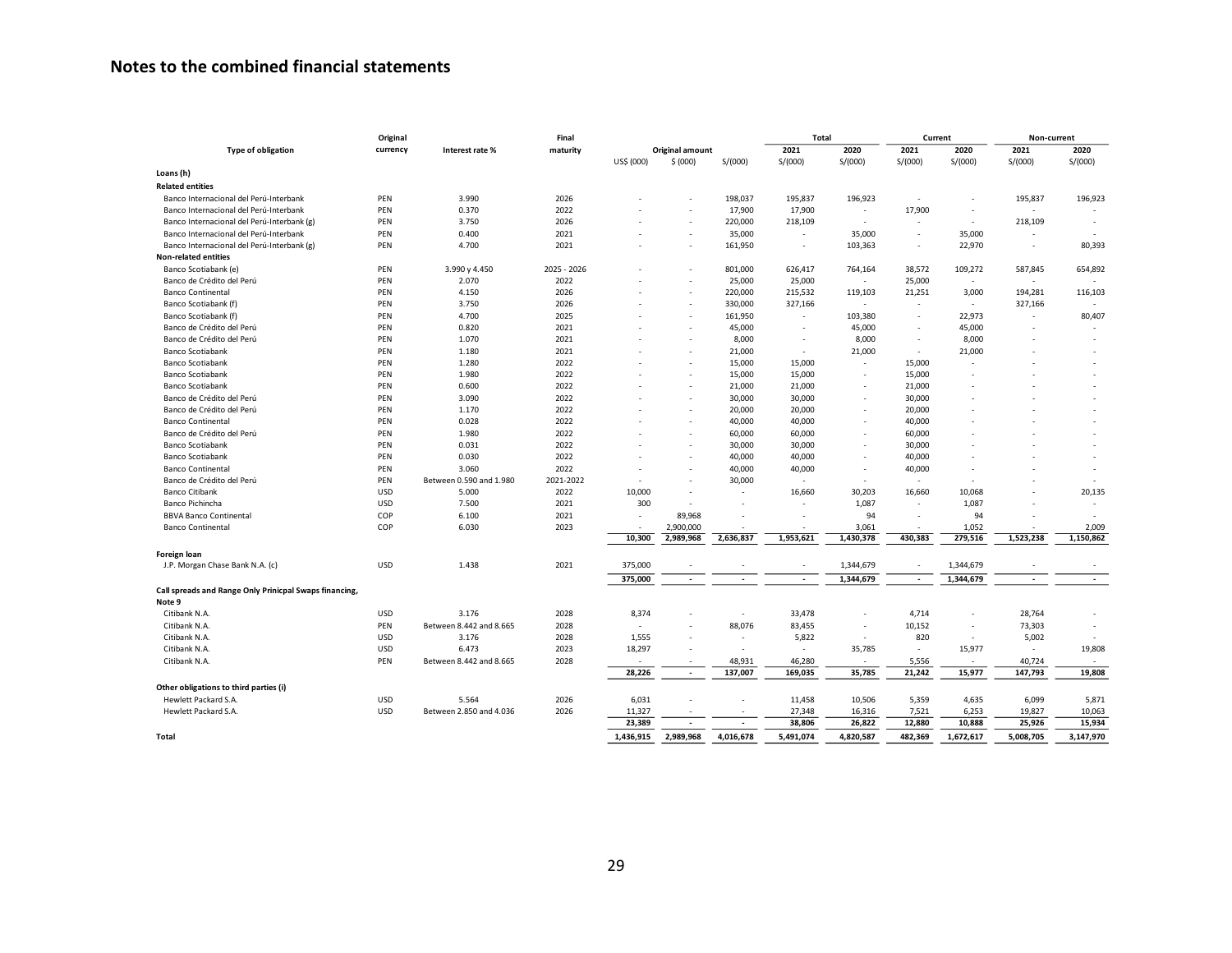(b) In March 2021, InRetail Consumer (Special Purpose Entity) issued Senior Secured Notes for US\$600,000,000 (equivalent to S/2,398,800,000 as of December 31, 2021) and S/555,000,000 in the abroad (Luxembourg) and local market; said obligations were recorded in the consolidated financial statements at amortized cost at an effective annual interest rate of 3.446 and 5.104, respectively, after considering the corresponding initial charges of around US\$6,038,000 (equivalent to around S/24,141,000) and S/5,849,000, respectively.

Additionally, it is presented net of US\$30,000,000 equivalent to S/123,274,000 corresponding to the notes of its own issuance maintained by its subsidiary InRetail Pharma S.A.

The funds obtained from these issuances were mainly used to repay the bridge loan mentioned in note 1 (b). As a result of these issuances, certain obligations and restrictive clauses must be complied with until its maturity and settlement. In the opinion of Management, these clauses do not limit the operations of InRetail Consumer and its subsidiaries and have been complied with as of December 31, 2021.

- (c) In December 2020, InRetail Pharma S.A. received a loan of US\$375,000,000 equivalent to S/1,344,679,000 as of December 31, 2020 (S/1,356,375,000 at the disbursement date) granted by J.P. Morgan Chase Bank N.A. with a one-year maturity and interest at the Libor rate plus a margin. This loan was partially used for the acquisition of Makro Supermayorista S.A. US\$359,619,000. In March 2021, the loan was fully paid.
- (d) In May 2018, InRetail Pharma S.A., issued debt instruments ("Notes") denominated in US Dollars through a private offer to institutional investors under Rule 144 A and Regulation S, for US\$400,000,000 equivalent to S/1,449,600,000 as of December 31, 2020 that accrued an interest of 5.375 percent per annual, with a maturity of 5 years and with semiannual payments of interest and the principal in a single installment upon maturity of the securities. This borrowing was recorded in the consolidated financial statement at amortized cost to an effective interest rate of 5.778 percent, after considering the respective up-front fees that amounted to US\$3,512,000 equivalent to approximately S/12,728,000 as of December 31, 2020. As of December 31, 2020, the balance of this loan is S/1,436,872,000. In March 2021, the Senior Notes Unsecured were pre-paid.

As indicated in note 9 (a), the Call Spread related to these bonds was settled in advance in the month of March 2021.

Also, in May 2018, the Company issued debt instruments ("Notes") denominated in Soles for S/385,800,000 that bear an annual interest rate of 6.4375 percent, maturing in 7 years and with semiannual interest payments and the principal in a single installment upon maturity of the securities. This borrowing was recorded in the consolidated financial statement at amortized cost to an effective interest rate of 6.559 percent, after considering the respective up-front fees that amounted to S/1,387,000 as of December 31, 2021 (S/1,759,000 as of December 31, 2020).

As a result of these issues, InRetail Pharma must comply, until their maturity and full payment, with certain obligations and covenants.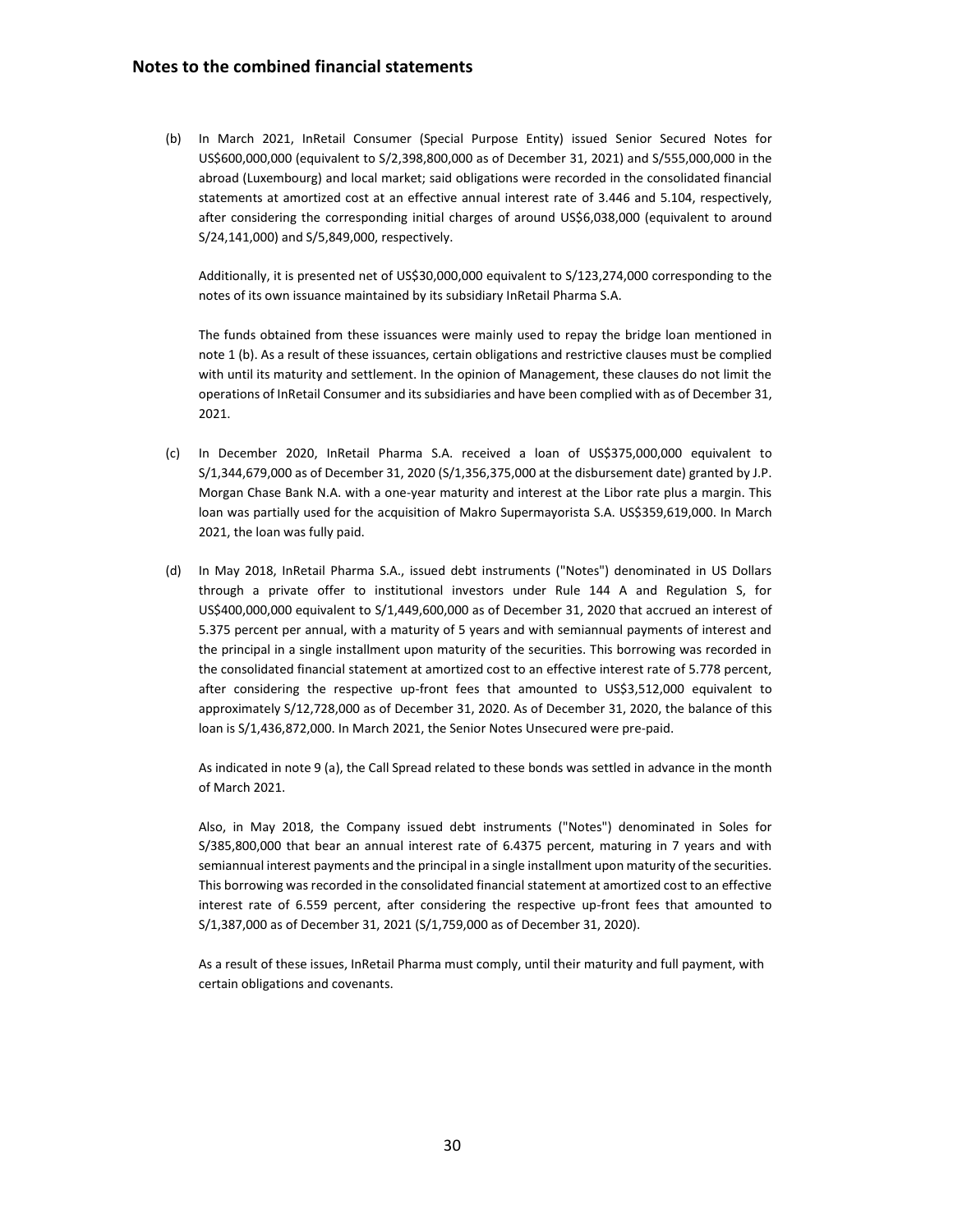In the opinion of Management, these covenants do not limit the operations of the Company and its Subsidiaries and have been complied satisfactorily and are within the agreed limits as of December 31, 2021 and December 31, 2020. Likewise, 100 percent of the "Senior Notes Unsecured" is guaranteed by the shares of InRetail Pharma S.A. and Subsidiaries.

- (e) During 2021, the Company received an additional loan from Scotiabank Perú S.A.A. for S/551,000,000, which accrues a nominal interest of 3.99 percent per annum, maturing in 2026; this loan was acquired mainly to pre-pay existing debts with different financial entities and the balance was used as working capital to open new stores. During 2019 and 2018, the Company received loans from Scotiabank Perú S.A.A. for S/150,000,000 and S/100,000,000, at nominal rate of 4.45 percent per annum and with maturities between 2025 and 2026, respectively. As of December 31, 2021 and December 31, 2020, the outstanding balances are represented net of their structuring commission.
- (f) In July 2018, InRetail Pharma S.A. received a loan from Scotiabank Peru S.A.A. of S/161,950,000 that accrues a nominal annual interest of 4.70 percent, due in April 2025, payable in quarterly installments. Said loan is recorded at amortized cost at an effective rate of 4.775 percent, after considering the initial charges of S/731,000 as of December 31, 2020.

InRetail Pharma S.A. amortized the debt for the amount of S/57,839,000 as of December 31, 2020. In March 2021, the loan was fully paid.

In March 2021, the company obtained a loan for S/330,000,000 that accrues an annual nominal interest of 3.750 percent maturing in March 2026, payable in quarterly installments. Said loan is recorded at its amortized cost at an effective annual rate of 4.031 percent, after considering the additional charges of S/2,834,000 as of December 31, 2021.

(g) In July 2018, InRetail Pharma S.A. received a loan from Banco Internacional del Perú Interbank of S/161,950,000 that accrues a nominal annual interest of 4.70 percent, due in April 2025, payable in quarterly installments. Said loan is recorded at amortized cost at an effective rate of 4.775 percent, after considering the initial charges of S/748,000 as of December 31, 2020.

InRetail Pharma S.A. amortized the debt for the amount of S/57,839,000 as of December 31, 2020. In March 2021, the loan was fully paid.

In March, 2021, the company obtained a loan for S/220,000,000 that accrues an annual nominal interest of 3.750 percent maturing in March 2026, payable in quarterly installments. Said loan is recorded at its amortized cost at an effective annual rate of 4.031 percent, after considering the additional charges of S/1,891,000 as of December 31, 2021.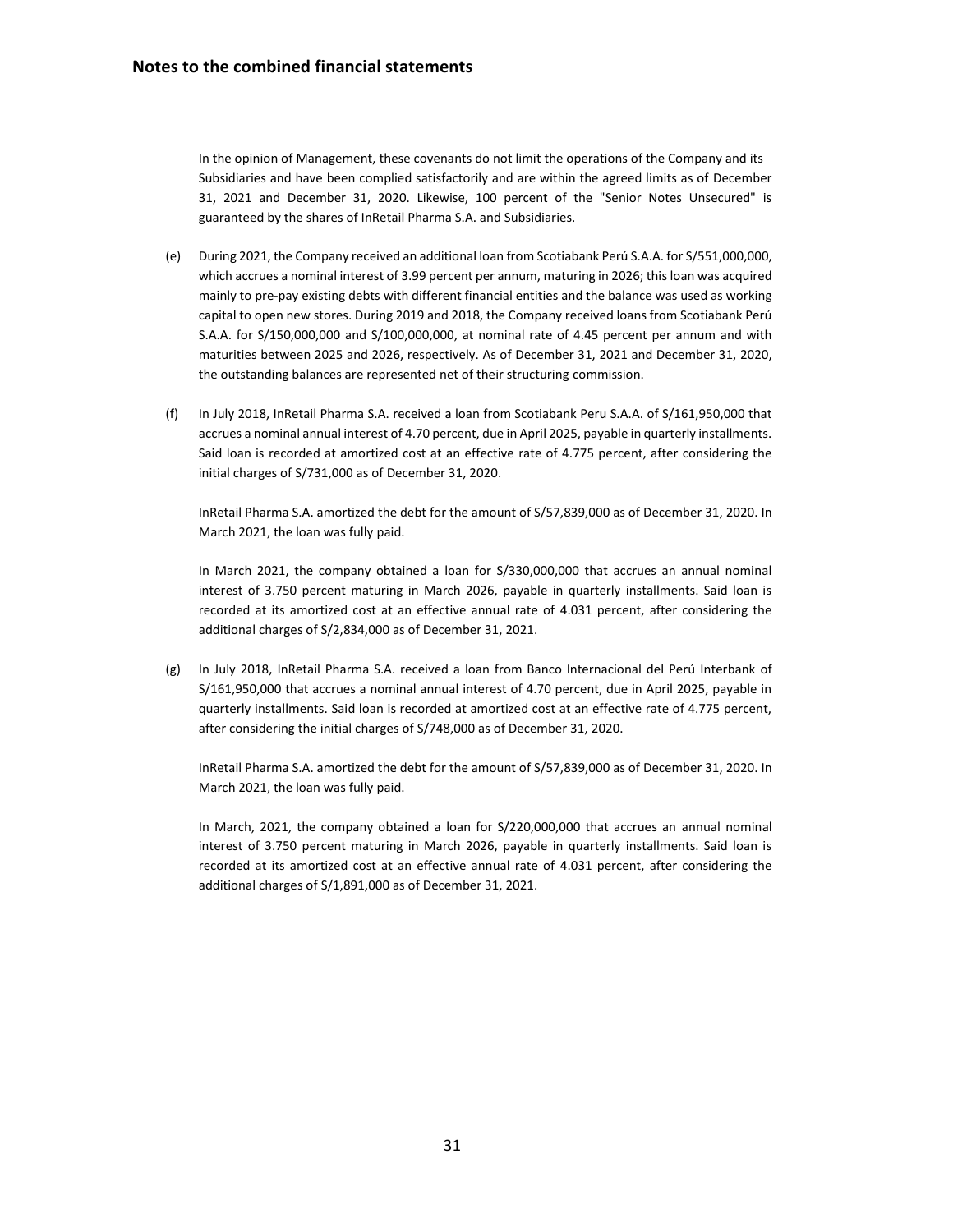## **Notes to the combined financial statements**

- (h) Promissory notes and bank loans are used to fund working capital and do not have any specific guarantee. Leasing operations are guaranteed by the assets related to them; see Note 10. Such obligations do not have any special conditions that must be complied with covenants or restrictions affecting the operations of the Companies.
- (i) Corresponds to the debt that Supermercados Peruanos S.A. and InRetail Pharma S.A. incurred with Hewlett Packard S.A. to purchase computer equipment. Said contracts do not have any specific guarantee.
- (j) Debts and interest bearing loans payable are as follows:

|              | As of December 31,<br>2021<br>S/(000) | As of December 31,<br>2020<br>S/(000) |
|--------------|---------------------------------------|---------------------------------------|
| 2021         | ۰                                     | 1,672,617                             |
| 2022         | 482,369                               | 381,469                               |
| 2023         | 117,848                               | 1,640,494                             |
| 2024         | 118,149                               | 602,412                               |
| 2025         | 768,786                               | 506,109                               |
| 2026 onwards | 4,003,922                             | 17,486                                |
| Total        | 5,491,074                             | 4,820,587                             |

(k) During the twelve-months period ended December 31, 2021 and 2020, loans and borrowings accrued interests which are recorded in the "Financial expenses" caption of the combined income statement, see Note 20. Also, as of December 31, 2021 and December 31, 2020, there are interest payable which are recorded in the "Other payables" caption of the combined statements of financial position.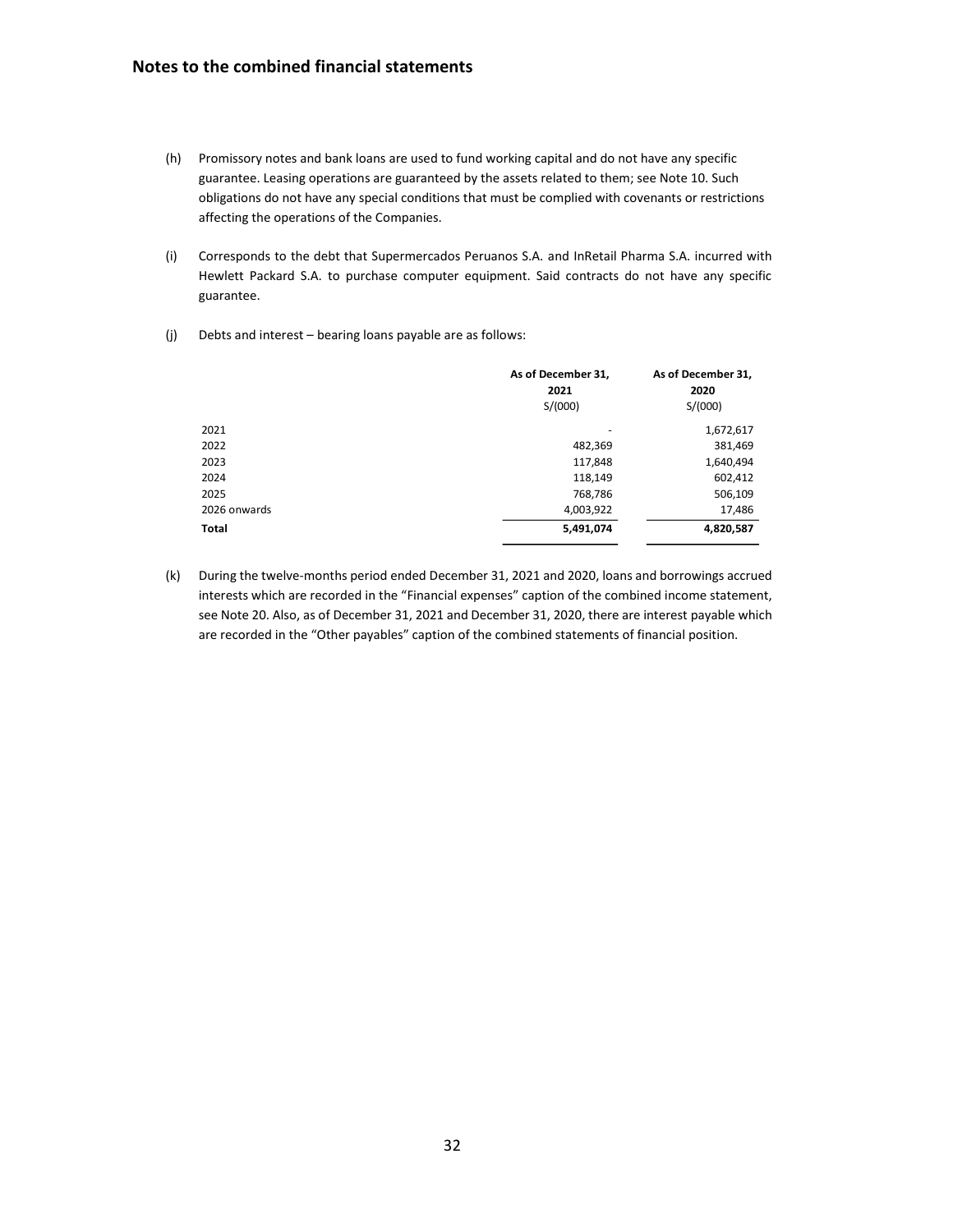#### **16. Income tax**

(a) The amounts presented in the combined statement of financial position as of December 31, 2021 and December 31, 2020, as well as the combined statements of comprehensive income for the twelve month periods ended December 31, 2021 and 2020 are shown below:

| <b>Statements of financial position</b>                      | As of December 31, 2021 |                    | As of December 31, 2020 |                    |  |
|--------------------------------------------------------------|-------------------------|--------------------|-------------------------|--------------------|--|
|                                                              | <b>Assets</b>           | <b>Liabilities</b> | <b>Assets</b>           | <b>Liabilities</b> |  |
|                                                              | S/(000)                 | S/(000)            | S/(000)                 | S/(000)            |  |
| InRetail Pharma S.A.                                         | 30,889                  |                    | 25,882                  |                    |  |
| Eckerd Amazonia S.A.C.                                       |                         |                    | 861                     |                    |  |
| Boticas del Oriente S.A.C.                                   |                         |                    | 673                     |                    |  |
| Química Suiza S.A.C.                                         |                         | 47,065             |                         | 48,915             |  |
| Cifarma S.A.C.                                               |                         |                    | 852                     |                    |  |
| Vanttive S.A.C.                                              | 44                      |                    | 46                      |                    |  |
| Droguería InRetail Pharma S.A.C.                             | 2,780                   |                    | 1,793                   |                    |  |
| Quicorp S.A.                                                 | 20                      |                    | 931                     |                    |  |
| Quifatex S.A.                                                | 8,740                   |                    | 8,201                   |                    |  |
| Vanttive Cía Ltda.                                           | 128                     |                    | 101                     |                    |  |
| Farmacias Peruanas S.A.C.                                    | 4,668                   |                    | 136                     |                    |  |
| Quimiza Ltda.                                                | 927                     |                    | 766                     |                    |  |
| Quimica Suiza S.A. S.A.S. (formerly Quideca S.A.)            |                         |                    | 766                     |                    |  |
| Mifarma S.A.C.                                               | 42,858                  |                    | 26,337                  |                    |  |
| Albis S.A.C.                                                 |                         |                    | 16,047                  |                    |  |
| Boticas IP S.A.C.                                            | 18,501                  |                    |                         |                    |  |
| Jorsa de la Selva S.A.C.                                     | 2,785                   |                    | 1,495                   |                    |  |
| Operadora de Servicios Logísticos S.A.C.                     | 1,172                   |                    |                         |                    |  |
| Supermercados Peruanos S.A.                                  |                         | 1,510              |                         | 47,262             |  |
| Plaza Vea Oriente S.A.C.                                     | 4,884                   |                    | 3,758                   |                    |  |
| Makro Supermayorista S.A.                                    |                         | 17,595             |                         | 11,713             |  |
| Agora Servicios Digitales S.A.C. (formerly InDigital S.A.C.) | 804                     |                    |                         |                    |  |
| InDigital XP S.A.C. (formerly IR Digital S.A.C.)             | 153                     |                    |                         |                    |  |
| Combination adjustment                                       | (1,864)                 | 345,166            | (642)                   | 343,389            |  |
| <b>Total</b>                                                 | 117,489                 | 411,336            | 88,003                  | 451,279            |  |

| Statements of comprehensive income | Income tax for the twelve-month periods ended<br>December 31, 2021 and 2020 |            |  |  |  |
|------------------------------------|-----------------------------------------------------------------------------|------------|--|--|--|
|                                    | 2021                                                                        | 2020       |  |  |  |
|                                    | S/(000)                                                                     | S/(000)    |  |  |  |
| Current                            | (306, 690)                                                                  | (295, 115) |  |  |  |
| Deferred                           | 89.106                                                                      | 91.284     |  |  |  |
| Income tax expense                 | (217, 584)                                                                  | (203, 831) |  |  |  |

(b) As of December 31, 2021 the of provision for current income tax payable, amounts to approximately S/14,586,000 (S/73,682,000 as of December 31, 2020).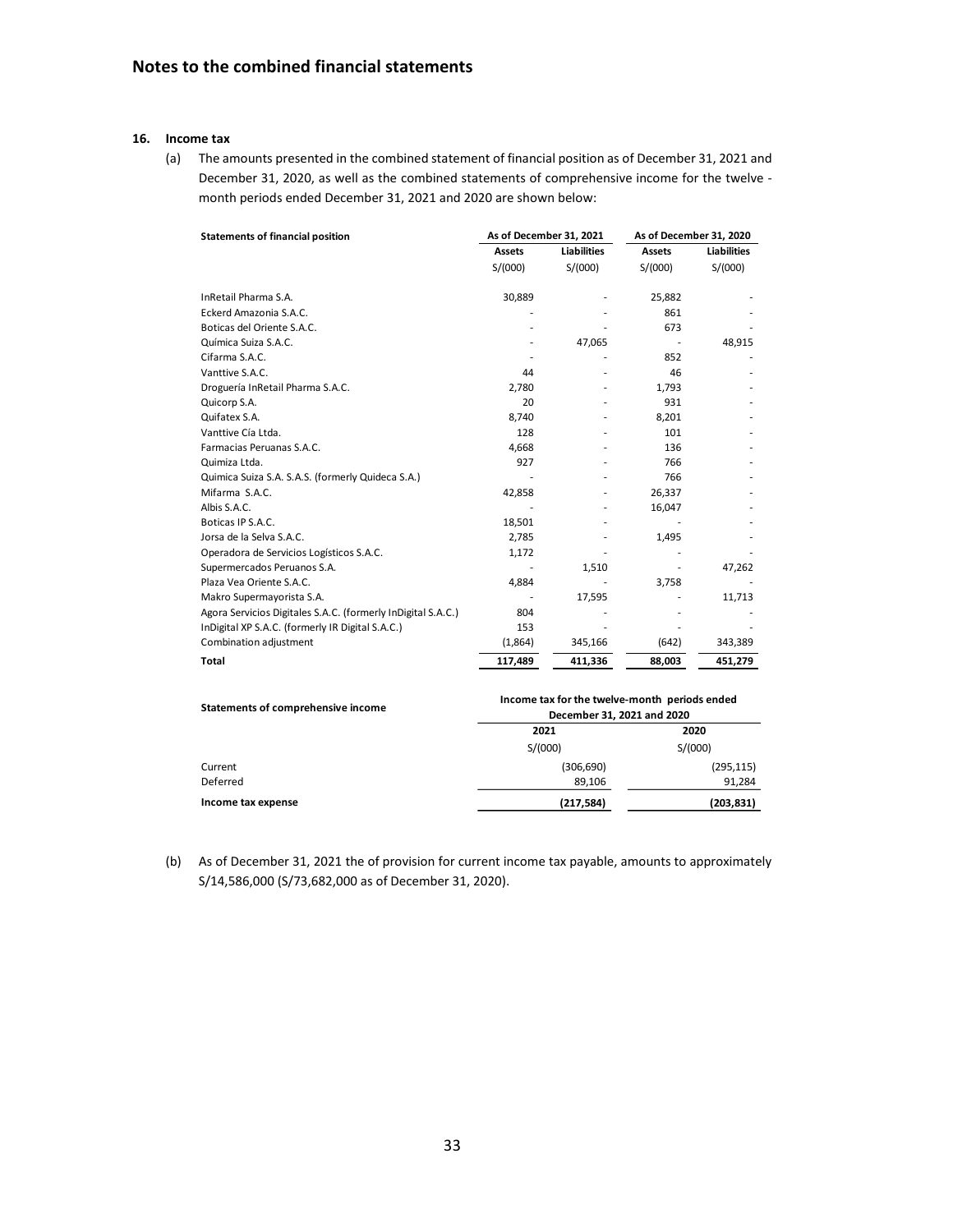#### **17. Equity**

(a) Capital stock

| N° issued common shares    |                                   | <b>Nominal</b><br>value | Accounting balance of issued capital |                                         |  |
|----------------------------|-----------------------------------|-------------------------|--------------------------------------|-----------------------------------------|--|
| As of December 31.<br>2021 | <b>As of December</b><br>31, 2020 |                         | As of December 31.<br>2021           | As of December 31.<br>2020<br>S/. (000) |  |
|                            |                                   |                         |                                      |                                         |  |
| 330,428,609                | 330,428,609                       | 1.05                    | 346,950                              | 346,950                                 |  |
| 13,783,379                 | 13,783,379                        | 1.00                    | 13,784                               | 13,784                                  |  |
|                            | S/. (000)                         | S/. (000)               |                                      | S/. (000)                               |  |

- (\*) As of December 31, 2021 and 2020, 40,417,207 common shares were pending to be regularized; corresponding to cash contributions made during 2014 and 2013, and which were made on par, thus generating a share-issued gain totaling S/327,429,000. During 2019, 10,149,713 shares were issued, at a value of S/1.05 per share, with 40,417,207 shares pending to be regularized.
- (b) Additional paid-in capital: As of December 31, 2021 and December 31, 2020, the "Additional paid-in capital" caption includes the net effect of the adjustments related to the acquisition of InRetail Pharma S.A. and Subsidiaries at said dates; see Note 12(b).
- (c) Legal reserve: As provided in the Corporation Act, it is required that a minimum of 10 percent of distributable income for each year is transferred to a legal reserve until such reserve equals 20 percent of the capital. The legal reserve can absorb losses or be capitalized, but in both cases it must be replenished. The legal reserve is appropriated when the General Shareholders´ Meeting approves the same.
- (d) Treasury shares: As of September 30, 2018, the Company and its subsidiaries acquired 8,507 shares issued by Supermercados Peruanos, for a total of S/39,000, the nominal value of said shares being S/9,000, with a difference of S/30,000 as a decrease of the capital premium.
- (e) Dividends

During 2021 and 2020, it was agreed to distribute dividends of S/692,573,000 and S/277,176,000, respectively.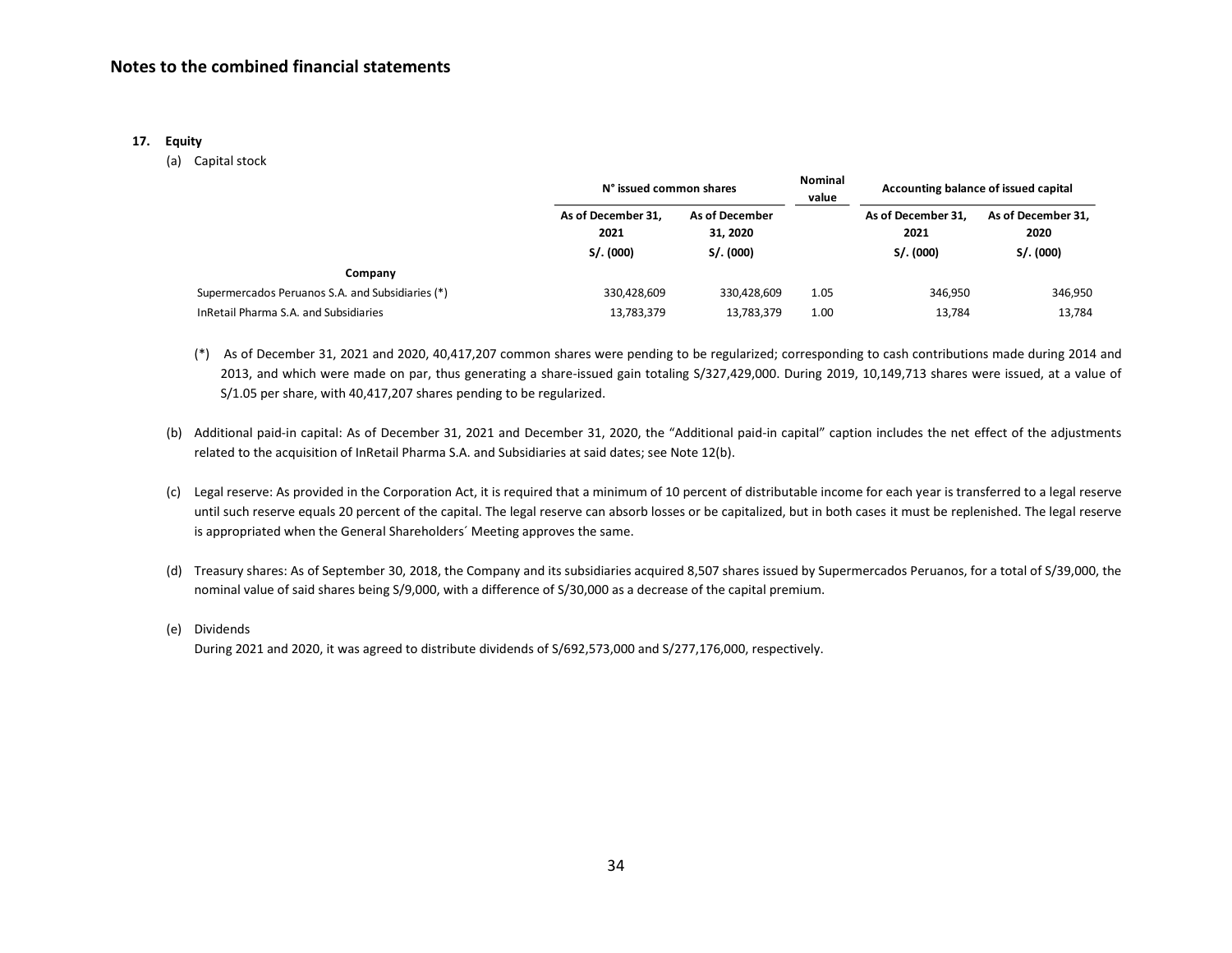#### **18. Tax Situation**

(a) The Companies domiciled in Peru, Ecuador, Bolivia and Colombia are subject to the tax regime of each country and calculate the income tax based on their individual financial statements. As of December 31, 2021 and December 31, 2020, the income tax rate is:

| Country        | %    |
|----------------|------|
| Perú           | 29.5 |
| Ecuador        | 25.0 |
| <b>Bolivia</b> | 25.0 |
| Colombia       | 31.0 |

- (b) Entities and individuals not domiciled in Perú are subject to retention of an additional tax on dividends received. In this regard, attention to Legislative Decree N° 1261, published on December 10, 2016 and effective since January 1, 2017, the additional tax on dividend income generated is as follows:
	- 4.1 percent of the profits generated until December 31, 2014
	- For the profits generated in the years 2015 and 2016 shall be 6.8 percent.
	- 5.0 percent for the profits generated since January 1, 2017.
- (c) According to the text of the Law on Income Tax, as amended by Law N° 29663 and 29757, as of year 2012, among the transactions subject to capital duty, are those obtained by the indirect sale of shares of Peruvian Companies. For these purposes, an indirect transfer is set when two instances occur together:
	- First, 10 percent on more of the shares of non-resident must be sold in any twelve months period; and,
	- Second, the market value of the shares of the Peruvian society must represent 50 percent or more the market value of non-domiciled, in any period of twelve months.
- (d) For purposes of determining the Income Tax, transfer pricing of transactions with related companies and companies domiciled in territories with low or no taxation must be supported with documentation and information on assessment methods applied and criteria considered. Based on the analysis of the operations of the Group, Management and its legal advisors consider that as a consequence of the application of the regulation in force, there will not be any significant contingencies for the Companies as of December 31, 2021 and December 31, 2020.
- (e) The tax authority is legally entitled to review and, if necessary, adjust the Income Tax computed during a term of four years following the year in which the tax declaration was submitted.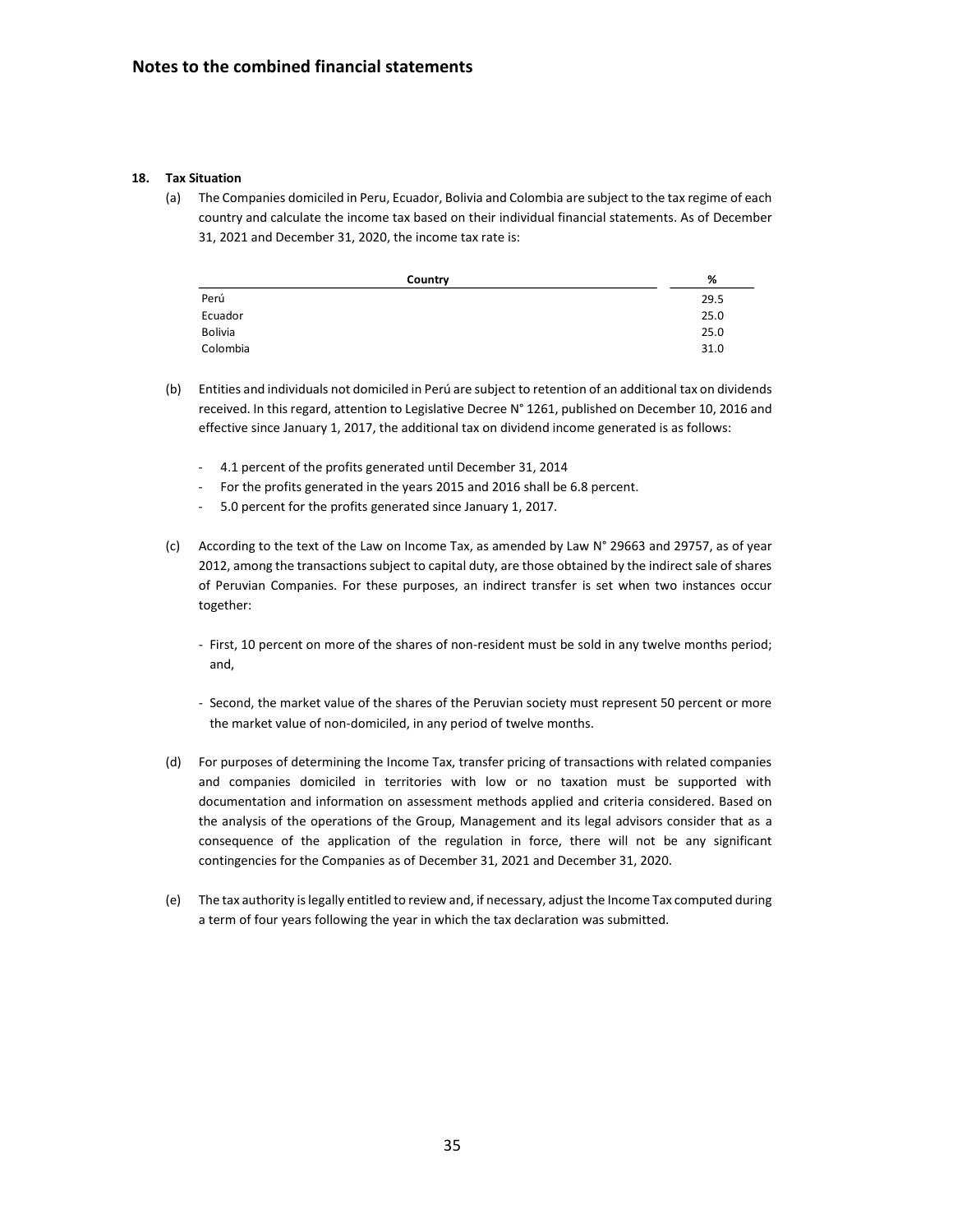Following are the years subject to review by the tax authority of the Companies:

|                                                               | Income                           | Value added       |
|---------------------------------------------------------------|----------------------------------|-------------------|
|                                                               | Tax                              | tax               |
| Supermercados Peruanos S.A.                                   | From 2016 to 2021                | From 2017 to 2021 |
| Plaza Vea Oriente S.A.C.                                      | From 2018 to 2021                | From 2018 to 2021 |
| Plaza Vea Sur S.A.C.                                          | From 2016 to 2020                | From 2017 to 2020 |
| Desarrolladora de Strip Center S.A.C.                         | From 2016 to 2021                | From 2017 to 2021 |
| InRetail Pharma S.A.                                          | 2016, 2017 and from 2019 to 2021 | From 2017 to 2021 |
| Eckerd Amazonía S.A.C.                                        | From 2016 to 2021                | From 2017 to 2021 |
| Boticas del Oriente S.A.C.                                    | From 2016 to 2021                | From 2017 to 2021 |
| Quicorp S.A.                                                  | From 2016 to 2021                | From 2017 to 2021 |
| Química Suiza S.A.C.                                          | From 2017 to 2021                | From 2017 to 2021 |
| Mifarma S.A.C.                                                | From 2017 to 2021                | From 2017 to 2021 |
| Albis S.A.C.                                                  | From 2016 to 2021                | From 2017 to 2021 |
| Jorsa de la Selva S.A.C.                                      | From 2016 to 2021                | From 2017 to 2021 |
| Vanttive S.A.C.                                               | From 2016 to 2021                | From 2017 to 2021 |
| Superfarma Mayorista S.A.C.                                   | From 2016 to 2018                | From 2017 to 2018 |
| Quimiza Ltda. (Bolivia)                                       | From 2015 to 2020                | From 2016 to 2021 |
| Quifatex S.A. (Ecuador)                                       | From 2019 to 2021                | From 2019 to 2021 |
| Vanttive Cía. Ltda (Ecuador)                                  | From 2017 to 2021                | From 2017 to 2021 |
| Farmacias Peruanas S.A.                                       | From 2017 to 2018                | From 2017 to 2018 |
| Boticas Torres de Limatambo S.A.C                             | From 2017 to 2018                | From 2017 to 2018 |
| Droguería La Victoria S.A.C.                                  | From 2016 to 2018                | From 2017 to 2018 |
| Química Suiza Comercial S.A.C.                                | From 2016 to 2018                | From 2017 to 2018 |
| Farmacias Peruanas S.A.C.                                     | from 2020 to 2021                | From 2020 to 2021 |
| Droguería InRetail Pharma S.A.C.                              | From 2019 to 2021                | From 2019 to 2021 |
| Makro Supermayorista S.A.                                     | From 2016 to 2021                | From 2017 to 2021 |
| InRetail Foods S.A.C.                                         | 2020                             | From 2020 to 2021 |
| Operadora de Servicios Logísticos S.A.C.                      | 2021                             | 2021              |
| FP Servicios Generales S.A.C.                                 | 2021                             | 2021              |
| Boticas IP S.A.C.                                             | 2021                             | 2021              |
| Agoras Servicios Digitales S.A.C. (formerly InDigital S.A.C.) | From 2019 to 2021                | From 2019 to 2021 |
| InDigital XP S.A.C. (formerly IR Digital S.A.C.)              | From 2029 to 2021                | From 2029 to 2021 |

According to Peruvian law, InRetail Consumer is not considered an income taxpayer due to its status as a trust. InRetail Consumer attributes its generated results, the net losses and Income Tax credits on foreign source income, to the holders of its certificates of participation or whoever holds those rights.

Due to possible interpretations that the authority may give to legislation, it is not possible to determine, to date, whether the reviews will result in liabilities for the Companies. Therefore, any major tax or surcharge that may result from eventual revisions by the tax authority would be charged to the combined statements of comprehensive income of the period in which said tax or surcharge is determined.

Management's opinion as well as its legal advisors opinion, any eventual additional tax settlement would not be significant to the combined financial statements as of December 31, 2021 and December 31, 2020.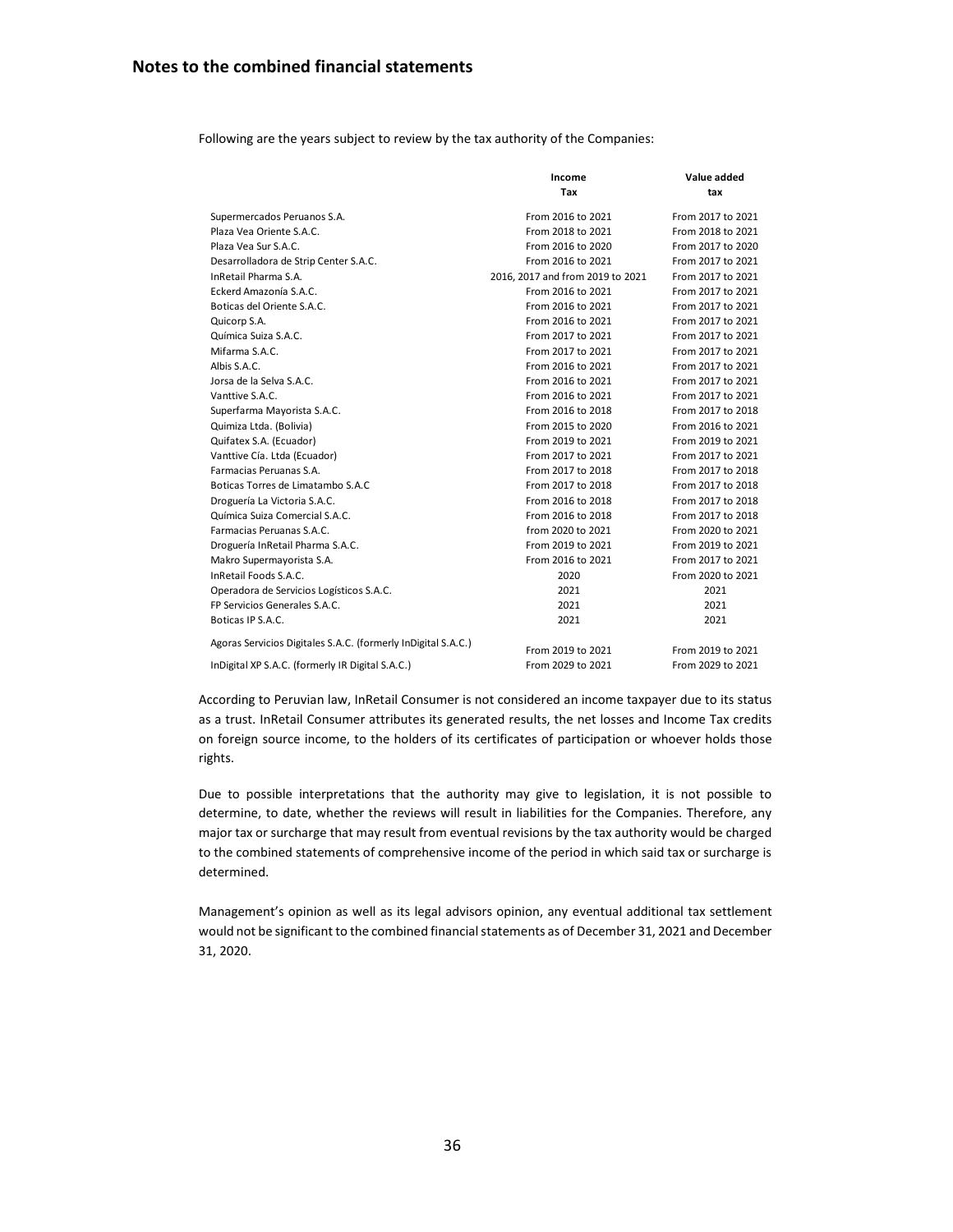## **Notes to the combined financial statements**

(f) As of December 31, 2021 and December 31, 2020, estimated losses from previous periods for Subsidiaries for tax purposes are the following:

| 2021    | 2020                     |
|---------|--------------------------|
| S/(000) | S/(000)                  |
|         | 39,395                   |
| 20,839  | $\overline{\phantom{a}}$ |
|         | 3,155                    |
| 92,399  | 66,294                   |
|         |                          |

According to what the Income Tax Act and its amendments establish, entities domiciled in Peru have the faculty to choose one of the following methods to draw their tax losses:

- i. The tax loss can be offset with future profits until its final extinction by applying said loss to up to 50 percent of the taxable income; or
- ii. The tax loss can be used for four years after it has been generated.

Albis S.A.C. and Quicorp S.A. have chosen method (i) and InRetail Pharma S.A. method (ii).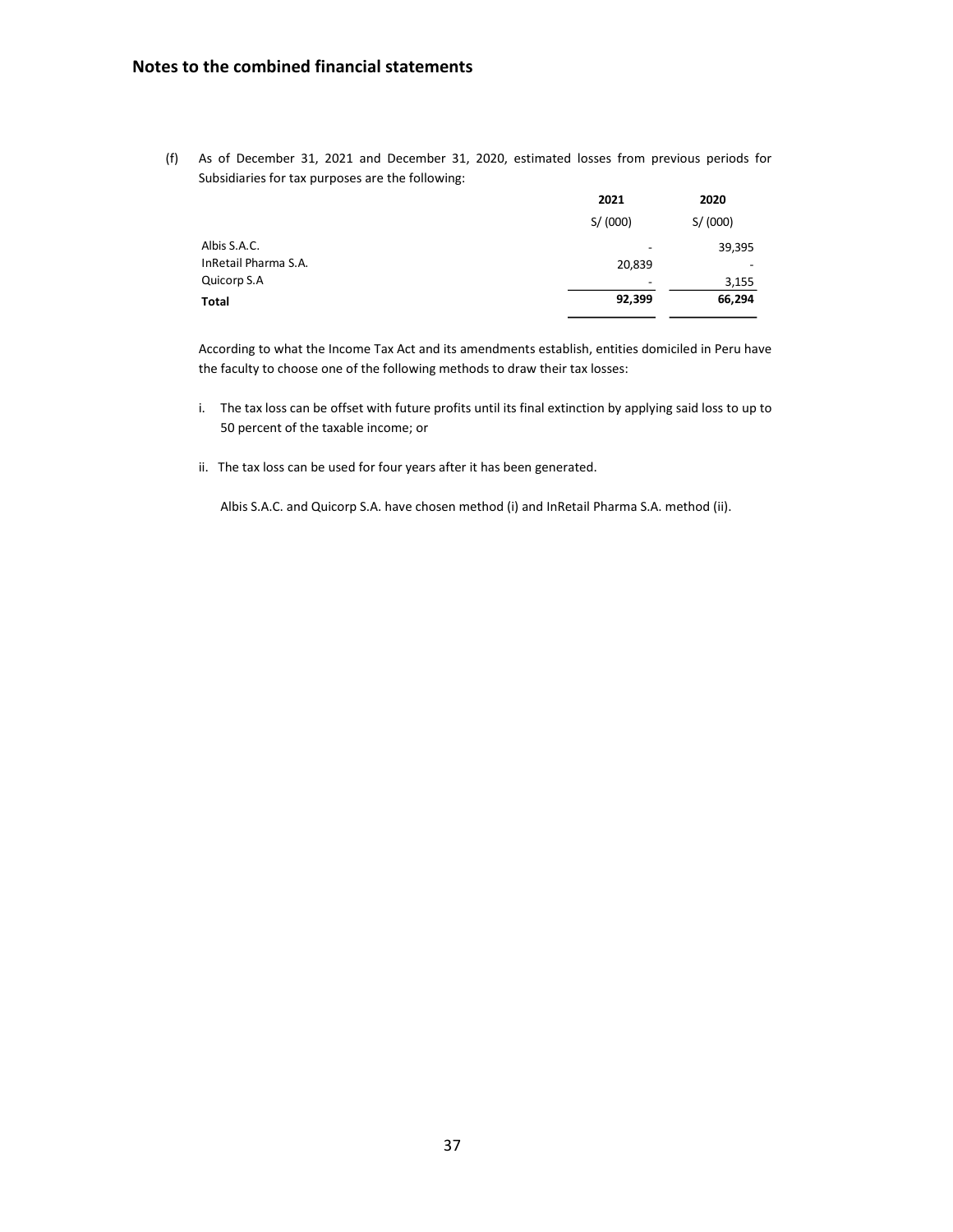## **19. Operating expenses**

(a) The table below presents the components of this caption:

|                         | 2021<br>S/(000) | 2020<br>S/(000) |
|-------------------------|-----------------|-----------------|
| Cost of sales           | 12,730,963      | 10,086,246      |
| Selling expenses        | 2,922,797       | 2,463,595       |
| Administrative expenses | 537,895         | 449,485         |
| Total                   | 16,191,655      | 12,999,326      |

The table below presents the components of operating expenses included in cost of sales, sales and administrative expenses captions:

|                                                       | 2021                                 |                |                              |             |
|-------------------------------------------------------|--------------------------------------|----------------|------------------------------|-------------|
|                                                       | Cost of<br>Selling<br>Administrative |                |                              | Total       |
|                                                       | sales                                | expenses       | expenses                     |             |
|                                                       | S/(000)                              | S/(000)        | S/(000)                      | S/(000)     |
| Initial balance of goods                              | 2,012,314                            | $\overline{a}$ |                              | 2,012,314   |
| Initial balance of raw material, Note 6 (a)           | 19,552                               |                |                              | 19,552      |
| Initial balance of miscellaneous supplies, Note 6 (a) | 550                                  |                |                              | 550         |
| Final balance of finished goods, Note 6 (a)           | 455                                  |                |                              | 455         |
| Acquisition of subsidiary                             | 1,957                                |                |                              | 1,957       |
| Purchase of goods                                     | 12,949,318                           |                | $\qquad \qquad \blacksquare$ | 12,949,318  |
| Final balance of goods, Note 6 (a)                    | (2,321,077)                          |                | ÷                            | (2,321,077) |
| Final balance of raw material, Note 6 (a)             | (879)                                |                |                              | (879)       |
| Final balance of miscellaneous supplies, Note 6 (a)   | (874)                                |                |                              | (874)       |
| Impairment of inventories, Note 6 (c)                 | 15,452                               |                |                              | 15,452      |
| Factory overhead                                      | 4,702                                |                |                              | 4,702       |
| Cost of services                                      | 42,435                               |                |                              | 42,435      |
| Personnel expenses                                    |                                      | 1,081,394      | 290,965                      | 1,372,359   |
| Depreciation, Note 10 (a)                             | 4,093                                | 245,055        | 16,074                       | 265,222     |
| Depreciation of right-of uses asset, Note 14 (b)      | 2,837                                | 331,124        | 8,418                        | 342,379     |
| Amortization, Note 12 (a)                             | 78                                   | 118,027        | 19,502                       | 137,607     |
| Services provided by third parties (b)                |                                      | 523,574        | 119,148                      | 642,722     |
| Advertising                                           |                                      | 151,178        | 213                          | 151,391     |
| Packing and packaging                                 |                                      | 33,230         | 746                          | 33,976      |
| Rental of premises                                    |                                      | 21,112         | 705                          | 21,817      |
| Low-value asset leases                                | 50                                   | 25,916         | 13,580                       | 39,546      |
| Taxes                                                 |                                      | 44,108         | 26,514                       | 70,622      |
| Provision for doubtful trade receivables, Note 5(g)   |                                      | 8,529          | 233                          | 8,762       |
| Recovery of doubtful trade receivables, Note 5 (g)    |                                      | (3,766)        | (249)                        | (4,015)     |
| Provision for doubtful other account receivables      |                                      | 845            | 1,501                        | 2,346       |
| Recovery of doubtful other account receivables        |                                      | (708)          |                              | (708)       |
| Insurance                                             |                                      | 23,662         | 1,699                        | 25,361      |
| Other charges (c)                                     |                                      | 319,517        | 38,846                       | 358,363     |
| Total                                                 | 12,730,963                           | 2,922,797      | 537,895                      | 16,191,655  |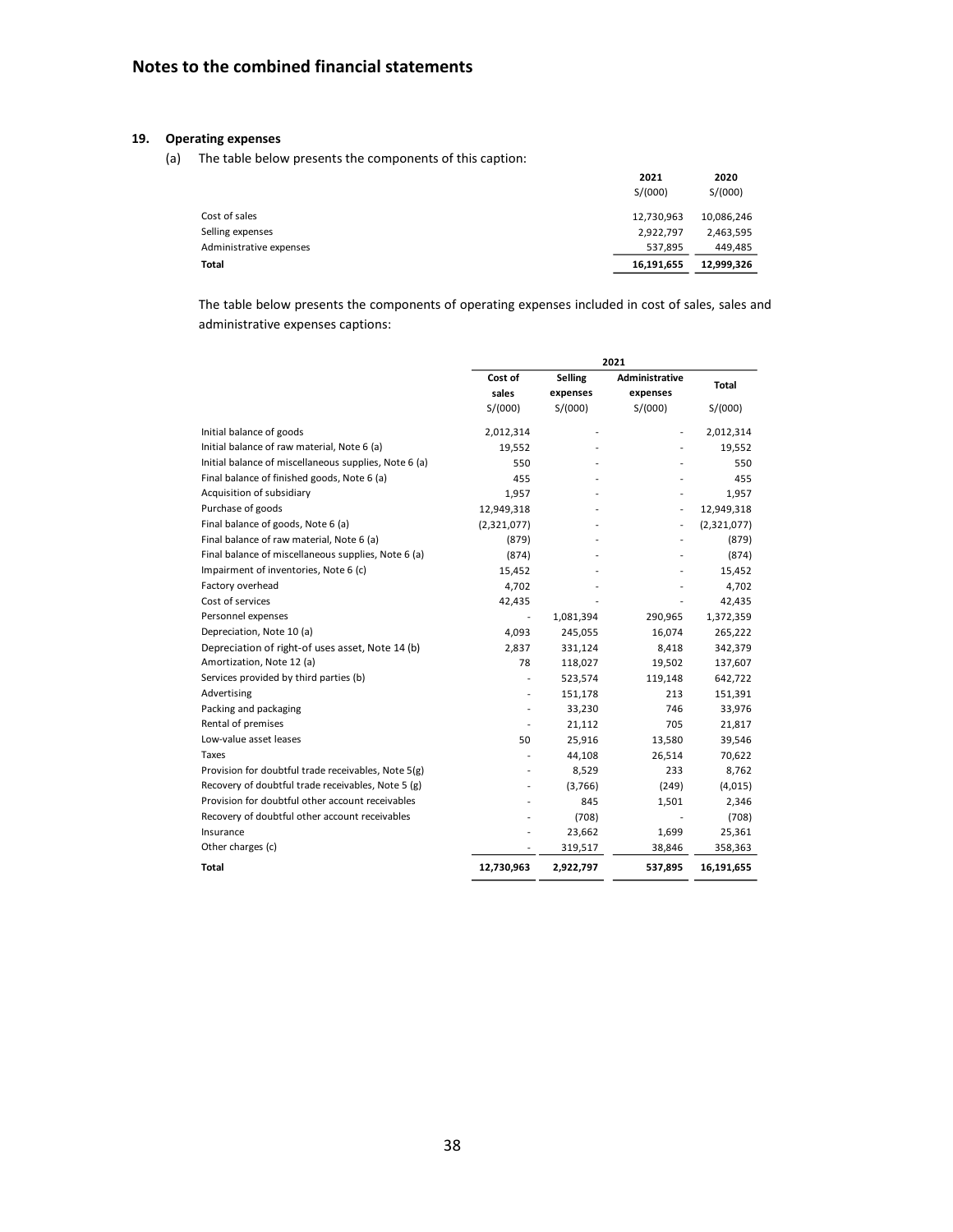|                                                      |                  |                            | 2020                              |              |
|------------------------------------------------------|------------------|----------------------------|-----------------------------------|--------------|
|                                                      | Cost of<br>sales | <b>Selling</b><br>expenses | <b>Administrative</b><br>expenses | <b>Total</b> |
|                                                      | S/(000)          | S/(000)                    | S/(000)                           | S/(000)      |
| Initial balance of goods,                            | 1,773,215        |                            | $\overline{a}$                    | 1,773,215    |
| Acquisiton subsidiary, Note 2                        | 121,621          |                            |                                   | 121,621      |
| Initial balance of raw material                      | 15,204           |                            |                                   | 15,204       |
| Initial balance of miscellaneous supplies            | 1,008            |                            |                                   | 1,008        |
| Initial balance of finished goods                    | 189              | $\overline{a}$             |                                   | 189          |
| Purchase of goods                                    | 10,128,290       |                            | L,                                | 10,128,290   |
| Final balance of goods                               | (2,012,314)      |                            | $\overline{a}$                    | (2,012,314)  |
| Final balance of raw material                        | (19, 552)        |                            |                                   | (19, 552)    |
| Final balance of miscellaneous supplies              | (550)            |                            |                                   | (550)        |
| Final balance of finished goods                      | (455)            |                            |                                   | (455)        |
| Impairment of inventories                            | 12,862           |                            |                                   | 12,862       |
| Cost of services                                     | 39,363           |                            |                                   | 39,363       |
| Factory overhead                                     | 11,569           |                            | $\overline{a}$                    | 11,569       |
| Personnel expenses                                   | ä,               | 943,169                    | 291,686                           | 1,234,855    |
| Depreciation, Note 10 (a)                            | 6,187            | 197,654                    | 12,820                            | 216,661      |
| Depreciation of right-of uses asset, Note 14 (b)     | 4,801            | 306,576                    | 6,558                             | 317,935      |
| Amortization, Note 12 (a)                            | 419              | 56,902                     | 14,957                            | 72,278       |
| Services provided by third parties (b)               |                  | 418,046                    | 80,089                            | 498,135      |
| Advertising                                          |                  | 106,728                    | 6                                 | 106,734      |
| Packing and packaging                                |                  | 30,909                     | 1,017                             | 31,926       |
| Rental of premises                                   |                  | 34,186                     | 46                                | 34,232       |
| Low-value asset leases                               | 1,151            | 19,136                     | 9,652                             | 29,939       |
| Taxes                                                |                  | 36,695                     | 8,647                             | 45,342       |
| Provision for doubtful trade receivables, Note 5 (f) |                  | 11,803                     | 565                               | 12,368       |
| Recovery of doubtful trade receivables, Note 5 (f)   |                  | (1, 482)                   | (32)                              | (1,514)      |
| Recovery of doubtful other account receivables       |                  | (303)                      | (89)                              | (392)        |
| Insurance                                            |                  | 22,018                     | 1,620                             | 23,638       |
| Other charges (c)                                    | 3,238            | 279,285                    | 21,551                            | 304,074      |
| Total                                                | 10,086,246       | 2,463,595                  | 449,485                           | 12,999,326   |

- (b) Correspond mainly to expenses of electricity, water, telephone, premises maintenance services and transport services.
- (c) Mainly include general expenses in stores.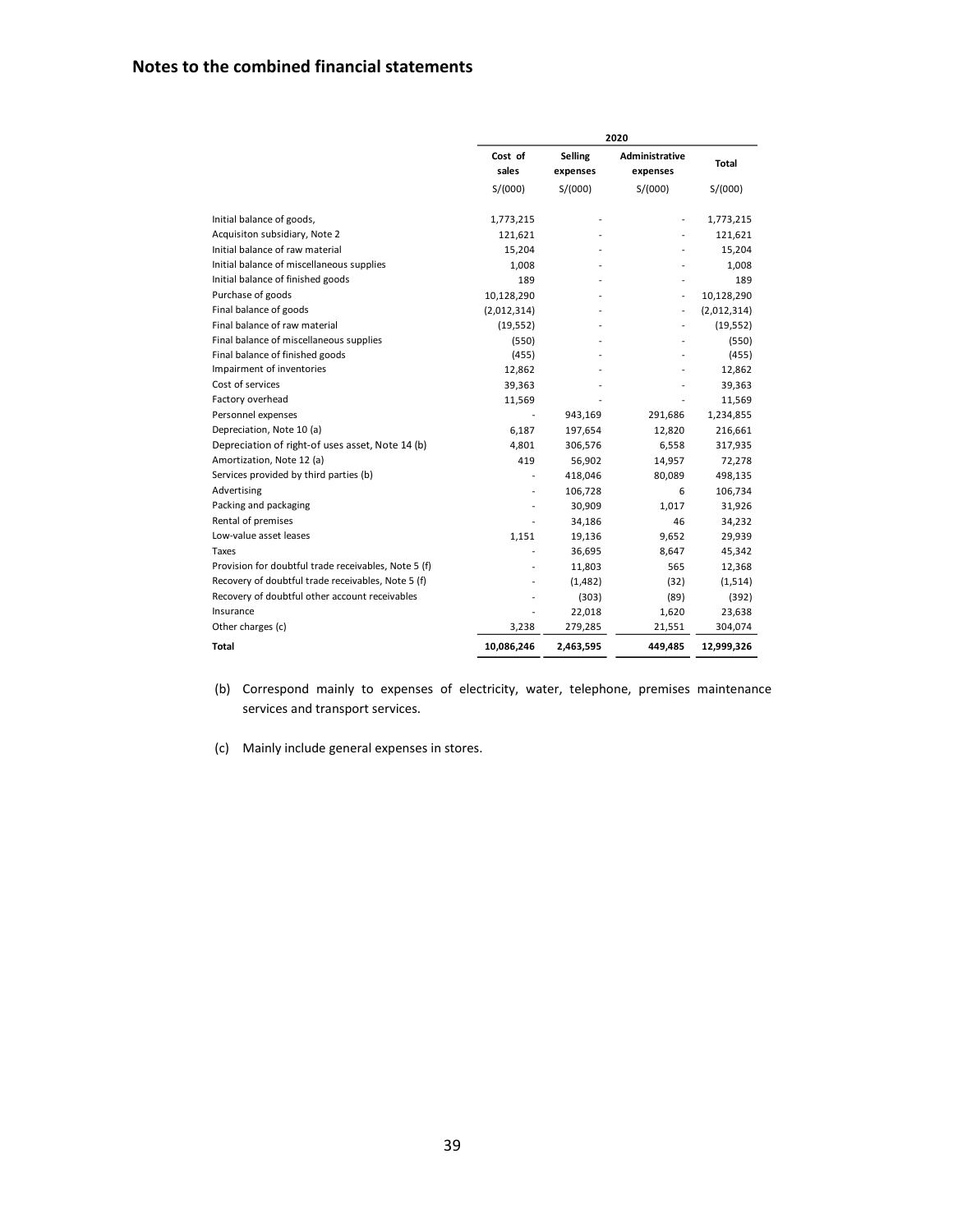#### **20. Financial income and expenses**

(a) The table below presents the components of this caption:

|                                                                         | 2021    | 2020    |
|-------------------------------------------------------------------------|---------|---------|
|                                                                         | S/(000) | S/(000) |
| <b>Finance income</b>                                                   |         |         |
| Interest and others                                                     | 9,291   | 7,675   |
| <b>Dividends</b>                                                        | 2,035   | 734     |
| Interest from loans to related parties                                  | 533     | 141     |
| Total                                                                   | 11,859  | 8,550   |
| <b>Finance cost</b>                                                     |         |         |
| Interest on loans, borrowings and bonds payable                         | 208,982 | 182,373 |
| Interest on lease liabilities, Note 14 (c)                              | 121,815 | 112,764 |
| Accrual of the cost of structuring of financial obligations             | 29,753  | 8,554   |
| Accrual of the cost of structuring by early settlement of "Senior Notes |         |         |
| Unsecured" (d)                                                          | 11,983  |         |
| Interest on the financing of "Call Spread"                              | 10,613  | 2,734   |
| Expenses for advanced settlement of "Call Spread" (e)                   | 85,771  |         |
| Premium accrual "Call Spread"                                           | 26,279  | 12,623  |
| Interest on loans to related parties                                    | 332     | 233     |
| Premium for early settlement of bonds (c)                               | 47,530  |         |
| Other financial costs                                                   | 18,857  | 16,019  |
| Total                                                                   | 561,915 | 335,300 |

- (b) As of December 31, 2021 and December 31, 2020, there are interest payable for these obligations for approximately S/43,783,000 and S/23,542,000, respectively, which are recorded in the "Other payables" caption of the combined statements of financial position.
- (c) As of December 31, 2021, includes the premium corresponding to the early redemption of the "Senior Notes Unsecured" issued by InRetail Pharma in Dollars for US\$12,794,000 equivalent to S/47,530,000.
- (d) As of December 31, 2021, corresponds to the accrual of the structuring costs related to the early redemption of the "Senior Notes Unsecured" issued by InRetail Pharma in Dollars for US\$3,284,000 equivalent to S/11,983,000.
- (e) As of December 31, 2021, it corresponds to the transfer of other comprehensive income to income for the period, related to the early settlement of the "Call Spread". See Note 9(a).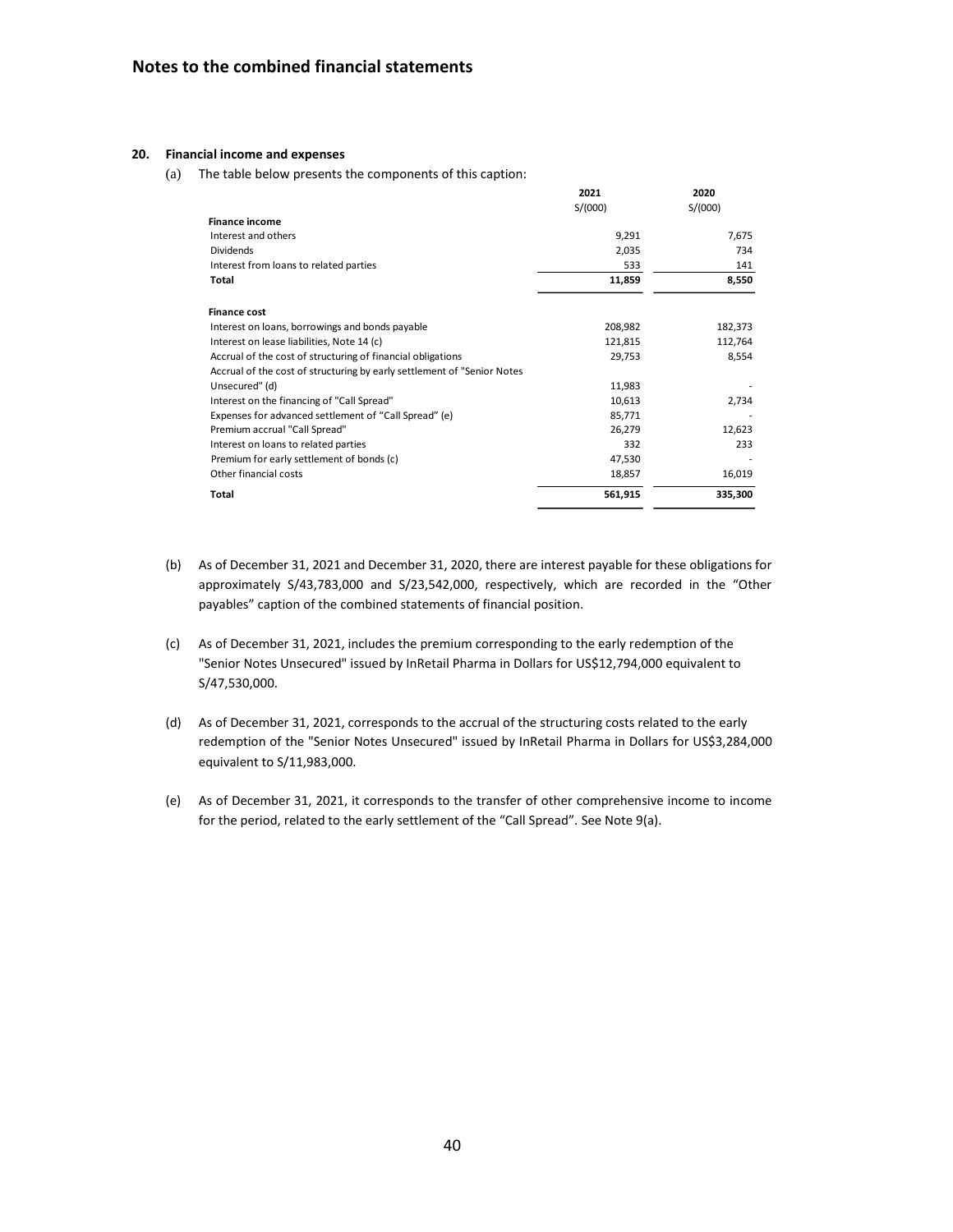#### **21. Transactions with related parties**

(a) The following table provides the total amount of transactions with related parties for the relevant financial periods ended December 31, 2021 and 2020:

|                              | 2021<br>S/(000) | 2020<br>S/(000) |
|------------------------------|-----------------|-----------------|
| Income                       |                 |                 |
| Sales                        | 29,197          | 31,085          |
| Rental income                | 23,876          | 21,261          |
| Services income              | 19,139          | 4,075           |
| Interest income              | 533             |                 |
| Other                        | 38,944          | 42,549          |
| Total                        | 111,689         | 98,970          |
| <b>Expenses</b>              |                 |                 |
| Renting of premises and land | 9,916           | 9,142           |
| Reimbursement of expenses    | 23,823          | 9,770           |
| Commissions                  | 21,506          | 3,380           |
| Interest                     | 330             | 233             |
| Others                       | 45,082          | 46,697          |
| Total                        | 100,657         | 69,222          |

(b) As a result of the transactions with related companies, the Companies recorded the following balances of receivables and payables as of December 31, 2021 and December 31, 2020:

|                             | As of December 31,<br>2021<br>S/(000) | As of December 31,<br>2020<br>S/(000) |
|-----------------------------|---------------------------------------|---------------------------------------|
| <b>Receivables</b>          |                                       |                                       |
| Financiera Oh! S.A.         | 17,659                                | 29,531                                |
| Homecenters Peruanos S.A.   | 7,920                                 | 3,072                                 |
| Tiendas Peruanas S.A.       | 7,417                                 | 1,845                                 |
| IR Management S.R.L.        | 3,286                                 | 3,368                                 |
| Home Centers Oriente S.A.C. | 393                                   | 1,212                                 |
| Other                       | 28,114                                | 7,820                                 |
| <b>Total</b>                | 65,515                                | 46,848                                |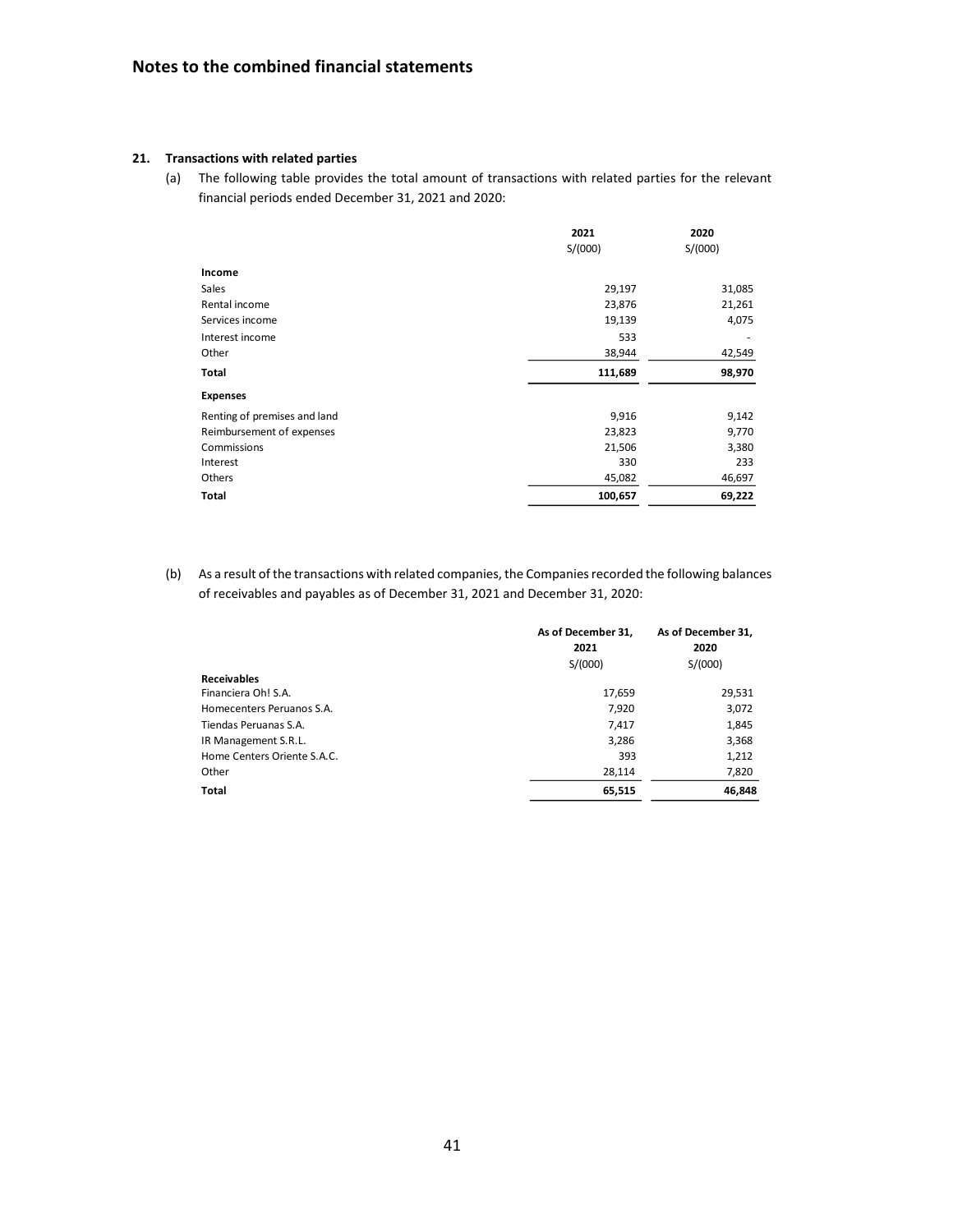## **Notes to the combined financial statements**

|                                                  | As of December 31,<br>2021 | As of December 31,<br>2020 |
|--------------------------------------------------|----------------------------|----------------------------|
|                                                  | S/(000)                    | S/(000)                    |
| Payables                                         |                            |                            |
| Interproperties Holding (g)                      | 50,948                     | 50,150                     |
| Homecenters Peruanos S.A (g)                     | 44.578                     | 40,228                     |
| Financiera Oh! (e)                               | 33,611                     | 18,676                     |
| IR Management S.R.L.                             | 7,517                      | 1,832                      |
| <b>Tiendas Peruanas S.A</b>                      | 7,072                      | 1,508                      |
| Inmobiliaria Milenia S.A.                        | 726                        | 254                        |
| Real Plaza S.A.                                  | 684                        | 1,045                      |
| Intercorp Retail Inc.                            | 114                        |                            |
| Banco Internacional del Perú S.A.A. - Interbank: |                            |                            |
| Guarantee deposit (f)                            | 3,102                      | 3,393                      |
| Others                                           | 4,883                      | 2,901                      |
| <b>Total</b>                                     | 153,235                    | 119,987                    |
| Remunerations payable to key management          |                            |                            |
| <b>Total</b>                                     | 153,235                    | 119,987                    |
| Current portion                                  | 61,844                     | 29,439                     |
| Non-current portion                              | 91,391                     | 90,548                     |
| <b>Total</b>                                     | 153,235                    | 119,987                    |

The policy of the InRetail Consumer Group is to make transactions with related companies at terms equivalent to those that prevail in arm´s length transactions.

- (c) Outstanding balances at the year-end are unsecured and interest free, except for the financial obligations explained in note 15. There have been no guarantees provided or received for any related party receivables or payables. For the twelve month periods ended December 31, 2021 and 2020, the Companies have not recorded any impairment of receivables relating to amounts owed by related parties. This assessment is undertaken each financial year by examining the financial position of the related party and the market in which the related party operates.
- (d) In April 2021, the Company granted a loan to Intercorp Retail Inc. of US\$12,000,000 (equivalent to S/45,096,000 on the date of disbursement) that accrues an annual nominal interest of 1.670 percent and matures in July 2021. In June and September 2021, Intercorp Retail made an amortization of US\$5,000,000 (equivalent to S/19,925,000) and US\$17,000,000 (equivalent to S/28,480,000).

For the twelve months ended December 31, 2021, an interest of S/408,000 was accrued, which was recorded in the caption "Financial income" of the consolidated statement of income.

(e) In June, 2013, Supermercados Peruanos S.A. and Financiera Oh! S.A., a related entity, signed the "Contract of Issuance and Administration of the "Oh!" credit card". This contract allows that Financiera Oh! S.A. can exclusively operate its "Oh!" credit card in the Supermercados Peruanos stores.

Likewise, as a consequence of such contract, as of December 31, 2021 and December 31, 2020, Supermercados Peruanos S.A. holds accounts payable to Financiera Oh! S.A. for approximately S/23,817,000 and S/18,222,000 respectively, which corresponded mainly to the collection of installments to users of the "Oh!" credit card, which normally are transferred to Financiera Oh! S.A. the day following of its collection.

(f) During 2020, Supermercados Peruanos S.A. renewed the contracts with Banco Internacional del Perú to rent financial modules located within our stores for an amount of S/3,393,000 as of December 31,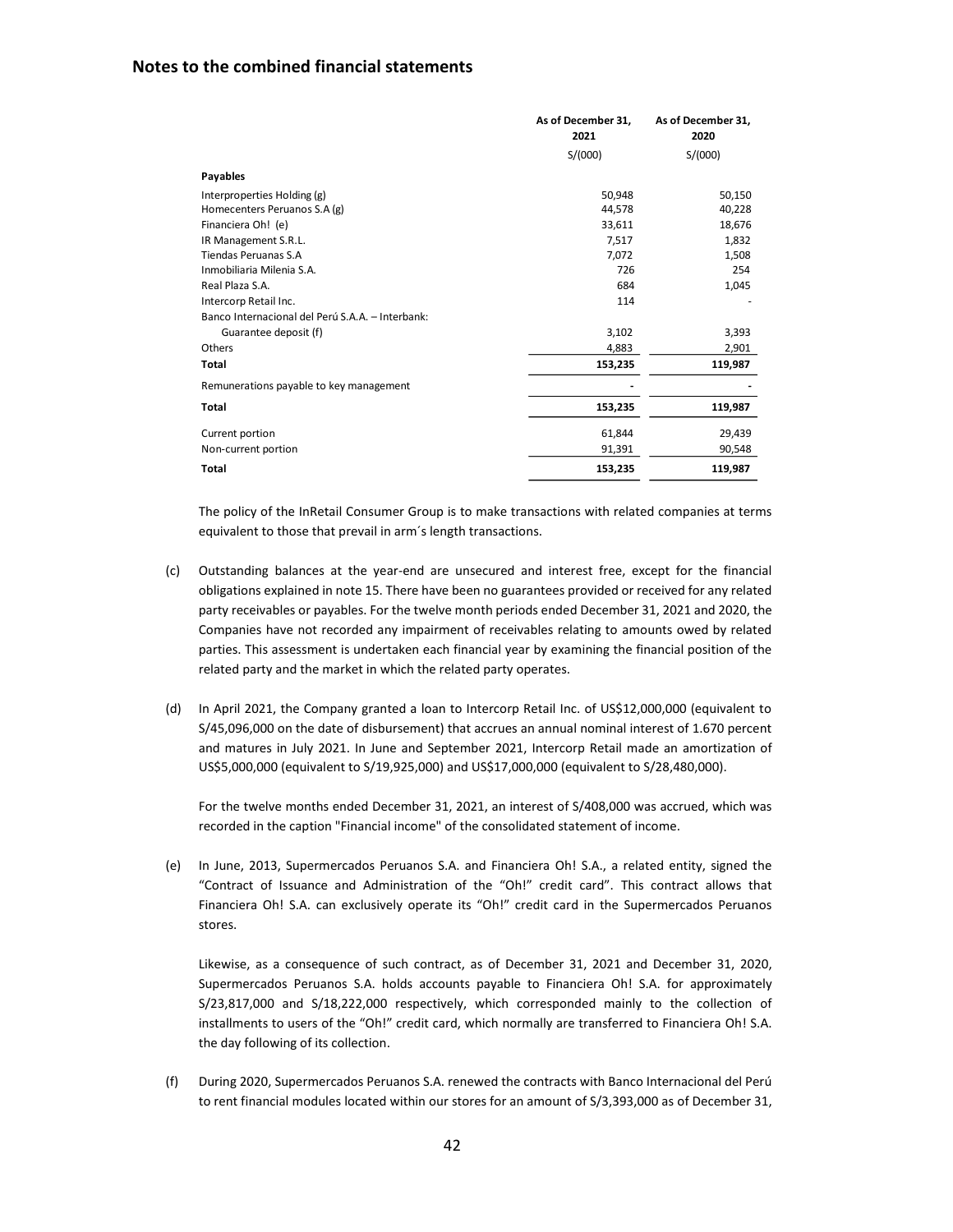## **Notes to the combined financial statements**

2021 and December 31, 2020. As of December 31, 2021 and December 31, 2020, the net present value of the balances related to the guarantee deposits amounted to S/3,102,000 and S/3,393,000, respectively.

(g) As of December 31, 2021 mainly includes contributions from the affiliates Patrimonio en Fideicomiso D.S. N°093-2002-EF Interproperties Perú and Homecenters Peruanos S.A. for approximately S/30,639,000 and S/27,432,000, respectively (S/48,570,000 and S/39,124,000 as of December 31, 2020), these contributions arise from the joint venture agreements celebrated with the Company which establishes that the associates undertake to deliver cash in favor of the Company in exchange of having a participation in the results of the projects Mall "La Curva", "Tarapoto" and "Lurin". These agreements have a term of 30 and 60 years, respectively. For this reason it is recognized as a longterm liability.

#### **22. Deferred revenue**

The table below presents the components of this caption:

|                                  | As of December 31,<br>2021<br>S/(000) | As of December 31,<br>2020<br>S/(000) |  |  |
|----------------------------------|---------------------------------------|---------------------------------------|--|--|
| Other operating leases as lessor | 21,857                                | 17,513                                |  |  |
| Loyalty program                  | 13,986                                | 11,162                                |  |  |
| Other deferred revenue           | 12,441                                | 10,144                                |  |  |
| Total                            | 48,284                                | 38,819                                |  |  |
| Current portion                  | 17,985                                | 13,678                                |  |  |
| Non-current portion              | 30,299                                | 25,141                                |  |  |
| Total                            | 48,284                                | 38,819                                |  |  |
|                                  |                                       |                                       |  |  |

In 2009, Supermercados Peruanos S.A. signed a rental agreement with Patrimonio en Fideicomiso D.S. N°093-2002-EF Interproperties Perú, of a property located in Arequipa for a period of 30 years. During the year 2016, the Company received from its related party Patrimonio en Fideicomiso D.S. N°093-2002-EF Interproperties Perú S/15,300,000 as lost profits for the transfer to a third party, of a part of the property leased by the Company. As of December 31, 2021, the balance is S/7,501,000 (S/8,740,000 as of December 31, 2020). During 2021, S/421,000 has been recognized as accrued amount as an income (S/421,000, during 2020).

#### **23. Commitments and contingencies**

Commitments:

(a) As of December 31, 2021, the Company and its Subsidiaries agreed with various financial entities to issue joint and irrevocable surety letters for amounts approximately S/65,088,000, US\$8,281,000, and B\$237,000 (S/63,094,000, US\$6,785,000 and B\$104,000 as of December 31, 2020) and letters of credit for amounts ascending approximately US\$49,681,000 (US\$31,975,000 as of December 31, 2020), for the fulfillment of the payment for the purchase of merchandise from foreign suppliers and commitment to faithful fulfillment of the contract.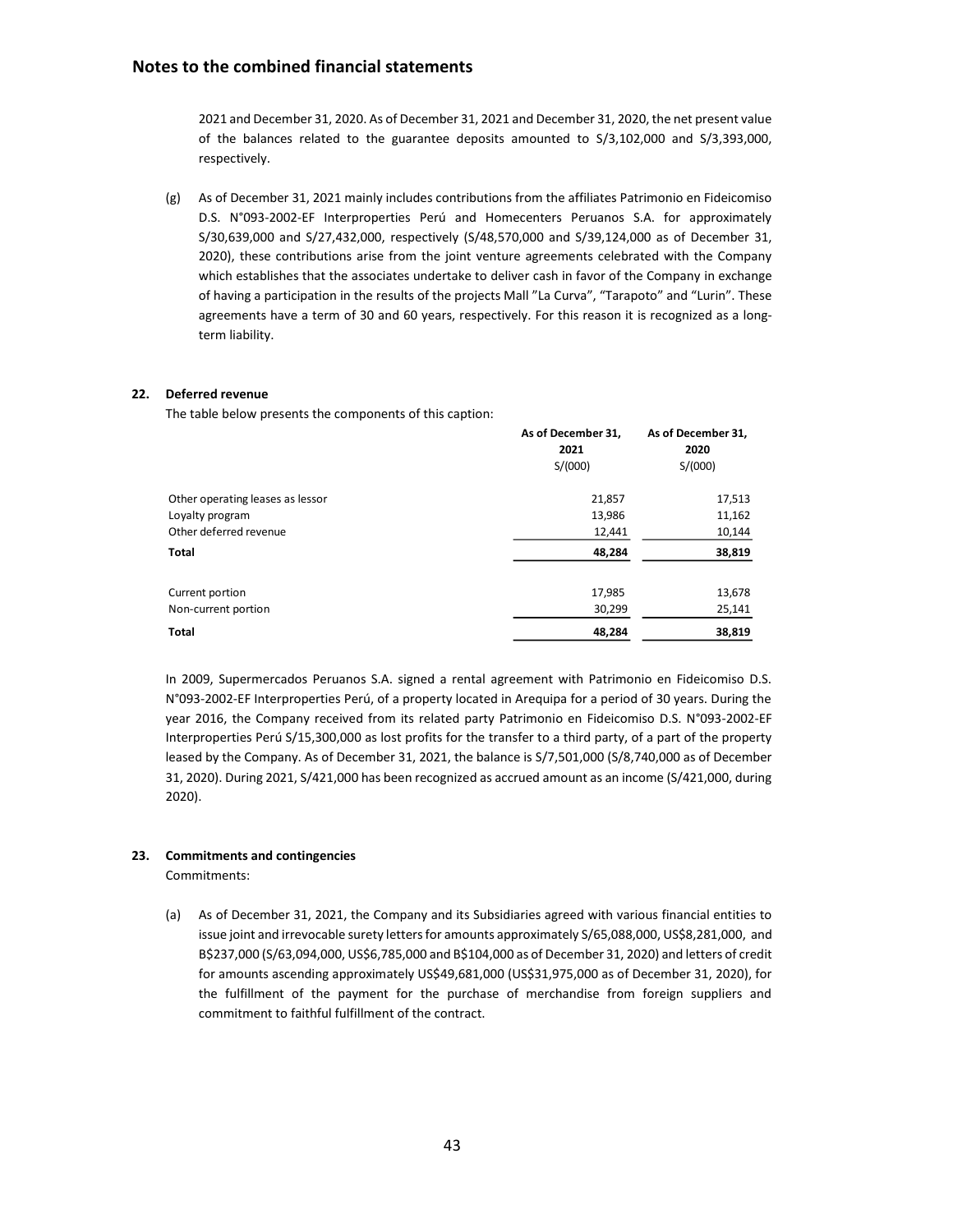(b) In May 2018 the Company issued debt instruments in the local and abroad markets for S/385,800,000 and US\$400,000,000, respectively, which is guaranteed by the following subsidiaries: Quicorp S.A., Química Suiza S.A.C., Mifarma S.A.C. and Albis S.A.C. In March 2021, the issue of US\$400,000,000 was paid full.

In March 2021, InRetail Consumer (Special Purpose Entity) issued Senior Secured Notes for US\$600,000,000 and S/555,000,000, which are guaranteed by the intercompany loans with Supermercados Peruanos S.A. and InRetail Pharma S.A.

#### Contingencies:

- (a) InRetail Pharma S.A., Albis S.A.C., Química Suiza S.A.C., Mifarma S.A.C., Jorsa de la Selva S.A.C. and Vanttive S.A.C. maintain various civil, labor and tax legal processes for a total amount of approximately S/54,534,000. In Management's opinion and its legal advisors, such legal processes must be resolved favorably for these components; consequently, it is not necessary to recognize additional related liabilities as of December 31, 2021 and 2020.
- (b) Eckerd Amazonia S.A.C. is in the process to claim against the Tax Authority for determinations of debts and fines related to VAT for the period between January 2003 and June 2005 for approximately S/17,943,000. In Management's opinion and its legal advisors, these contingencies are considered as "Possible" and significant liabilities will not arise as result of these as of December 31, 2021 and 2020. In July 2021, the tax court issued an unfavorable resolution to the Company for which a payment of S/17,943,000 has been made and recognized an expense of S/9,658,0000, the Company will continue with the claim.
- (c) Supermercados Peruanos S.A. maintains labor processes and other processes related to its business operation by approximately S/4,347,000 and S/5,464,000, respectively, classified as "possible".
- (d) Supermercados Peruanos S.A. has been audited for the years 2004 to 2015, 2013 and 2015. As of the date of this report, the Company has challenged these rulings and, in the opinion of Management and its legal advisors, no significant liabilities will arise as a result of these situation, as of December 31, 2021 and December 31, 2020.

#### **24. Business segments**

For management purposes, the Companies are organized into business units based on their products and services and they have three reportable segments i) Food Retail, ii) Pharma and iii) Digital. No operating segments have been aggregated to form the above reportable operating segments.

Management monitors the operating results of its business units separately for the purpose of making decisions about resource allocation and performance assessment. Segment performance is evaluated based on operating profit or loss and is measured consistently with operating profit or loss in the combined financial statements.

Transfer pricing between operating segments is on an arm's length basis in a manner similar to all transactions with third parties.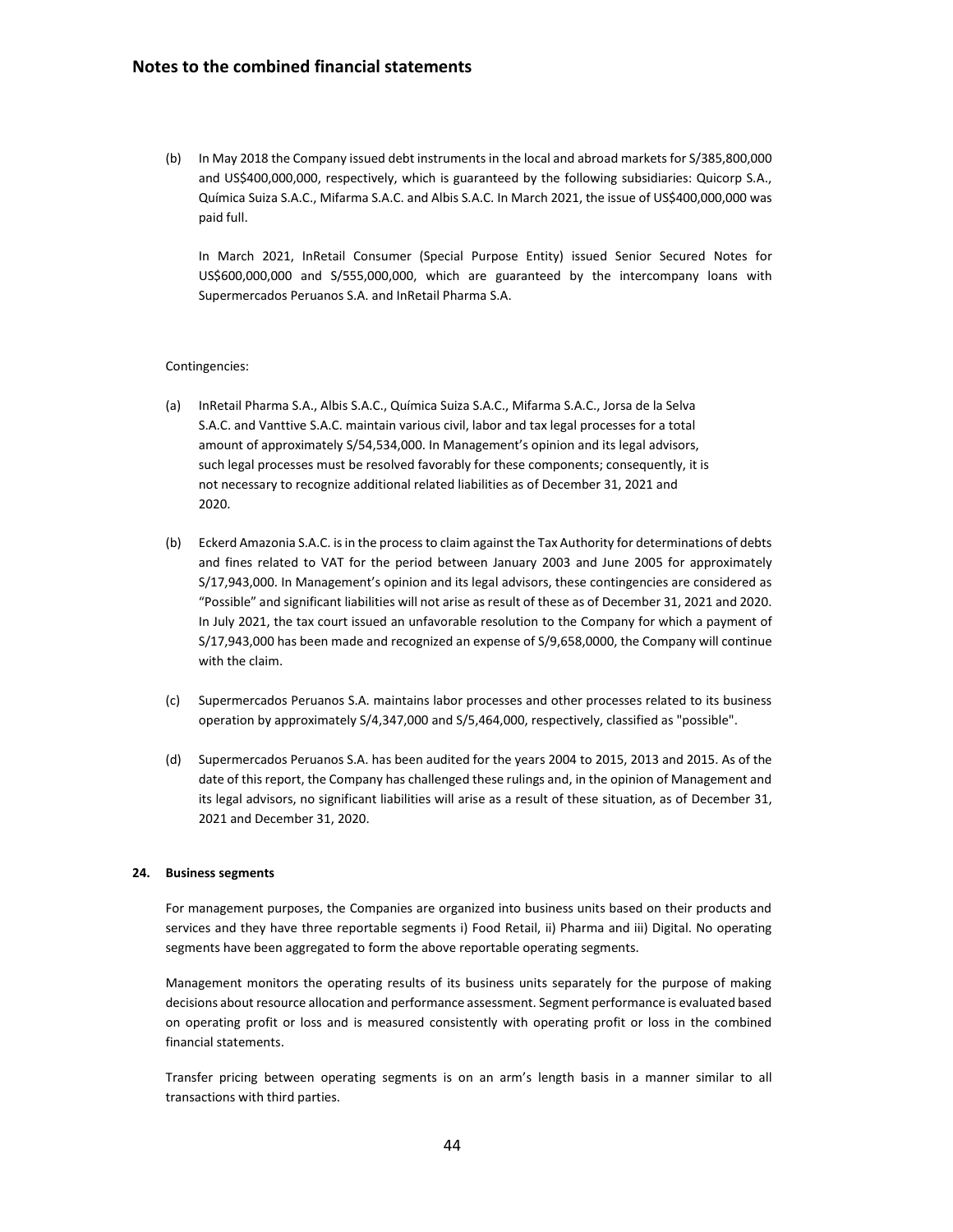The following table presents the financial information of Companies by business segments for the twelve -month periods ended December 31, 2021 and 2020:

|                                                      |                               | Pharma                       |                                                                  |                                                                      |                                |                           |                                  |                                                                           |                     |
|------------------------------------------------------|-------------------------------|------------------------------|------------------------------------------------------------------|----------------------------------------------------------------------|--------------------------------|---------------------------|----------------------------------|---------------------------------------------------------------------------|---------------------|
|                                                      | <b>Food retail</b><br>S/(000) | <b>Pharmacies</b><br>S/(000) | Manufacturing<br><b>Distribution</b><br>and Marketing<br>S/(000) | <b>Adjustments</b><br>and<br>intercompany<br>eliminations<br>S/(000) | <b>Total Pharma</b><br>S/(000) | <b>Digital</b><br>S/(000) | <b>Total segments</b><br>S/(000) | Combination<br>adjustments and<br>intercompany<br>eliminations<br>S/(000) | Combined<br>S/(000) |
| For the twelve-month periods ended December 31, 2021 |                               |                              |                                                                  |                                                                      |                                |                           |                                  |                                                                           |                     |
| Revenue                                              |                               |                              |                                                                  |                                                                      |                                |                           |                                  |                                                                           |                     |
| External income                                      | 9,396,908                     | 5,983,465                    | 2,047,384                                                        |                                                                      | 8,030,849                      | 6,382                     | 17,434,139                       |                                                                           | 17,434,139          |
| Inter-segment                                        | 12,615                        | 34,707                       | 703,159                                                          | (704, 227)                                                           | 33,639                         | 4,950                     | 51,204                           | (51, 204)                                                                 |                     |
| <b>Total revenue</b>                                 | 9,409,523                     | 6,018,172                    | 2,750,543                                                        | (704, 227)                                                           | 8,064,488                      | 11,332                    | 17,485,343                       | (51, 204)                                                                 | 17,434,139          |
| Cost of sales                                        | (7, 177, 277)                 | (3,837,021)                  | (1,713,269)                                                      |                                                                      | (5,550,290)                    | (3,396)                   | (12,730,963)                     |                                                                           | (12,730,963)        |
| Inter-segment                                        |                               | (29, 817)                    | (698, 355)                                                       | 699,797                                                              | (28, 375)                      | (252)                     | (28, 627)                        | 28,627                                                                    |                     |
| Gross profit                                         | 2,232,246                     | 2,151,334                    | 338,919                                                          | (4, 430)                                                             | 2,485,823                      | 7,936                     | 4,725,753                        | (22, 577)                                                                 | 4,703,176           |
| Loss on valuation at fair value of investment        | (3, 294)                      |                              |                                                                  |                                                                      |                                | $\overline{\phantom{a}}$  | (3, 294)                         |                                                                           | (3, 294)            |
| Selling expenses                                     | (1,424,435)                   | (1,222,391)                  | (175, 225)                                                       | (96, 789)                                                            | (1,494,405)                    | (19, 362)                 | (2,938,202)                      | 15,405                                                                    | (2,922,797)         |
| Administrative expenses                              | (225, 218)                    | (230, 584)                   | (72, 188)                                                        | 1,074                                                                | (301, 698)                     | (3,598)                   | (530, 514)                       | (7, 381)                                                                  | (537, 895)          |
| Other operating expenses, net                        | (2,880)                       | 7,722                        | 3,851                                                            | (3,959)                                                              | 7,614                          | (65)                      | 4,669                            | (292)                                                                     | 4,377               |
| <b>Operating profit</b>                              | 576,419                       | 706,081                      | 95,357                                                           | (104, 104)                                                           | 697,334                        | (15,089)                  | 1,258,412                        | (14, 845)                                                                 | 1,243,567           |
| Exchange difference, net                             | (129, 617)                    | (34, 228)                    | 5,268                                                            |                                                                      | (28, 960)                      | 142                       | (158, 435)                       | 7,774                                                                     | (150, 661)          |
| Finance income                                       | 2,492                         | 216,454                      | 174,234                                                          | (382, 179)                                                           | 8,509                          |                           | 11,001                           | 858                                                                       | 11,859              |
| Finance costs                                        | (230, 629)                    | (311, 234)                   | (7, 398)                                                         | 492                                                                  | (318, 140)                     | (162)                     | (548, 931)                       | (12, 984)                                                                 | (561, 915)          |
| Profit before income tax                             | 218,665                       | 577,073                      | 267,461                                                          | (485, 791)                                                           | 358,743                        | (15, 109)                 | 562,047                          | (19, 197)                                                                 | 542,850             |
| Income tax expense                                   | (76, 561)                     | (138, 221)                   | (29, 912)                                                        | 30,734                                                               | (137, 399)                     | (251)                     | (214, 211)                       | (3, 373)                                                                  | (217, 584)          |
| Profit for the year                                  | 142,104                       | 438,852                      | 237,549                                                          | (455, 057)                                                           | 221,344                        | (15, 360)                 | 347,836                          | (22,570)                                                                  | 325,266             |
| Attributable to:                                     |                               |                              |                                                                  |                                                                      |                                |                           |                                  |                                                                           |                     |
| Owner of the parent                                  | 142,104                       | 438,852                      | 237,549                                                          | (455, 057)                                                           | 221,344                        | (15, 612)                 | 347,836                          | (51, 329)                                                                 | 296,507             |
| Non-controlling interests                            |                               |                              |                                                                  |                                                                      |                                |                           |                                  | 28,759                                                                    | 28,759              |
| Profit for the year                                  | 142,104                       | 438,852                      | 237,549                                                          | (455, 057)                                                           | 221,344                        | (15, 612)                 | 347,836                          | (22, 570)                                                                 | 325,266             |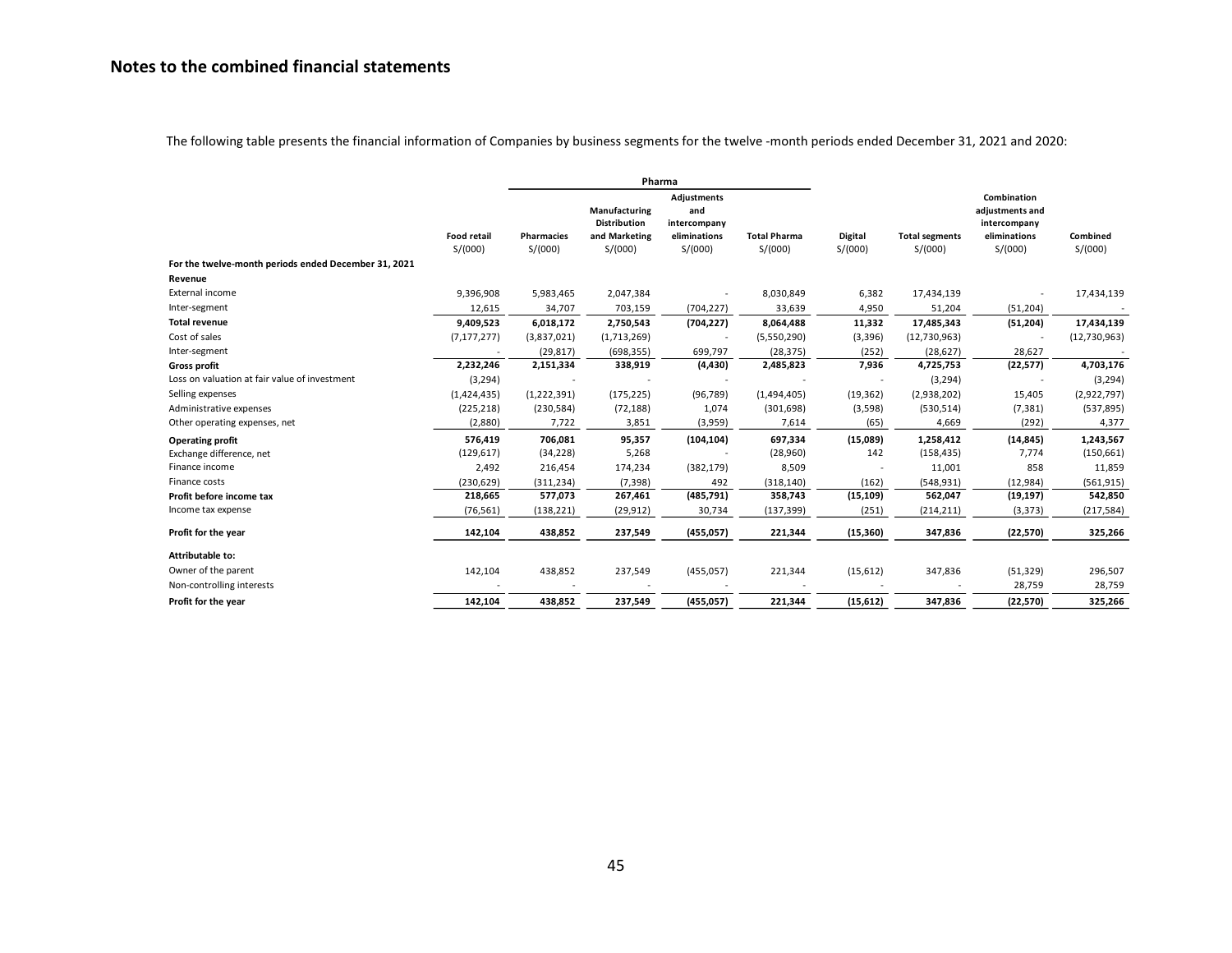|                                                      |                    |                   |               | Pharma                   |                     |                          |                       |              |              |
|------------------------------------------------------|--------------------|-------------------|---------------|--------------------------|---------------------|--------------------------|-----------------------|--------------|--------------|
|                                                      |                    |                   |               | Adjustments              |                     |                          |                       | Combination  |              |
|                                                      |                    |                   | Manufacturing | and                      |                     |                          |                       | adjustments  |              |
|                                                      |                    |                   | Distribution  | intercompany             |                     |                          |                       | and          |              |
|                                                      | <b>Food retail</b> | <b>Pharmacies</b> | and Marketing | eliminations             | <b>Total Pharma</b> | <b>Digital</b>           | <b>Total segments</b> | intercompany | Combined     |
|                                                      | S/(000)            | S/(000)           | S/(000)       | S/(000)                  |                     | S/(000)                  | S/(000)               | S/(000)      | S/(000)      |
| For the twelve-month periods ended December 31, 2020 |                    |                   |               |                          |                     |                          |                       |              |              |
| Revenue                                              |                    |                   |               |                          |                     |                          |                       |              |              |
| External income                                      | 6,905,087          | 5,294,093         | 1,865,173     |                          | 7,159,266           |                          | 14,064,353            |              | 14,064,353   |
| Inter-segment                                        | 11,696             | 38,921            | 659,932       | (666, 636)               | 32,217              |                          | 43,913                | (43, 913)    |              |
| <b>Total revenue</b>                                 | 6,916,783          | 5,333,014         | 2,525,105     | (666, 636)               | 7,191,483           | $\sim$                   | 14,108,266            | (43, 913)    | 14,064,353   |
| Cost of sales                                        | (5, 118, 789)      | (3,415,689)       | (1,551,768)   | $\overline{\phantom{a}}$ | (4,967,457)         |                          | (10,086,246)          |              | (10,086,246) |
| Inter-segment                                        |                    | (28, 525)         | (658, 303)    | 662,040                  | (24, 788)           |                          | (24, 788)             | 24,788       |              |
| <b>Gross profit</b>                                  | 1,797,994          | 1,888,800         | 315,034       | (4,596)                  | 2,199,238           |                          | 3,997,232             | (19, 125)    | 3,978,107    |
| Loss from joint venture                              | (2, 195)           |                   |               |                          |                     |                          | (2, 195)              |              | (2, 195)     |
| Loss on valuation at fair value of investment        | (15, 458)          |                   |               |                          |                     |                          | (15, 458)             |              | (15, 458)    |
| Selling expenses                                     | (1, 206, 935)      | (1,062,312)       | (174, 375)    | (35,085)                 | (1, 271, 772)       | $\sim$                   | (2,478,707)           | 15,112       | (2,463,595)  |
| Administrative expenses                              | (160, 652)         | (214,081)         | (75, 363)     | 1,861                    | (287, 583)          |                          | (448, 235)            | (1,250)      | (449, 485)   |
| Other operating expenses, net                        | (9, 452)           | 9,817             | (334)         |                          | 9,483               |                          | 31                    | (271)        | (240)        |
| <b>Operating profit</b>                              | 403,302            | 622,224           | 64,962        | (37, 820)                | 649,366             | $\overline{\phantom{a}}$ | 1,052,668             | (5,534)      | 1,047,134    |
| Exchange difference, net                             | (75, 695)          | (43, 857)         | (652)         |                          | (44,509)            |                          | (120, 204)            | (360)        | (120, 564)   |
| Finance income                                       | 2,816              | 102,463           | 94,981        | (187, 813)               | 9,631               |                          | 12,447                | (3,897)      | 8,550        |
| Finance costs                                        | (148, 442)         | (182, 529)        | (17, 219)     | 9,279                    | (190, 469)          |                          | (338, 911)            | 3,611        | (335, 300)   |
| Profit before income tax                             | 181,981            | 498,301           | 142,072       | (216, 354)               | 424,019             |                          | 606,000               | (6, 180)     | 599,820      |
| Income tax expense                                   | (62, 418)          | (124, 193)        | (17, 153)     | (112)                    | (141, 458)          |                          | (203, 876)            | 45           | (203, 831)   |
| Profit for the year                                  | 119,563            | 374,108           | 124,919       | (216, 466)               | 282,561             |                          | 402,124               | (6, 135)     | 395,989      |
| Attributable to:                                     |                    |                   |               |                          |                     |                          |                       |              |              |
| Owner of the parent                                  | 119,563            | 374,108           | 124,919       | (216, 466)               | 282,561             |                          | 402,124               | (42, 836)    | 359,288      |
| Non-controlling interests                            |                    |                   |               |                          |                     |                          |                       | 36,701       | 36,701       |
| Profit for the year                                  | 119.563            | 374,108           | 124,919       |                          | 282,561             |                          |                       |              |              |
|                                                      |                    |                   |               | (216, 466)               |                     |                          | 402,124               | (6, 135)     | 395,989      |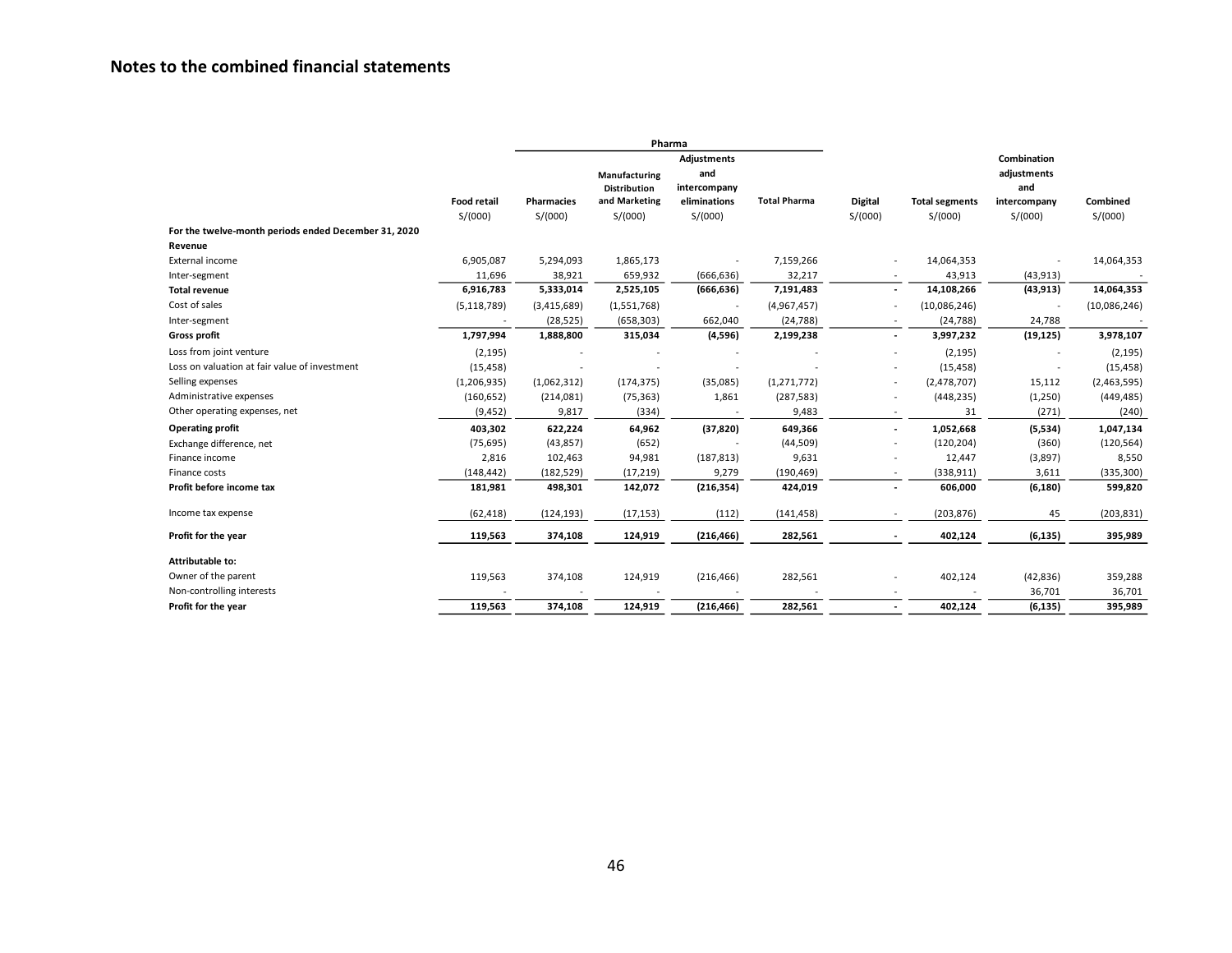#### **Geographic information –**

As of December 31, 2021 and December 31, 2020, the operations of all companies are mainly carried out in Peru, their income from foreign clients being not significant, and they do not maintain significant assets located in other countries to that date.

#### **25. Fair value**

The fair values of the financial assets and liabilities are included at the amount at which the instrument could be exchanged in a current transaction between willing parties, other than in a forced or liquidation sale.

When a financial instrument is traded in an active and liquid market, its quoted market price in an actual transaction provides the best evidence of its fair value. When a quoted market price is not available, or may not be indicative of the fair value of the financial instrument, other estimation techniques may be used to determine such fair value, including the current market value of another financial instrument that is substantially similar, discounted cash flow analysis or other techniques applicable, all of which are significantly affected by the assumptions used. Although Management uses its best judgment in estimating the fair value of these financial instruments, there are inherent weaknesses in any estimation technique. As a result, the fair value may not be indicative of the net realizable or settlement value.

The following methods and assumptions were used to estimate the fair value of the main financial instruments:

(a) Financial instruments whose fair value are similar to book value

Assets and liabilities that are liquid or have short maturities (less than three months), such as cash and short-term deposits, trade and other receivables, trade and another payables and other current liabilities, approximate to their carrying amounts largely due to the short-term maturities of these instruments.

#### (b) Fixed-rate financial instruments

The fair value of financial assets and liabilities at fixed interest rates and amortized cost is determined by comparing market interest rates at their initial recognition to current market rates related to similar financial instruments. The estimated fair value of interest-bearing deposits is determined through discounted cash flows by using market interest rates in the prevailing currency with similar maturities and credit risks.

### (c) Investment at fair value through equity

Fair value of available-for-sale financial assets is derived from quoted market prices in active markets, if available. Fair value of unquoted available-for-sale financial assets is estimated using a discounted cash flow technique.